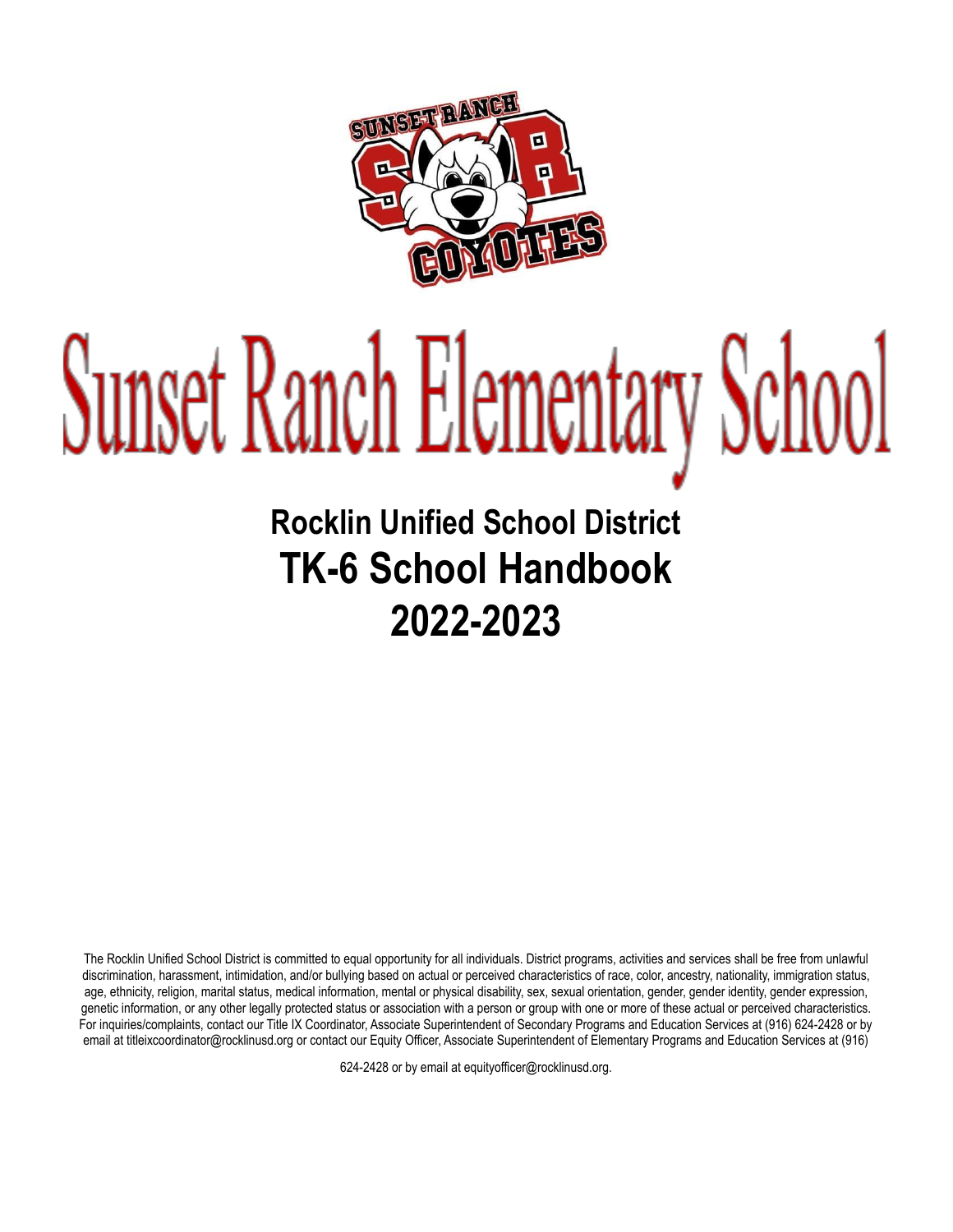# **Table of Contents**

| <b>PRINCIPAL'S MESSAGE/WELCOME TO PARENTS</b>                                                                                                                                      | 4                           |
|------------------------------------------------------------------------------------------------------------------------------------------------------------------------------------|-----------------------------|
| <b>SCHOOL MISSION &amp; VISION STATEMENT</b>                                                                                                                                       | 5                           |
| <b>SCHOOL HOURS/OFFICE HOURS</b>                                                                                                                                                   | $\overline{7}$              |
| <b>SCHOOL CALENDAR</b>                                                                                                                                                             | $\overline{7}$              |
| <b>ATTENDANCE INFORMATION</b>                                                                                                                                                      | $\overline{7}$              |
| <b>PARENT COMMUNICATION / PARTICIPATION</b><br><b>Student Folder</b><br><b>School Messenger</b><br><b>School Website</b><br><b>School News</b><br><b>Parent/Teacher Club (PTC)</b> | 8<br>8<br>8<br>8<br>9<br>10 |
| <b>PTC Board</b>                                                                                                                                                                   | 10                          |
| <b>SAFETY</b>                                                                                                                                                                      | 11                          |
| <b>CAFETERIA</b><br>TK and Kindergarten Lunch                                                                                                                                      | 12<br>13                    |
| <b>TRANSPORTATION</b><br>Thomas Edward Lanni School Bus Safety Act of 1997 (AB1297)                                                                                                | 14<br>14                    |
| <b>HEALTH SERVICES</b>                                                                                                                                                             | 14                          |
| <b>ACADEMIC INFORMATION</b>                                                                                                                                                        | 16                          |
| <b>STUDENT INFORMATION</b>                                                                                                                                                         | 20                          |
| <b>STUDENT CONDUCT</b>                                                                                                                                                             | 23                          |
| <b>STUDENT CONDUCT</b><br><b>Awards</b><br><b>Bully Prevention</b><br><b>Internet Safety / Social Networking</b>                                                                   | 23<br>25<br>25<br>26        |
| <b>COMMUNITY ORGANIZATIONS</b>                                                                                                                                                     | 27                          |
| BEFORE AND AFTER SCHOOL CARE - CATALYST KIDS                                                                                                                                       | 27                          |
| <b>APPENDIX</b>                                                                                                                                                                    | 28                          |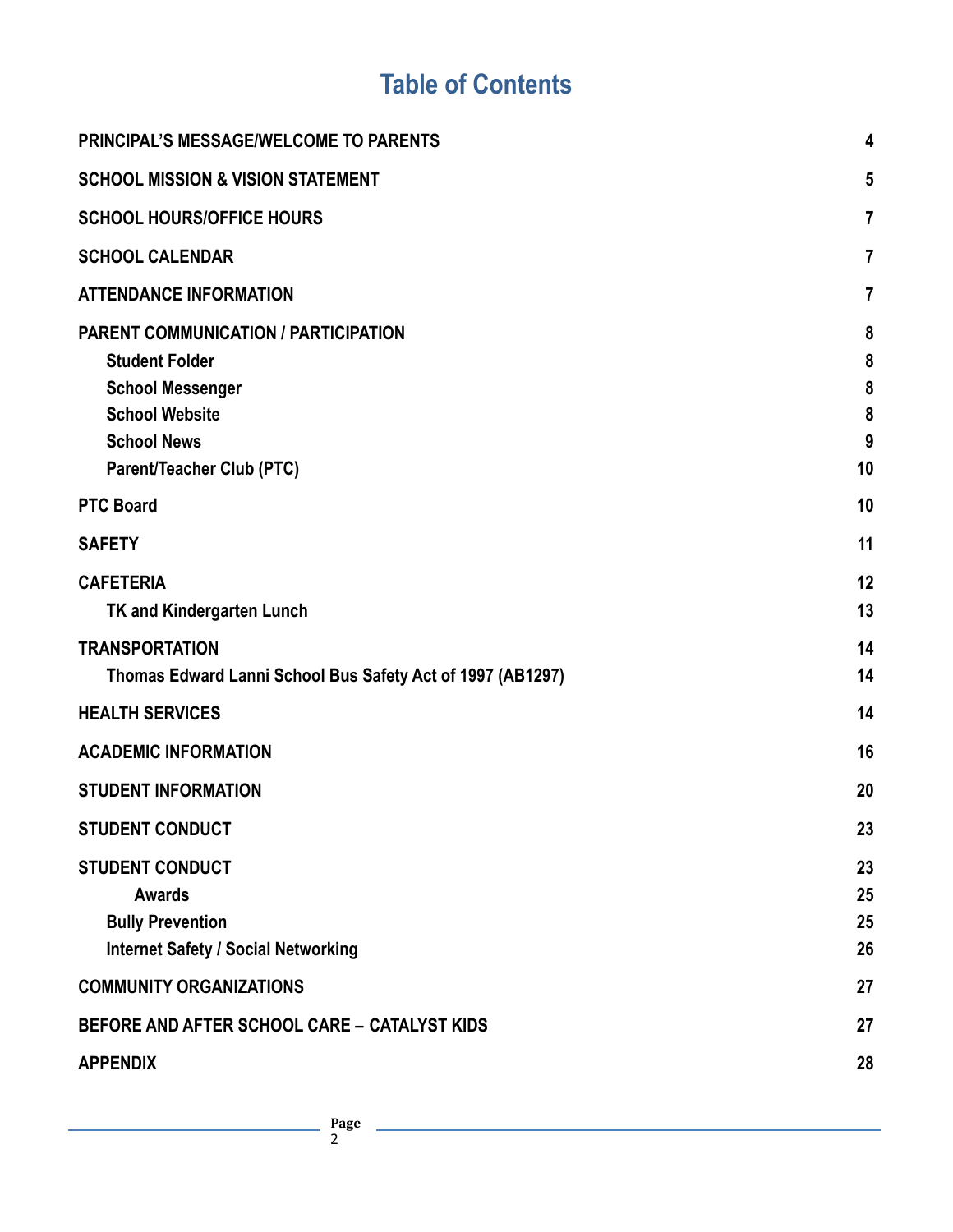| 28 |
|----|
| 30 |
| 31 |
| 32 |
| 35 |
| 37 |
|    |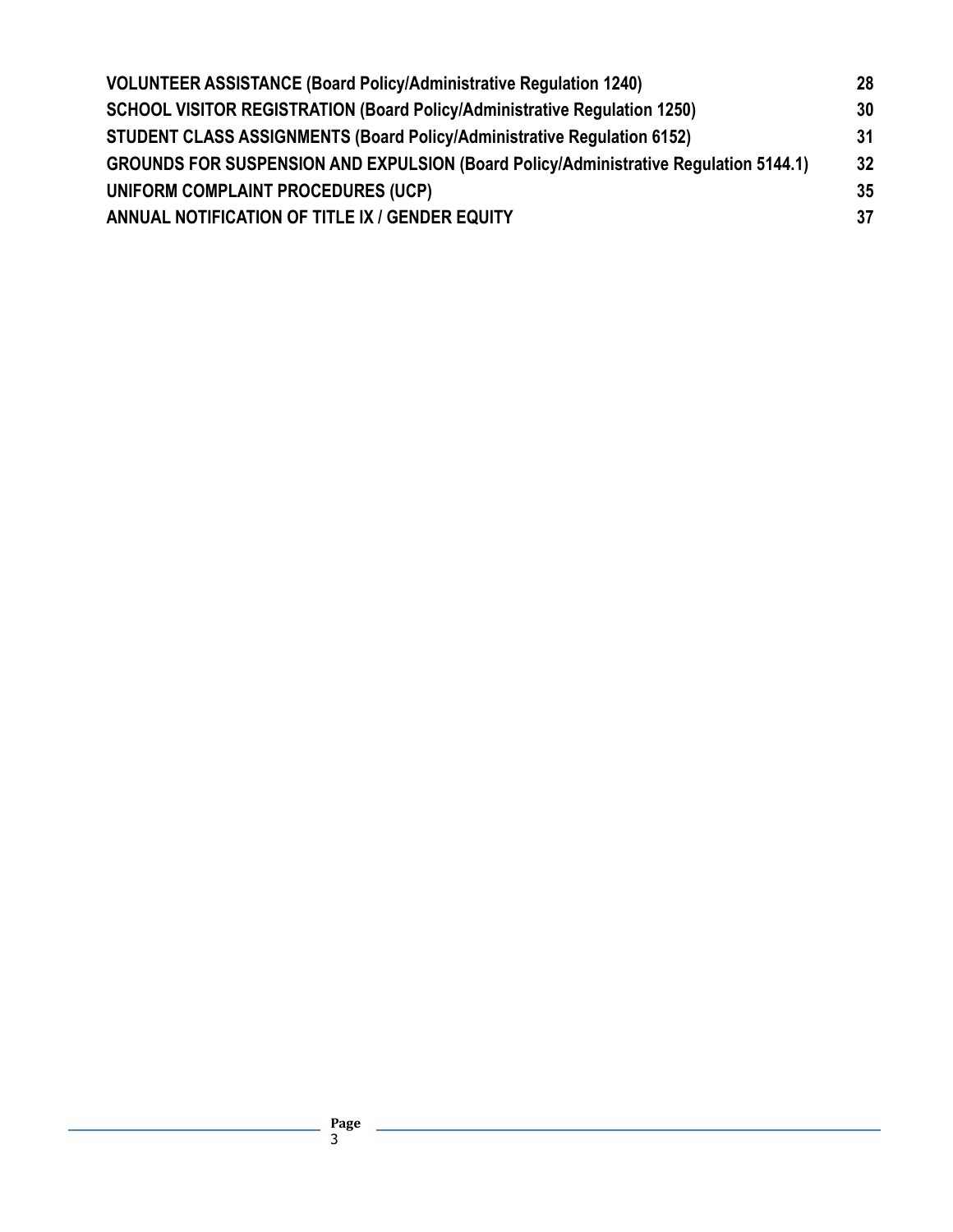# **PRINCIPAL'S MESSAGE/WELCOME TO PARENTS**

Welcome to Sunset Ranch Elementary School!

Sunset Ranch is an innovative and community-centered school that has been recognized as both a California Distinguished School and a California Gold Ribbon School for STEAMS (Science, Technology, Engineering, Arts, Math, and Service Learning).

Our mission is to empower students and staff to be passionate learners striving towards personal excellence through a system distinguished by:

- A culture of inclusion and collaboration among all students, staff, families, and the greater community;
- The development of self-reliant and civic-minded critical thinkers;
- A caring environment that fosters academic, physical, emotional, and social growth;
- The use of dynamic, engaging, and relevant practices that redefine learning.

The dedicated, caring, and skilled staff of Sunset Ranch, supported by Rocklin Unified School District, work tirelessly to ensure we accomplish this mission.

By partnering together, our children truly flourish. As Principal, I want you to know how much I care about each and **every** child individually. I believe that we are charged with the education of the "whole" child- socially, emotionally, and academically. It is incredibly important for you to have a voice as a part of your child's education team. Please join and get involved with our amazing Parent Teacher Club (PTC). The Sunset Ranch PTC goes above and beyond to support many wonderful extracurricular and curricular programs, field trips, and school events. We also look forward to welcoming volunteers this school year. Please consider donating the greatest of gifts- your time! Additionally, it is important that communication between home and school be open and effective. Always feel free to email your student's teacher and/or me, if you ever have any questions. Finally, please read this handbook carefully; as it has been prepared to answer many of the questions that arise about school. Looking forward to an incredible year in 2022-2023.

Go Coyotes!

Sincerely,

Lori Kircher, Principal lkircher@rocklinusd.org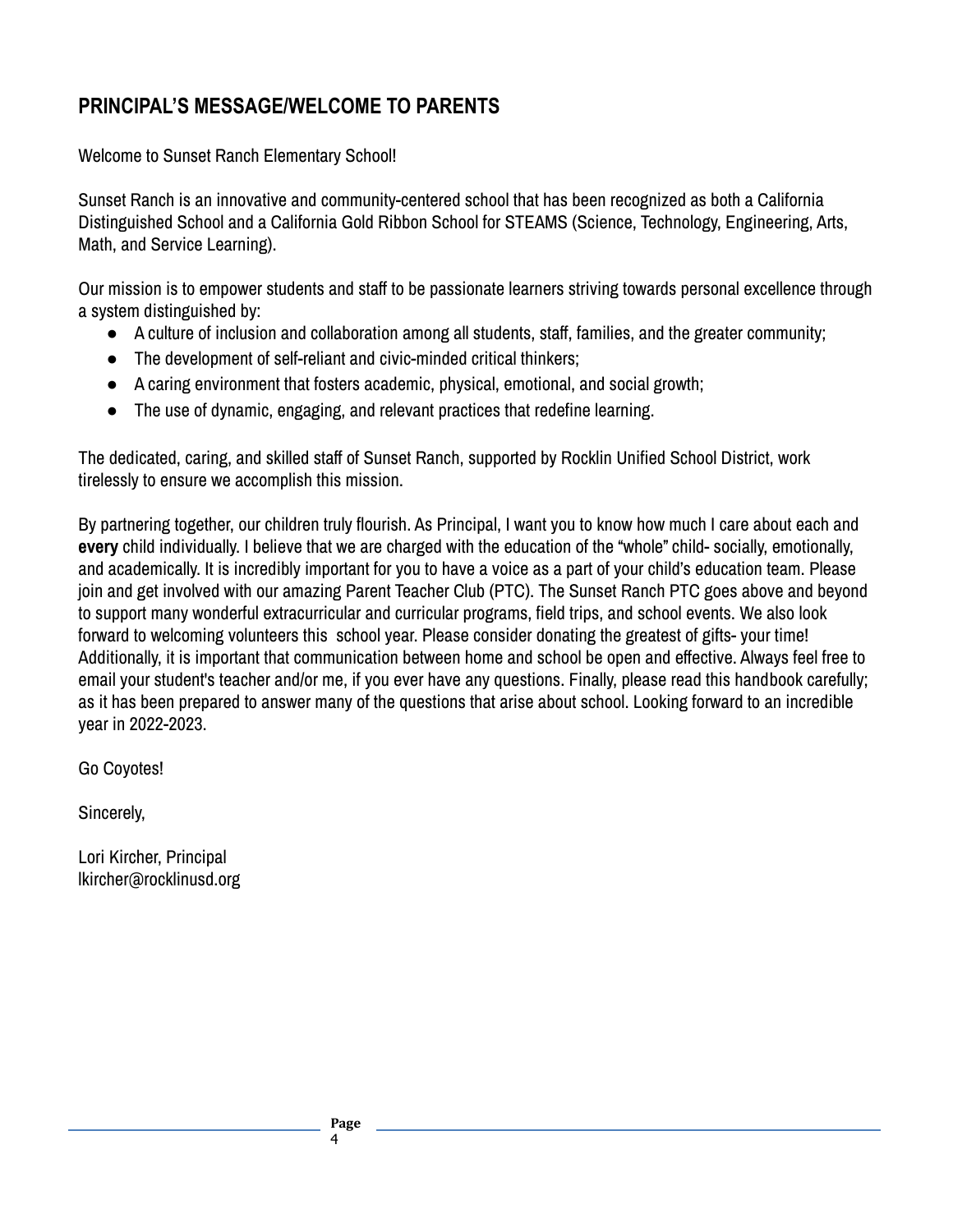#### **SCHOOL MISSION & VISION STATEMENT**

Our Aspiration:

The mission of Sunset Ranch Elementary, an innovative and community-centered school, is to empower our students and staff to be passionate learners striving towards personal excellence through a system distinguished by:

- A culture of inclusion and collaboration among all students, staff, families, and the greater community;
- The development of self-reliant and civic-minded critical thinkers;
- A caring environment that fosters academic, physical, emotional, and social growth;
- The use of dynamic, engaging, and relevant practices that redefine learning.

More information on our mission/vision can be found here: **[Sunset Ranch Strategic Plan 2017-2022](https://docs.google.com/document/d/10n81TQIuw0if33UG1tWe35MPmqJE5CuipqbL6W0IaCE/edit?usp=sharing)**

#### **Board of Trustees**

| Rachelle Price, President       | rprice@rocklinusd.org    |
|---------------------------------|--------------------------|
| Julie Hupp, Vice President      | jhupp@rocklinusd.org     |
| Dereck Counter, Clerk           | dcounter@rocklinusd.org  |
| Rick Miller, Member             | rmiller@rocklinusd.org   |
| <b>Tiffany Saathoff, Member</b> | tsaathoff@rocklinusd.org |

#### **Rocklin Unified School District Administration**

| <b>Roger Stock</b>       | Superintendent                                                                                | 916-630-2230 | rstock@rocklinusd.org                |
|--------------------------|-----------------------------------------------------------------------------------------------|--------------|--------------------------------------|
| <b>Barbara Patterson</b> | Deputy Superintendent,<br><b>Business and Operations</b>                                      | 916-630-2234 | bpatterson@rocklinusd.org            |
| <b>Anthony Limoges</b>   | Associate Superintendent,<br><b>Human Resources</b>                                           | 916-630-2240 | alimoges@rocklinusd.org              |
| <b>Craig Rouse</b>       | Senior Director of Facilities,<br>Maintenance and Operations                                  | 916-630-3188 | crouse@rocklinusd.org                |
| <b>Kenneth Goekken</b>   | Director of Special                                                                           |              | 916-630-2232 kgoekken@rocklinusd.org |
| <b>Bill MacDonald</b>    | <b>Education/Support Programs</b><br>Associate Superintendent,<br><b>Elementary Education</b> | 916-630-3187 | wmacdonald@rocklinusd.org            |
| <b>Martin Flowers</b>    | & Educational Services<br>Associate Superintendent,<br>Secondary Education                    | 916-630-3318 | mflowers@rocklinusd.org              |
| <b>Beth Parrish</b>      | & Educational Services<br><b>Director of Fiscal Services</b>                                  | 916-630-2236 | bparrish@rocklinusd.org              |
|                          | and Purchasing                                                                                |              |                                      |
| <b>Hannah Anderson</b>   | Director Innovation,<br><b>School Programs</b><br>and Accountability                          | 916-630-3301 | handerson@rocklinusd.org             |
| <b>Beth Davidson</b>     | Director of Academic<br>Improvement & MTSS                                                    | 916-630-2228 | edavidson@rocklinusd.org             |
| <b>Charles Douglas</b>   | <b>Director of Food Services</b>                                                              | 916-624-1112 | cdouglas@rocklinusd.org              |
| <b>Matt Sanchez</b>      | Director of Transportation                                                                    | 916-624-9106 | msanchez@rocklinusd.org              |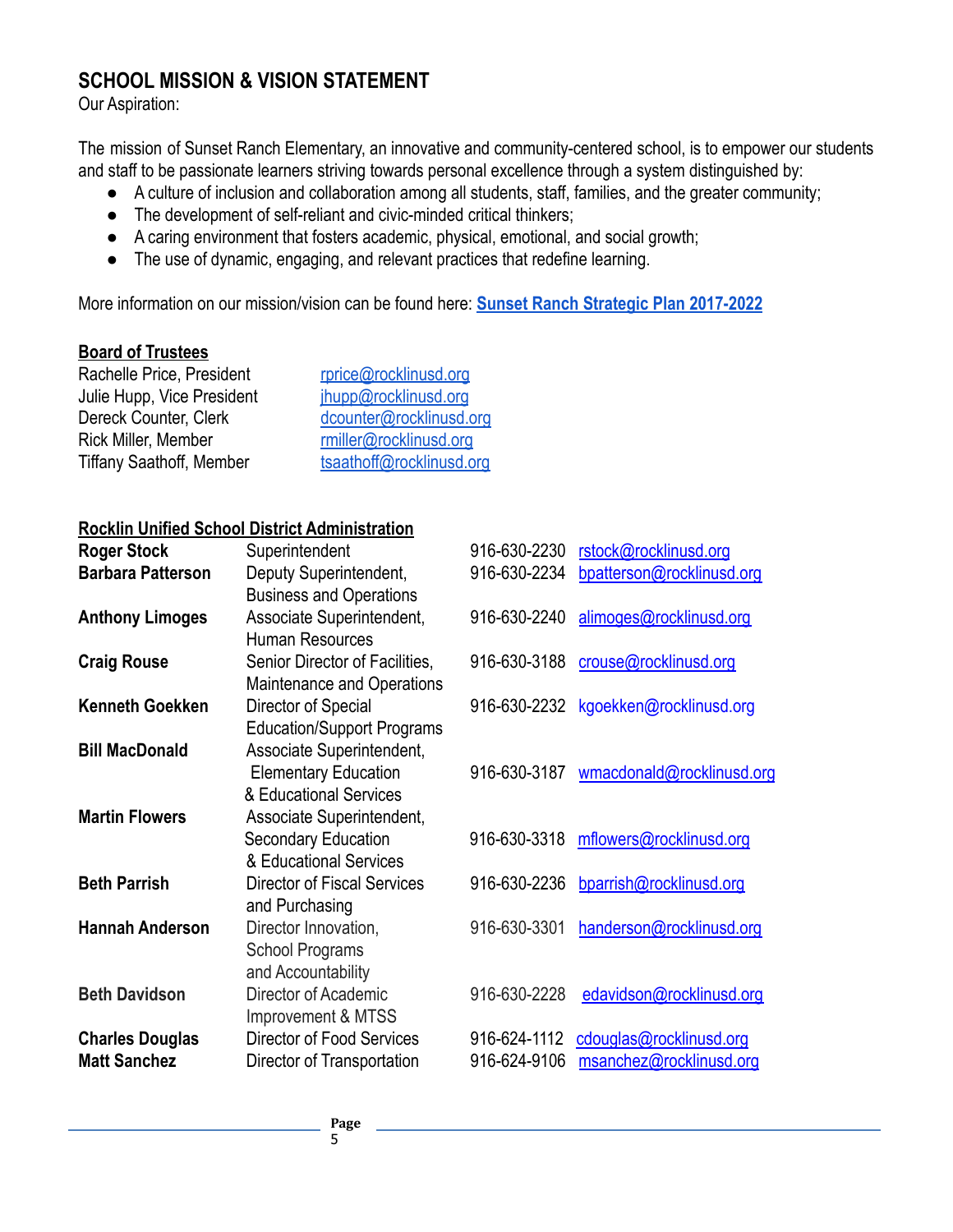#### **SUNSET RANCH ELEMENTARY SCHOOL STAFF LIST**

Principal: Lori Kircher Secretary: Cachet Abedi Clerk: Michelle Winter

#### **TK/KINDERGARTEN**

Stephanie Bauer Kate Kirk Sarah Stowers Mary Lou Nichols

#### **FIRST GRADE**

Nancy Bronte Roxi Caddow Erin Henshaw

#### **SECOND GRADE**

Amie Maloney Katie Hartsoch Lynn Wheeler

#### **THIRD GRADE**

Chris Autrey Stephanie Becker Toni Hildan

#### **FOURTH GRADE**

Craig Haviland Jeni Weeks Charise Montera

#### **FIFTH GRADE**

Craig Haviland Su Arin Stacia O'Hara

#### **SIXTH GRADE**

Rick Beardsley Cindy Smith Brad Vaughen

**VAPA:** Dominique Oboyski **LIBRARY:** Christy Bigley **COMPUTER TECH**: Robin Klieiner **MUSIC/BAND:** Robin Richie **LVN**: Cheryl Graham **HEALTH AIDE**: Rosie Molinaro **P.E.**: Shelly Rabe

#### **SPECIAL SERVICES**

**APE:** Chris Purdy **Custodian:** Pedro Valencia **ELD**: Tatiana Bock **Food Services:** Lisa DiPinto **Ed. Specialist:** Erika Hark-Cunha, TDB **Psychologist:** Sheila Santos **Resource Specialist:** Louella Tison-Cote, Tracie Haynie **Speech:** Amy Samson, Shelby Spurr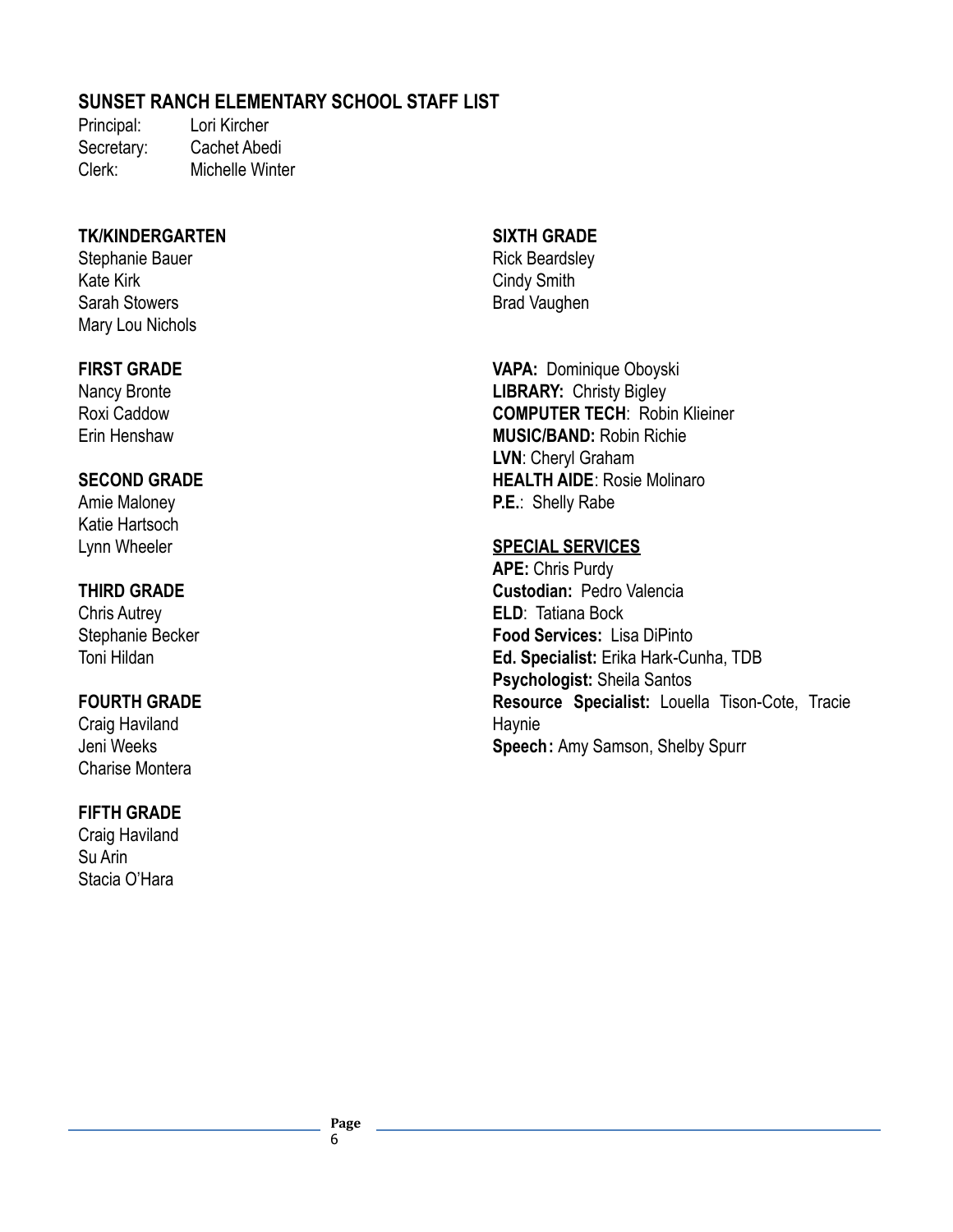# <span id="page-6-0"></span>**SCHOOL HOURS/OFFICE HOURS**

#### **Office Hours 7:15am – 3:45pm**

The school playground is supervised beginning at 8:15 AM. Please do not arrive before that time. Sunset Ranch Elementary School is a closed campus.

> **Mondays Only Schedule** Grades TK/K 8:25-1:45; Grades 1-6 8:25-1:55

**Regular Day Schedule**

Grades TK 8:25-1:45; Grades K 8:25-2:45 Grades 1-6 8:25- 2:55

**Minimum Day Schedule**

Grades TK/K 8:25-12:45; Grades 1-6 8:25-12:55

**Sunset Ranch Bell Schedule [22-23 Bell Schedule](https://sres.rocklinusd.org)**

# **SCHOOL CALENDAR**

Click here for the **[2022-2023 RUSD Student Detailed](https://www.rocklinusd.org/documents/Departments/Human%20Resources/Calendars/2022-23_District-Student%20detail%20calendars/2022-2023-Student-Detail-Calendar_10-20-21.pdf) Calendar**

# **ATTENDANCE INFORMATION**

**Absences** – Daily school attendance is essential for student success. By law, parents are required to send their child to school daily. **Parents are strongly encouraged to schedule medical appointments during non-school hours.** Whenever possible, a student who is absent for a reason other than illness should attend at least part of the school day.

When students are absent from school, it is important that their absences be cleared on their first day back to school. If the student does not have a note, it will be necessary to call the parent at home or at work in order to clear the absence. Any absence not cleared within 5 days will be marked as truant. According to California law, there are **NO** legally recognized absences. A student may be excused from school for justifiable personal reasons, including but not limited to illness or injury, medical or dental appointments, bereavement, funeral/memorial services, court appearances, or religious holidays, or an employment conference, when the student's absence has been requested in writing by the parent/guardian and approved by the principal or designee. A student shall be excused when he/she is the custodial parent of a student who is ill or has a medical appointment during school hours.

Parents will be asked to conference about continual non-illness absences and to improve their child's attendance. Failure to do so may result in a referral of the student and parent to the Rocklin Unified School District Attendance Review Board for further action.

**Missed Work** - A student absent from school shall be allowed to complete all assignments and tests missed during the absence which can be reasonably provided and, upon satisfactory completion, shall be given full credit. The teacher of any class from which a student is absent shall determine what assignments the student shall make up and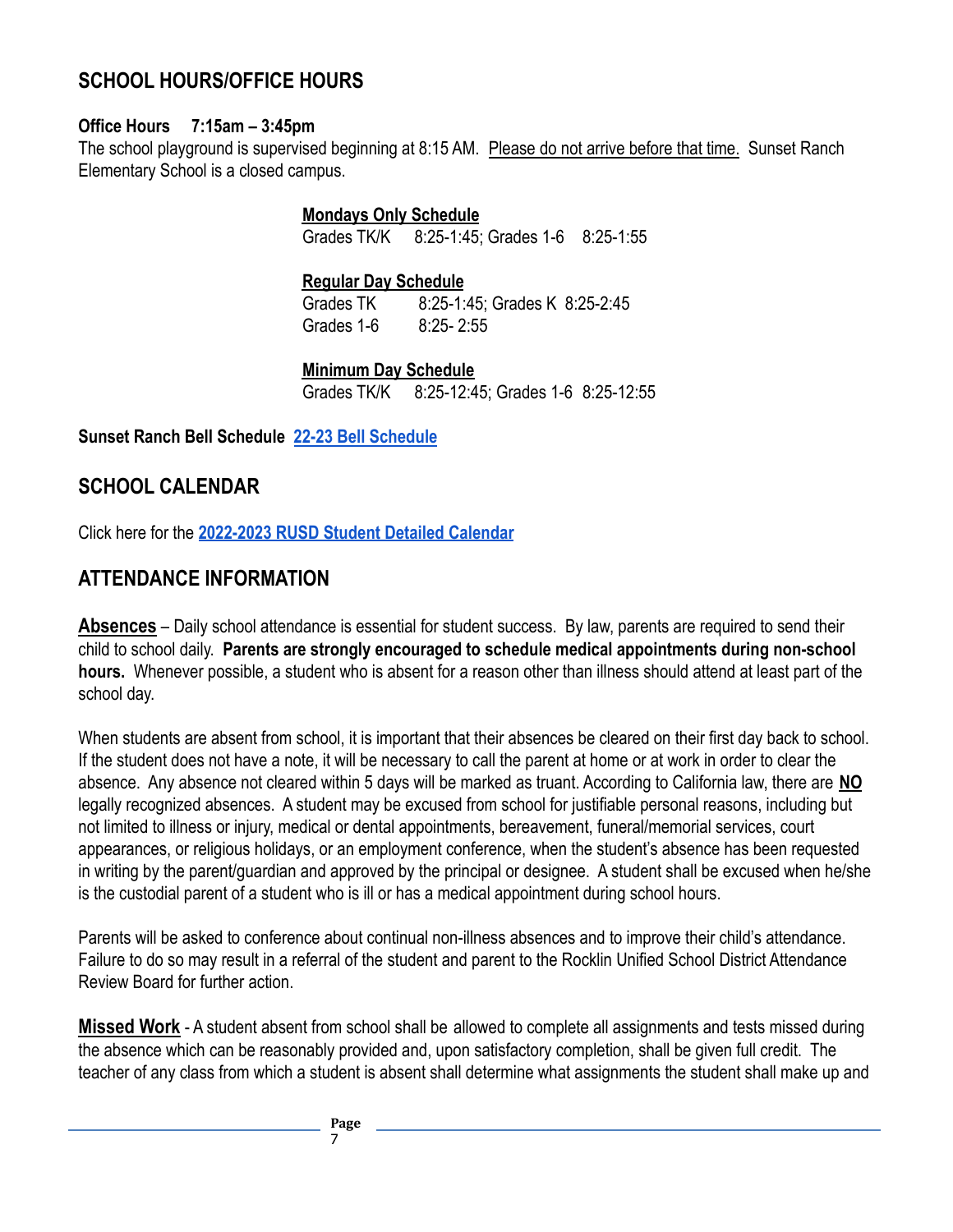what period of time the student shall complete such assignments. The tests and assignments shall be reasonably equivalent.

**Request for Homework** – If your child is ill two days or more, parents may request homework. Call the office at least one day before the day you wish to pick up the assignments. The teacher(s) will have the work ready to pick up in the office after school or the next day.

**Notes from Parents** – Please use **both the first and last name** on all correspondence from home. This is especially important when the parent and the student do not have the same last name.

Notes are still required to satisfy the compulsory education law. Please call the school to report an absence or leave a message. Please state your child's first and last name, reason for absence, and dates of the absence.

**Tardies** – An emphasis is placed on students arriving to school on time. Late students often miss the focus of the day or lesson and disrupt the flow of the lesson for other students. When students are late for school, please check into the office before going to class. Parents will be notified if a student has continual tardies and will be asked to follow through with a program to increase punctuality. Repeated tardiness can be grounds for revocation of intra or inter district transfer requests. Repeated tardies may result in a referral of the student and parent to the Rocklin Unified School District Attendance Review Board for further action.

**Independent Study** – When a student knows he will be away from school *for at least 5 days*, the school can assign work through an Independent Study Program. If the work is completed and the Independent Study Contract is fulfilled, the student will receive credit for being in school. Parents must inform the office at least one week in advance to receive their child's work unless it is an emergency.

**Appointments** – If your child needs to leave school for an appointment, please send a note with the student in the morning. Sign your child out at the school office before taking him/her out of class.

#### [RUSD Attendance Trifold](https://drive.google.com/file/d/1QEFui6Dwz2VR-UUSk7W2xYhXEkPHUKm_/view?usp=sharing)

# <span id="page-7-0"></span>**PARENT COMMUNICATION / PARTICIPATION**

#### <span id="page-7-1"></span>**Student Folder**

Each week your child will bring home a large envelope containing important school/class-related information. Please be sure to check the contents of the envelope, and promptly sign and return any requested documents.

#### <span id="page-7-2"></span>**School Messenger**

The District utilizes an automated telephone calling system to notify parents of unreported absences, and important school or District information.

#### <span id="page-7-3"></span>**School Website**

Sunset Ranch maintains a school website: <http://sres.rocklinusd.org>. It will provide you with detailed and current information about our school.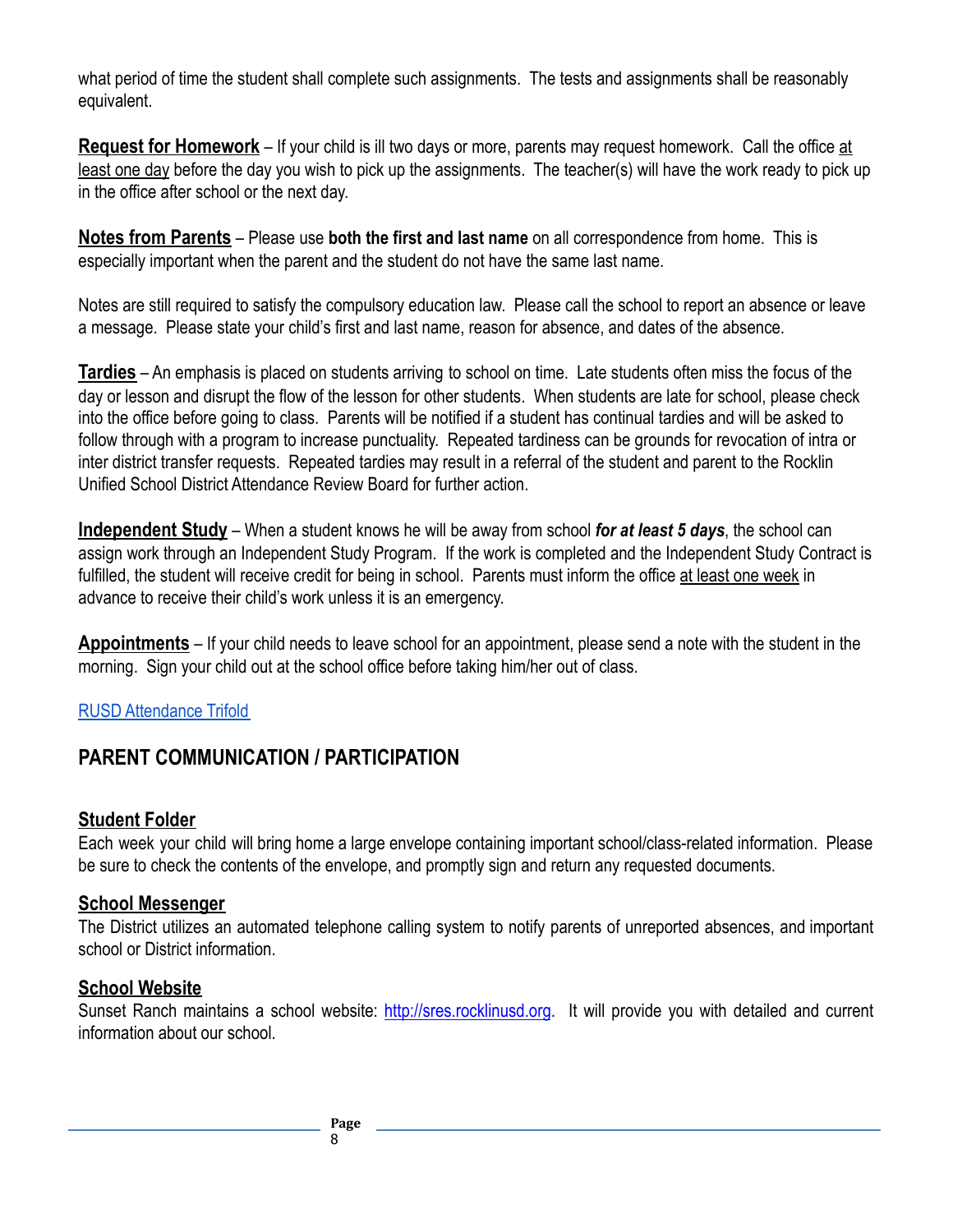#### <span id="page-8-0"></span>**School News**

A weekly newsletter, *The Howling Coyote,* will be sent to families outlining upcoming events, updates and reminders on policies and procedures, etc. This information will also be posted as a link on our school website and to our school Facebook account. This is the best way to keep on top of things happening at your student's school.

# **School Twitter:** @SREScoyotesCAN **School Facebook Page:** <https://www.facebook.com/SunsetRanchElementary>

The Sunset Ranch Parent-Teacher Committee (PTC) has a Sunset Ranch App that can be found at Google Play or the Apple App Store. They also maintain a website and Facebook page found at: <http://sunsetranchptc.org/>.

**School Visitations / Visitor Registration** – (Reference Board Policy/ Administrative Regulation 1250) The Board of Trustees encourages parents/guardians and interested members of the community to visit the schools and view the educational program. To ensure minimum interruption of the instructional program, visits during school hours should be first arranged with the teacher and principal or designee. If a conference is desired, an appointment should be arranged with the teacher during non-instructional time.

To ensure the safety of the students and staff and avoid potential disruptions, all visitors shall register in the school administration office immediately upon entering any school building or grounds when school is in session.

For purposes of school safety and security, the school may design a visible means of identification for visitors while on the school premises.

No electronic listening or recording device may be used by students or visitors in a classroom without the teacher and principal's permission (*Education Code* Section 51512).

**Parent/ Teacher Conferences** – Parent/teacher conferences are scheduled twice during the year for all students. In the fall they are held at the end of the first trimester and again in the spring at the end of the second trimester. The Rocklin Unified School District schedules minimum days during conference week so teachers may have sufficient time to meet with parents. The average length of a conference is 20 minutes and involves reporting progress and creating goals for students. Parents and teachers are encouraged to set up additional conferences as the need arises during the year.

**Student Records** – The Rocklin Unified School District maintains cumulative records for each student as required by law, and any additional records that would be helpful in providing maximum educational opportunities for students. These records are available for parents to review. Please call the school office to set up an appointment with the principal to review your child's cumulative record.

**Complaint Procedures** – The school follows the procedures outlined below to address parent concerns and complaints. Please use the following steps if you have a concern:

1. Classroom concerns should first be brought to the attention of your child's teacher. Please call the teacher to explain your concern. Small concerns may be addressed by a phone call; larger concerns are better addressed in a conference.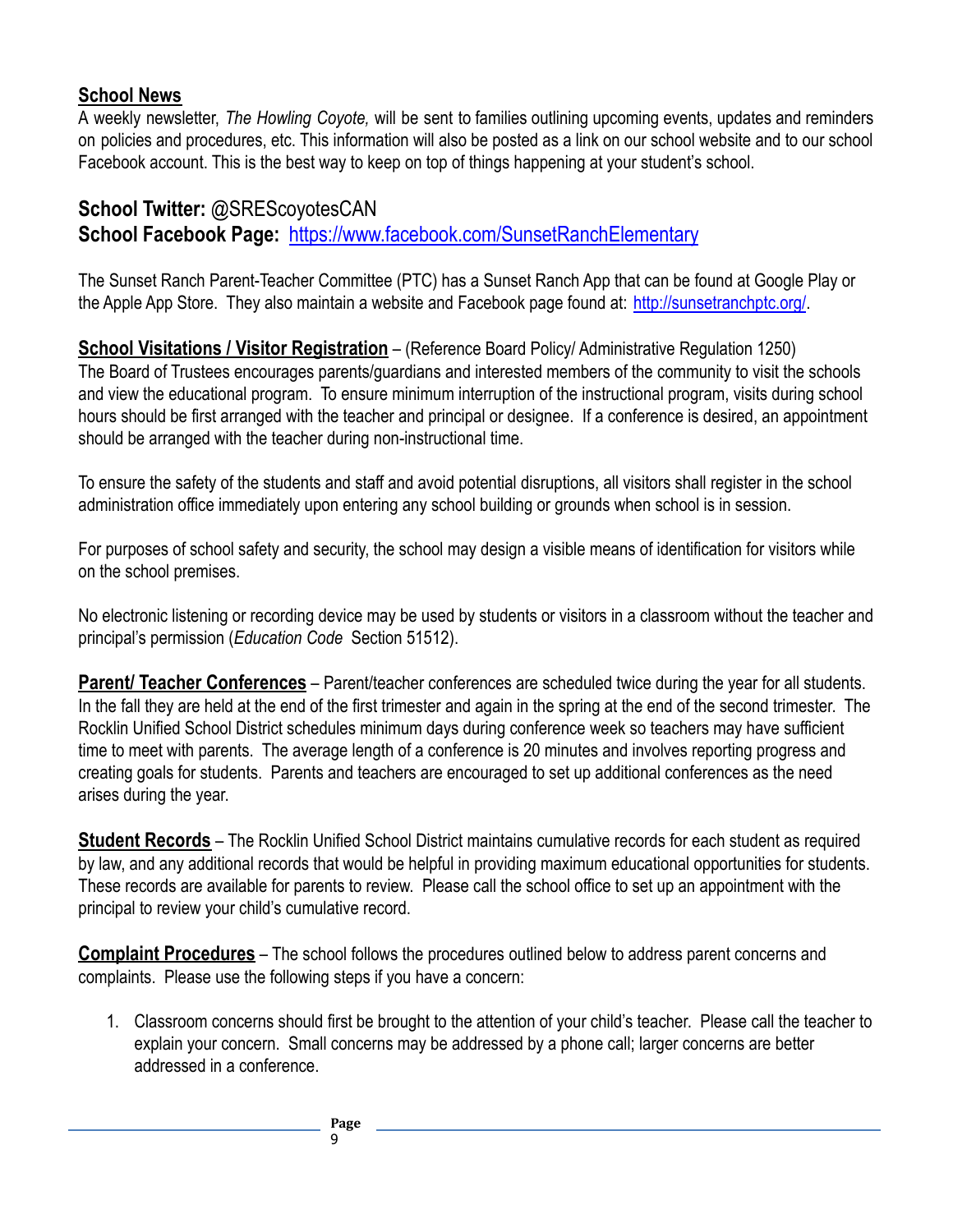- 2. If the classroom concern is not satisfactorily addressed with the teacher or the concern is a school level concern, please call the school administrator. Small concerns may be addressed by a phone call; larger concerns are better addressed in a conference.
- 3. If the concern is not satisfactorily addressed with the school administrator, the parent may schedule a meeting with a district representative.

The District assures that students, employees, parents or guardians of its students, school and district advisory committees will not be discriminated against. Unlawful discrimination complaints may be filed using the Uniform Complaint Procedure (UCP). A brief description of the UCP is in the appendix of this handbook. Also, see the appendix for the Annual Notification of Title IX / Gender Equity. A copy of the UCP is available at the District Office from the Human Resources Department.

**Volunteers** We strongly encourage and wholeheartedly welcome volunteers at Sunset Ranch Elementary School! For the safety of all our students, all volunteers must be fingerprinted. The procedures are described in the Appendix – Us of Volunteer Services (Board Policy/Administrative Regulation 1240)

For the safety of all our students, all volunteers must be fingerprinted. The procedures are described in the Appendix – Use of Volunteer Services (Board Policy / Administrative Regulation 1240)

# <span id="page-9-0"></span>**Parent/Teacher Club (PTC)**

Our parent- teacher organization (PTC) is an activity-oriented organization that works in various ways to benefit our children and school by supporting school activities, class programs and fundraisers, and by sharing time and ideas. You may sign up to help on the activities that fit your interests and schedule. For information including the dates and times monthly meetings will take place please visit [www.sunsetranchptc.org](http://www.sunsetranchptc.org).

Please take an active part in shaping the educational environment of Sunset Ranch Elementary. You'll meet new friends, have fun in the process, and your participation will be greatly appreciated.

# <span id="page-9-1"></span>**SAFETY**

**Student Safety** (Reference Board Policy/Administrative Regulation 5142) – The Board of Trustees places high priority on safety and on the prevention of student injury. Principals and staff are responsible for the conduct and safety of students from the time they come under school supervision until they leave school supervision, whether on school premises or not. The Superintendent or designee shall establish regulations and procedures as necessary to protect students from dangerous situations.

The Superintendent or designee shall ensure that teachers, teacher aides, yard aides, and volunteers who supervise students receiving training in safety practices and in supervisory techniques which will help them to forestall problems and resolve conflicts.

The following visitor regulations shall be in place at each school site:

- All visitors, including parents, must sign in at the office.
- All unknown visitors will show proof of identity.
- Uniform identification badges will be used throughout the district.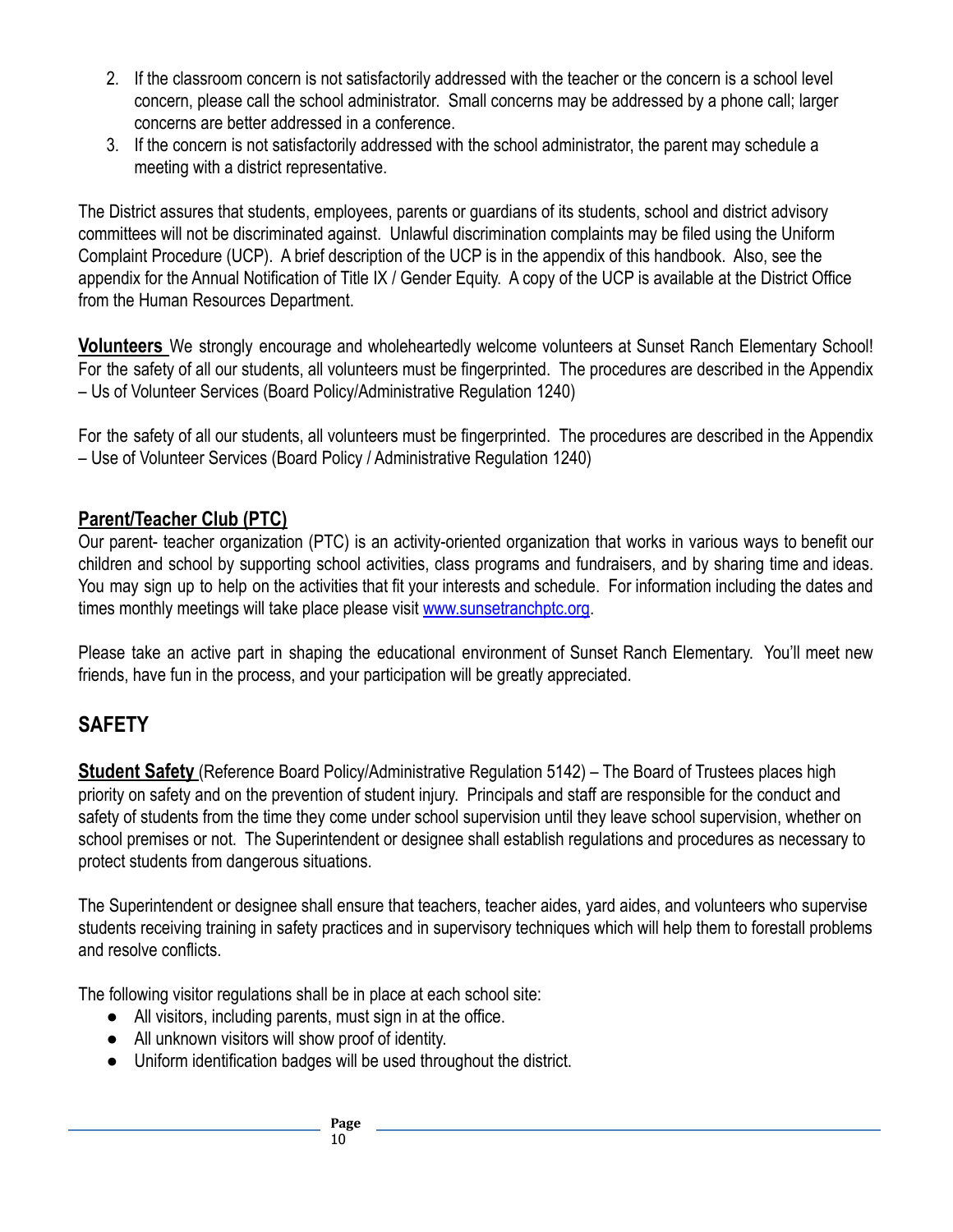- Picture identification badges will be used by District employees who visit campuses (i.e. superintendents, maintenance, and transportation/cafeteria supervisors).
- A "buddy system" will be in effect for grades K-3; students will have a companion when leaving the classroom (this is recommended for students in grades 4-6, but is not mandatory).

**Emergency Cards** – Student emergency cards must be kept current. If a student becomes ill or is injured at school, we must have a phone number where we can reach the parent, guardian, or a designated substitute. Your child will not be released to an adult unless the adult is on the emergency card.

**Accidents** – If a serious injury occurs on the school grounds or on the bus, parents will be notified and asked to pick up the child for their own observation or examination by their family physician. Parents will be promptly notified of all injuries not considered minor. It is critical that parents/guardians keep the emergency card up to date. If the accident is serious the school will call 911 and notify the parents immediately.

**Emergency Situations** – The Rocklin Unified School District has plans and preparations for major emergency situations. Our staff has been trained and drills are held regularly to make certain that the students understand emergency procedures.

Please inform your children that they are as safe at school as they are at home in a serious emergency. School buildings have been designed with safety in mind and inspections are made regularly to remove possible hazards. Personnel are trained in first aid. Our primary concern in the event of an emergency is the safety and welfare of the students.

Please instruct your children to obey the directions of their teachers and follow the directions of the bus driver if they are on the bus. If walking or riding a bicycle, your child should continue toward their destination when an emergency situation develops.

Your cooperation is asked in any emergency:

- Please avoid calling the school. Telephone lines will be needed for emergency situations.
- Please avoid driving to school. Streets should be as open as possible for emergency vehicles.
- Turn your radio to any of the local Placer/Sacramento County radio stations. Information and instructions for picking up students during or after an emergency will be given over the radio. AM – KAHI 95, KFBK 1530; FM – KHYL 101, KAER 92.5.
- In the event your child's school must be evacuated, your child will be transported to another school. The school of choice will be determined by the nature of the emergency. Specific information will be broadcast on the local radio stations listed above.
- The school will utilize a mass calling system to update you with key information regarding the situation.

**Office Telephone** – The office telephone is for *emergency* use only. Please make after school arrangements with your child in advance. Office staff are not permitted to interrupt classroom instruction to relay messages to students. Emergency situations should be communicated to the principal and necessary actions will be taken to ensure appropriate communication occurs.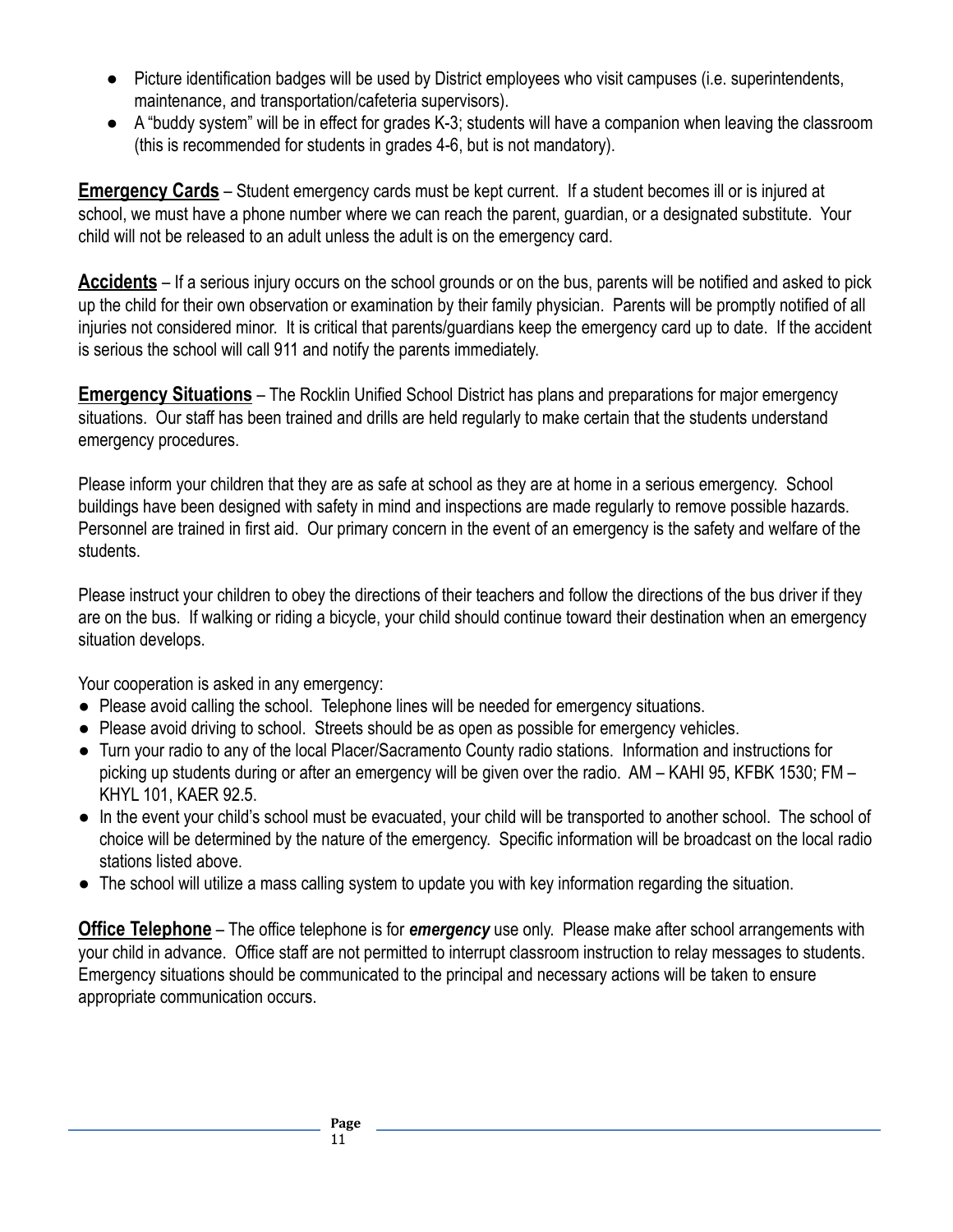**Safety Drills** – In accordance with state law, an emergency evacuation is conducted every month. Students are expected to respond quickly and safely as directed by their teacher. If you are in your child's classroom during a fire drill or a lockdown drill, please stay with your child until the drill is over.

**Safe Arrival and Departures** – The Rocklin Police Department and our school officials work closely to plan for the safe arrival and departure of students. We are asking for your support and help in the safe loading and unloading of children.

- Assist in teaching pedestrian safety to your child and using crosswalks arriving and leaving schools and bus stops.
- Do not stop your vehicle in the crosswalk or in front of the driveway to deliver or pick up your child. California State law prohibits stopping in a designated crosswalk. This constitutes a moving violation.
- Teach your child to walk, not run, in the crosswalk.
- Do not leave your vehicle unattended in the loading and unloading zones.
- The bus lane is for buses only. Do not use it for drop off or pick up.

#### **PLEASE ADVISE ANY DRIVER WHO MAY TRANSPORT YOUR CHILD OF THESE REGULATIONS.**

**Dogs on Campus** – Due to health reasons, dogs are prohibited from being on the school campus during, before, or after school hours. The only exception is when a pet is part of an arranged presentation. In that situation, the pet must arrive shortly before the scheduled time and be removed immediately after the presentation ends.

# **CAFETERIA**

#### **Breakfast - Lunch / National School Breakfast and Lunch Program**

RUSD will participate in California's Universal Meals Program. As a result, meals will continue to be free of charge. However, due to United States Department of Agriculture (USDA) regulations, we are still required to collect Free & Reduced Meal Applications. It is imperative for families to complete this application as the information collected benefits district funding in other areas. Another requirement is that both breakfast and lunch have to be offered at all school sites.

Please refer to the information listed below:

**Breakfast prices: Regular \$0.00 / Reduced \$ 0.00 / Free \$0.00 / Adults \$2.50 Lunch prices: Regular \$0.00 / Reduced \$ .00 / Free \$ .00 / Adults \$3.75**

#### **Breakfast Before School – Antelope Creek / Parker Whitney / Rocklin Elementary**

**Breakfast at 1st Recess -** Breen, Cobblestone, Quarry Trail, Rock Creek, Ruhkala, Sierra**, Sunset Ranch,** Twin Oaks, Valley View

Students will be able to grab a quick meal during the first recess

Applications for the Free and Reduced-Priced Meals Program are made available July 1st on the Nutrition Services website and all families will be notified by phone and email. Also a convenient online application can be accessed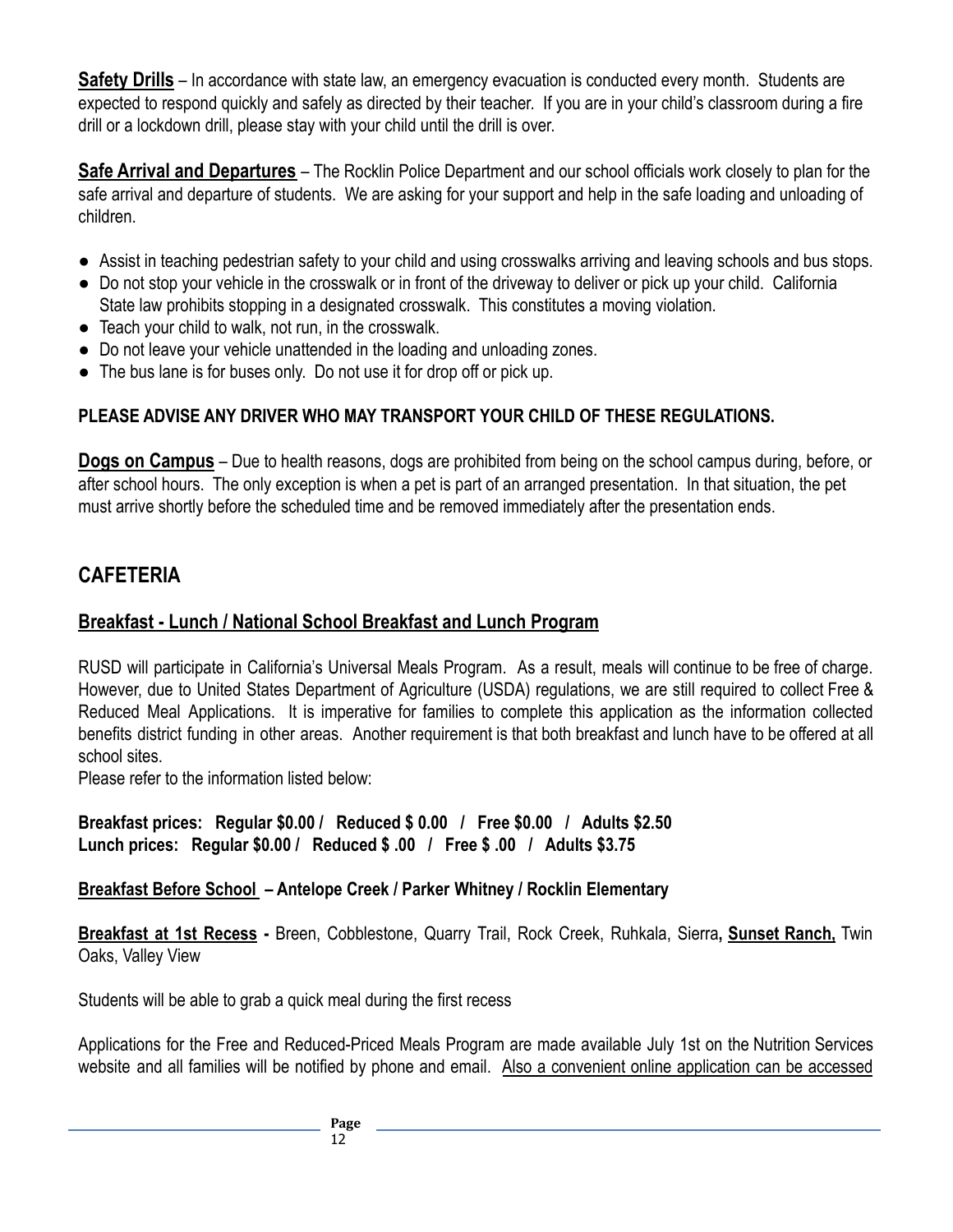through this link Titan School [Solutions](https://family.titank12.com/) . Paper applications are available at any school office throughout the year, or by phone request at the Nutrition Services main office at 624-1112 extension 1. Applications may be submitted at any time during the school year, or mailed to:

> Rocklin Unified Nutrition Services Dept. 4090 Del Mar Ave. Suite A Rocklin, CA 95677

All students have a lunch account which is accessed by inputting their student id number—Students who wish to purchase a second meal will be charged \$3.75. A la carte milk is available for \$.50. Items & prices are subject to change. These purchases cannot be charged. Students **MUST have** money on their account or pay with cash. Funds can be added to students' account is through

**Lunches from Home and Snacks** - We strongly urge parents to incorporate healthy food choices in packed lunches from home. Please save any candy or sodas to be consumed after school, at home.

#### **TK and Kindergarten Lunch**

TK and Kindergarten students will have a 40 minute lunch period each day. On minimum days the lunch period may be reduced to 30 minutes.

#### **Food Allergies**

Students with food allergies that require substitutions or modifications in school meals will be accomodated when that need is supported by a signed medical statement. Please contact Nutrition Services to obtain the form.

# <span id="page-12-0"></span>**TRANSPORTATION**

**Bus Transportation** - Applications for bus passes may be downloaded from the District webpage or requested from the Transportation Office (916-624-9106).

> 2225 Corp Yard Rd. (next door to UPS, off of Sierra Meadows Drive) Rocklin, CA 95677

If a student is going home on a different bus, parents must send a note to school stating their approval, bus number, and stop. Buses at full capacity may deny students who do not regularly ride that bus. For information regarding bus passes please contact the Transportation Department.

#### **Thomas Edward Lanni School Bus Safety Act of 1997 (AB1297)**

Prior to the passage of AB1297, school bus drivers were required to activate a buses red flashing signal lights and the stop signal arm only when a student the bus had been carrying was about to cross a public or private roadway.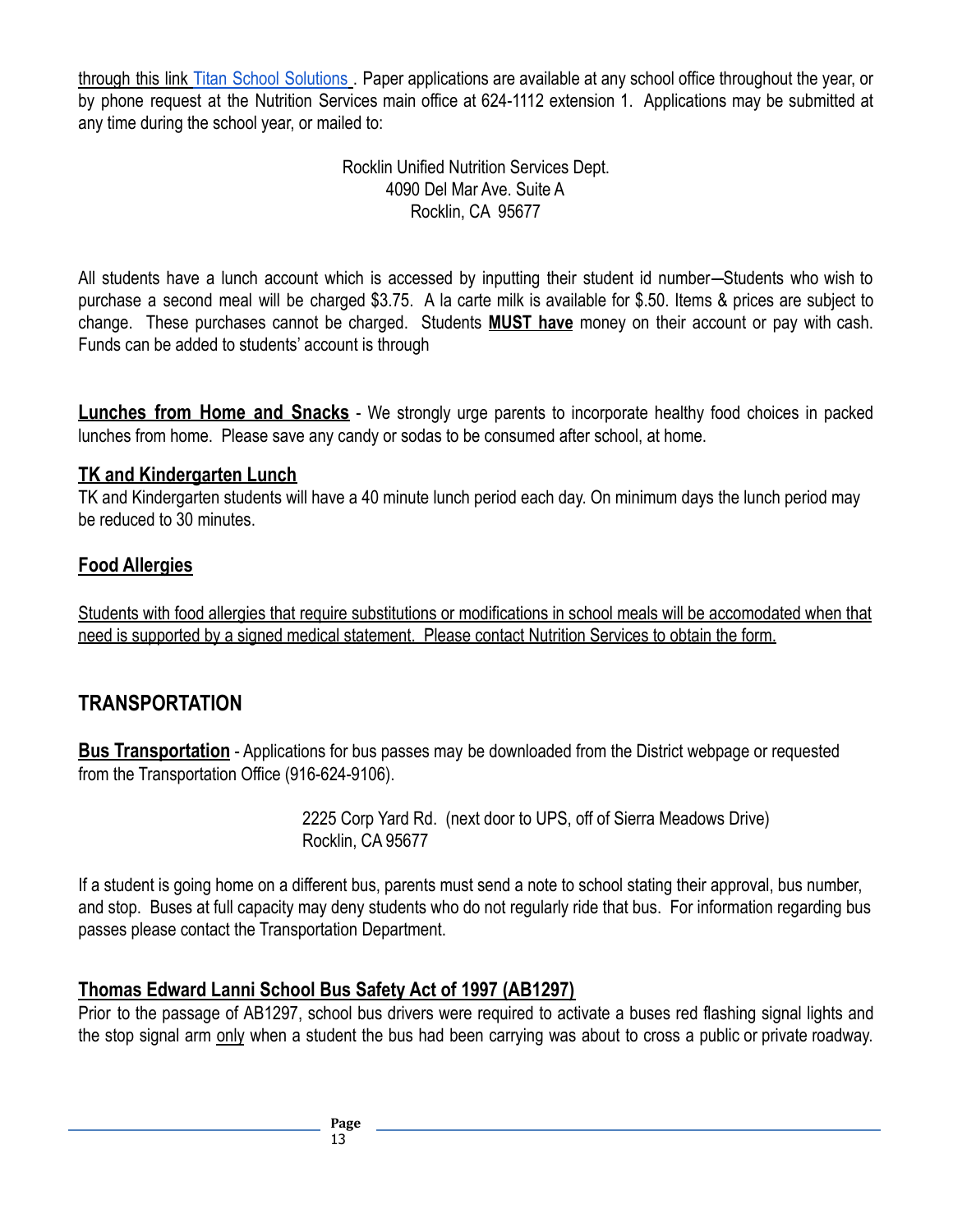After January 1, 1998, the red flashing signal lights and stop signal arm are required to be operated every time the bus stops for the purpose of loading or unloading students, even if the student does not intend to cross the road.

Vehicle Code 22454 states that the driver of any vehicle, upon meeting or overtaking, from either direction, any school bus displaying a flashing red light signal and stop signal arm, that is stopped for the purpose of loading or unloading students, shall bring the vehicle to a stop immediately before passing the school bus and shall not proceed past the school bus until the flashing red light signal and stop arm signal arm cease operation.

#### **HEALTH SERVICES**

<span id="page-13-0"></span>**Health Office Information** - The school health office is staffed by a part-time health aide. Please refer to the Annual Parents' Rights Notice for a complete description of pupil health, safety and medical treatment information. For additional Health Information please reference Health [Services](https://www.rocklinusd.org/Departments/Health-Services/index.html) at [www.rocklinusd.org/health](http://www.rocklinusd.org/health).

The school health office provides temporary care to students who are sick or injured at school. Students cannot be diagnosed by the health office; your child's physician will need to provide a proper diagnosis. Students will only be released to Emergency Contacts listed in Aeries on and 911 will be called if the situation could be life threatening.

**Medications** (Reference Board Policy 5141.21) - The school health office also supervises students who are required to take medication(s) during the school day. A written authorization from the student's physician and parent or guardian is required before designated school staff may assist the student in taking **any** medication, including medication prescribed by the physician and over-the-counter medications such as Tylenol, Motrin, cough drops, and ointments. These medication forms are available in the school office and the RUSD Health Services Webpage: [Health Services](https://www.rocklinusd.org/Departments/Health-Services/index.html) at [www.rocklinusd.org/health](http://www.rocklinusd.org/health).

<span id="page-13-1"></span>Any medications that will be stored in the Health Office must be signed in by a parent/guardian and staff member. The staff member will verify the medication against the physician's orders, noting the medication's expiration date, quantity, and form (liquid, pills, inhaler, nasal spray, eye drops, etc.).

All medication(s) must be in the original container and placed under lock and key for the safety of all students. The medication(s) are generally kept in the health office in the administration building. *Students are not allowed to carry any form of medication (prescription or over-the-counter) at any time while on campus* except those medications that a physician orders the pupil be allowed to carry (e.g., inhalant for asthma, Auto-injector Epi-Pen for severe allergies). The physician's orders are required to be kept on file at the school for a student carrying authorized medication(s). When on a field trip, any medication(s) kept in the health office shall be in the possession of and monitored at all times by a teacher or designated staff member.

Prior to the beginning of school, please notify the school health office in writing of any health issues that may require accommodation or care, such as heart problems, diabetes, severe allergies, hearing loss, vision/glasses, chronic pain, asthma, seizure disorders, etc. This enables the school to communicate the necessary accommodations to appropriate staff to ensure that student health needs and safety are cared for.

**Health Screening –** California schools must conduct vision and hearing screenings on all students upon school entry and every third year through eighth grade. (California Code of Regulations, Title 17, Section 2952 (c)(1)). Hearing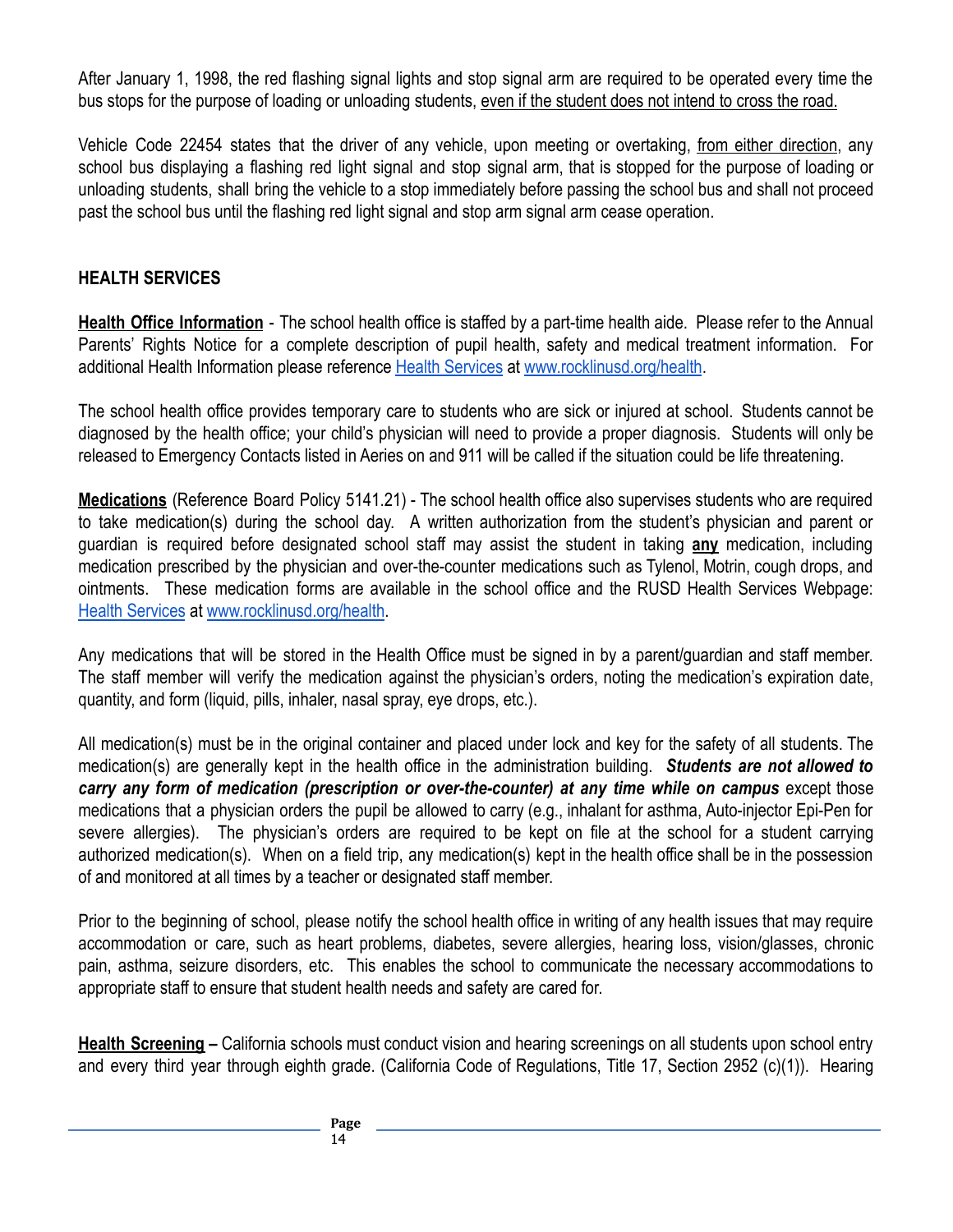screening in California public schools must be conducted by a credentialed school audiometrist. Rocklin USD screens all students for hearing and vision in kindergarten or first grade and in second, fifth, eighth, or upon first school entry. Vision, hearing, and other mandated health screenings are overseen by the school nurse at specific grade levels, for all new students to the District, annually for special education students, or upon teacher or parent request. A screening service (not requiring parent/guardian permission) is provided by the Language, Speech, and Hearing Specialist in the areas of articulation and language at specific grade levels or upon teacher/parent request.

**Home Hospital Instruction(HHI) –** The purpose of HHI is to provide educational services in the home or hospital for students with temporary medical or psychiatric illnesses or injuries, to help the students maintain their educational functional performance during recovery. To be considered for HHI, a complete request packet must be submitted. A complete request packet includes parent form; school form; medical provider's document; and signed authorization for release of medical information (HIPAA/FERPA). This allows the HHI team to communicate with health care providers regarding your child's ability to participate in school, and accommodations that your child may need. HHI is not authorized by the doctor, but by Rocklin Unified School District (RUSD). The doctor's role is to provide pertinent medical information to RUSD staff so a determination for HHI can be made. If a student is eligible for HHI, 1 hour of instruction per RUSD student calendar day will be provided, typically scheduled for one hour per school day. Parent/guardian or other responsible adult, age 18 years or older, must be present when the HHI teacher is at the home.

**Immunizations –** Under the California School Immunization Law (California Health and Safety Code, Sections 120325-120375), children in California are required to receive certain immunizations in order to attend public and private elementary and secondary schools, child care centers, family day care homes, nursery schools, day nurseries, and developmental centers (pre-kindergarten facilities). Schools, and pre-kindergarten facilities are required to enforce immunization requirements, maintain immunization records of all children enrolled, and submit reports.

The California School Immunization Law also requires schools, child care centers, and family child care homes to enforce immunization requirements, maintain immunization records of all children enrolled, and submit reports to the local health department. Students have 10 days from the time of notification to provide documentation of missing immunization; otherwise may be excluded from school.

The immunizations required are:

- 1. Diphtheria
- 2. Haemophilus influenza type b (Hib meningitis)
- 3. Measles
- 4. Mumps
- 5. Pertussis (whooping cough)
- 6. Poliomyelitis
- 7. Rubella (German measles)
- 8. Tetanus
- 9. Hepatitis B
- 10.Varicella (chickenpox)

Source of immunization information: [www.shotsforschool.org](http://www.shotsforschool.org)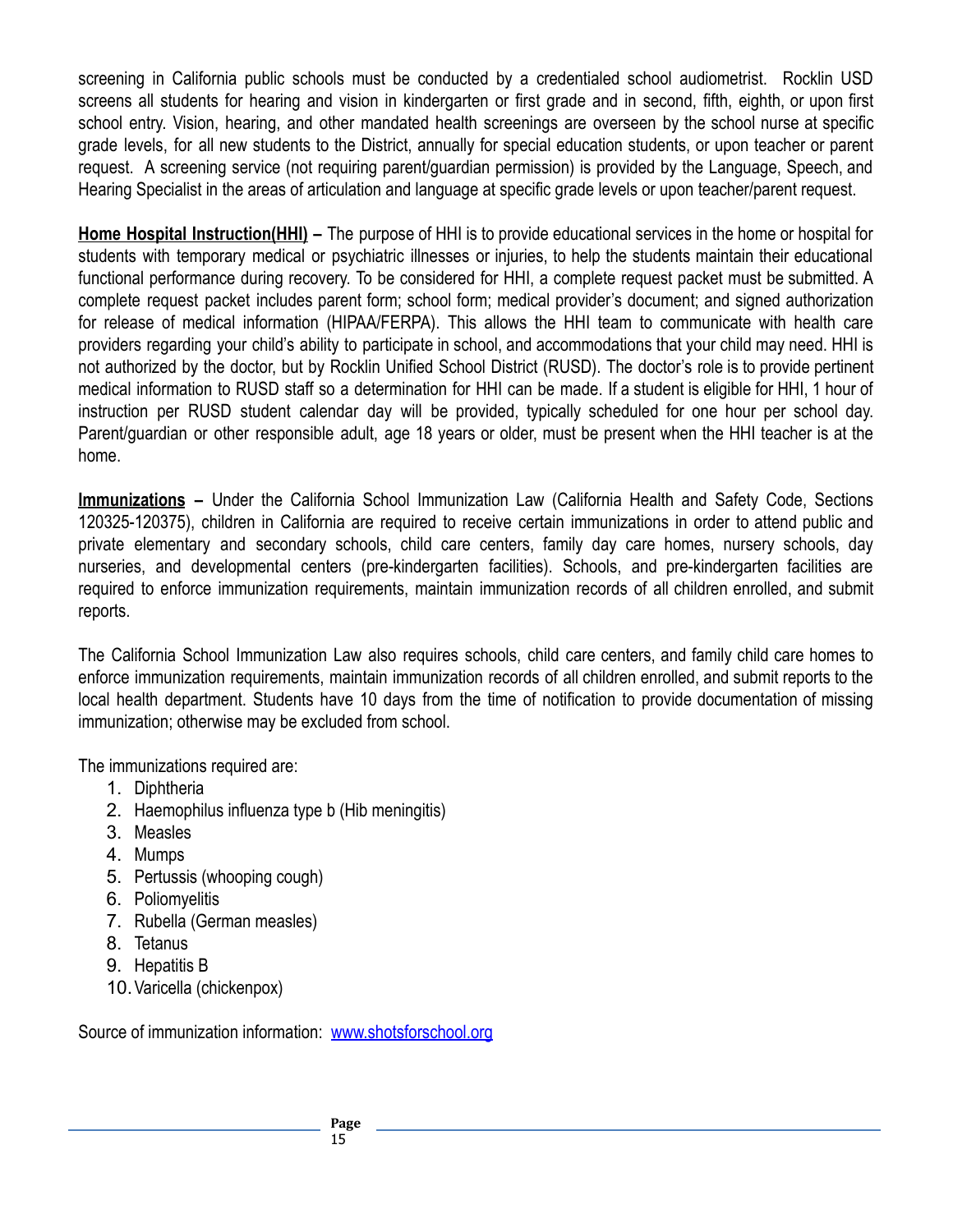Under Senate Bills (SB) 276 and SB 714 (Pan, 2019), all new medical exemptions for school and child care entry must be issued through CAIR-ME beginning January 1, 2021. Medical exemptions can only be issued by MDs or DOs licensed in California and must meet applicable Centers for Disease Control and Prevention (CDC), Advisory Committee on Immunization Practices (ACIP), and American Academy of Pediatrics (AAP) criteria.

If you would like your child to attend school, without proof of the legally required vaccinations, California law requires that you complete the process to obtain a medical exemption. First, you are required to register for a CAIR-ME account, at <https://cair.cdph.ca.gov/exemptions/home>. On this website, you will need to complete the required information to request an exemption. From there, you will need to contact your doctor with your "Medical Exemption Number" to complete the required information about whether or not a medical exemption is warranted.

For more information please visit: <https://www.shotsforschool.org/laws/exemptions/>

**Short Term Independent Study Student Work Assignment –** If you know in advance that your child will be absent for at least three consecutive days due to illness or medical procedure you may apply for a Short Term Independent Study Student Work Assignment in the Attendance Office at your child's school. The teacher(s) will put together study materials for your child to complete on their own.

**Health Services Webpage –** Please note that all of the information above and more can be found on the Heath Services Webpage: [www.rocklinusd.org/Health.](http://www.rocklinusd.org/Health)

# <span id="page-15-0"></span>**ACADEMIC INFORMATION**

**California Assessment of Student Performance & Progress (CAASPP)** – Each spring students in grades 3 through 6 take the CAASPP which is aligned to California's new, rigorous academic standards. Results are sent home with students within 3 weeks of receiving them from the state.

**Homework** - Homework should be an extension or independent practice of what was learned in school. Students are expected to complete and hand in homework when assigned. (See the attendance section for requesting homework after or during an absence.)

**Standards Based Grading** – Instruction is focused around the standards identified for each subject in each grade level. Students are provided with information about how their work will be evaluated and how their level of proficiency will be determined. Teachers modify instruction to meet a wide variety of learning styles and levels of ability.

A student's progress is summarized every trimester on a standards based report card. The report card will indicate the status of your child's work based on mastery of skills for each trimester.

**Promotion / Retention Information** (Reference Board Policy/Administrative Regulation 5123) - The purpose of retaining students is to provide additional opportunities for a student to learn grade level skills. Legislation (AB1639) requires that all school districts establish a promotion and retention policy. AB1639 also requires school districts to offer supplemental instruction to students with low reading, writing, or math achievement.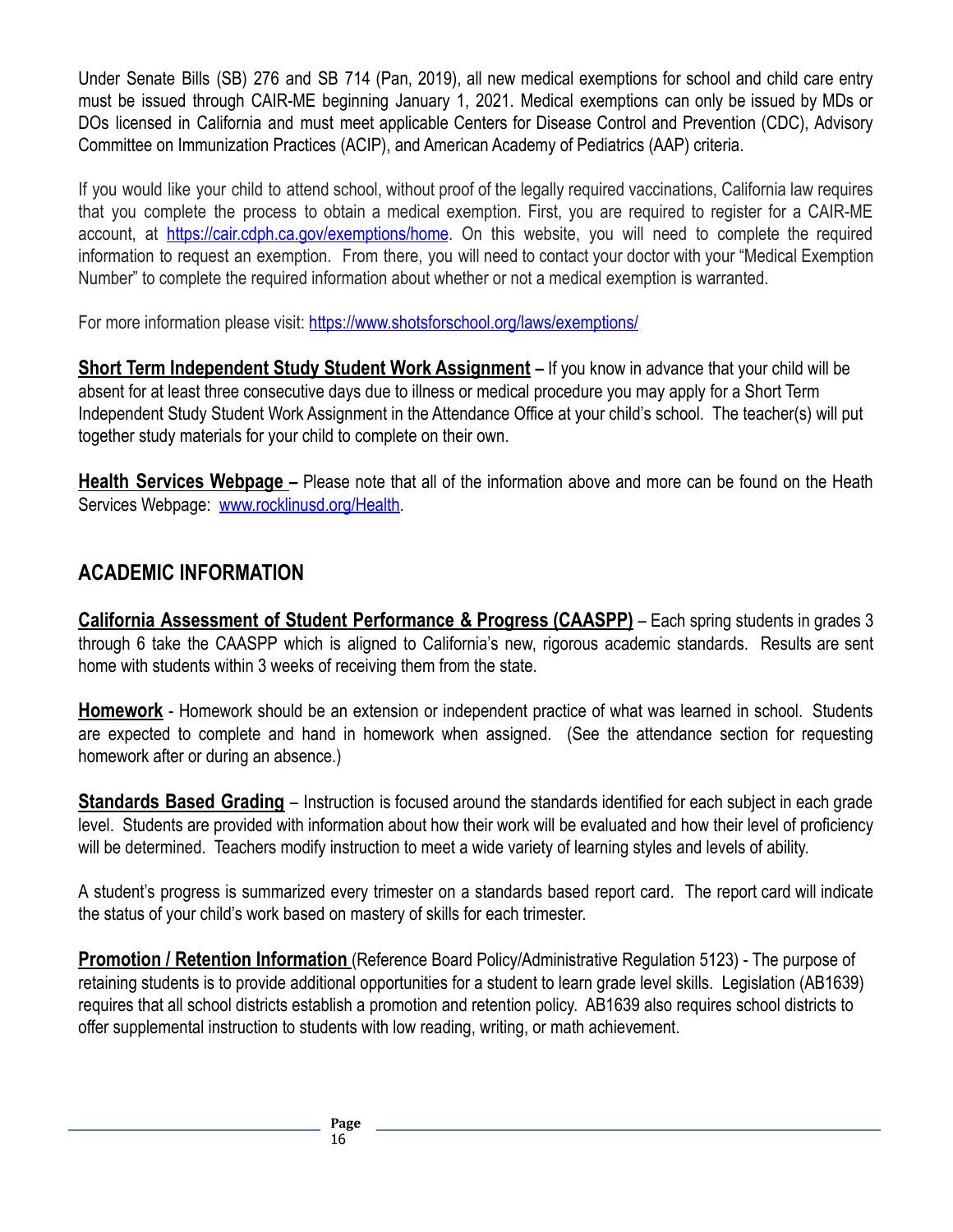Students are required to demonstrate that they have mastered grade level expectations in order to be promoted to the next grade. Grade level expectations are based on the following:

- Scores on achievement tests
- Teacher evaluation of student's abilities and effort
- Student's motivation level
- Proficiency assessments
- Parental involvement and family commitment to supporting the student's academic achievement
- **Attendance**

When a student is identified as being at risk for retention or recommended for retention, the school shall provide opportunities for remedial instruction to assist the student in overcoming the academic deficiencies. Such opportunities may include, but are not limited to, tutorial programs, after-school programs, summer school programs, and/or the establishment of a student study team.

The Superintendent or designee shall communicate in the strongest terms possible, the urgency of the student attending the recommended remedial instruction and learning the necessary skills. To fail to do so shall severely jeopardize the student's opportunity to be promoted.

If a student is identified as performing below the minimum standard for promotion, the student shall be retained in his/her current grade level unless the student's regular classroom teacher determines, in writing, that retention is not the appropriate intervention for the student's academic deficiencies. This determination shall specify the reasons that retention is not appropriate for the student and shall include recommendations for interventions other than retention that, in the opinion of the teacher, are necessary to assist the student in attaining acceptable levels of academic achievement.

If the teacher's recommendation to promote is contingent on the student's participation in a summer school or interim session remediation program, the student's academic performance shall be reassessed at the end of the remediation program, and the decision to retain or promote the student shall be reevaluated at that time.

**Teacher Training / Planning Time** - The District schedules one hour every Monday afternoon for articulation in grades TK-12.

Teachers will utilize TK-12 articulation days to receive specialized training in a variety of instructional practices including reading recovery, differentiated instruction, guided reading/writing, assessments, and mathematics. District-wide in-services are organized to allow our teachers adequate time to plan curriculum and align our instructional program with state mandates. Additionally, teachers will be able to share what is working well in their classrooms with their colleagues to improve student achievement for all our children. If you have any questions, please contact your child's school.

**Student Success Team (SST)** - The Student Success Team is a school-site team, which identifies effective strategies to meet the needs of individual students who are not progressing due to academic, behavioral, medical or other concerns. The Student Success Team process is a collaborative process between the school and the parents on behalf of the student. The parent, teacher or other staff may make requests for assistance to the Student Success Team through the school; student success team coordinator or the principal. The Student Success Team meeting will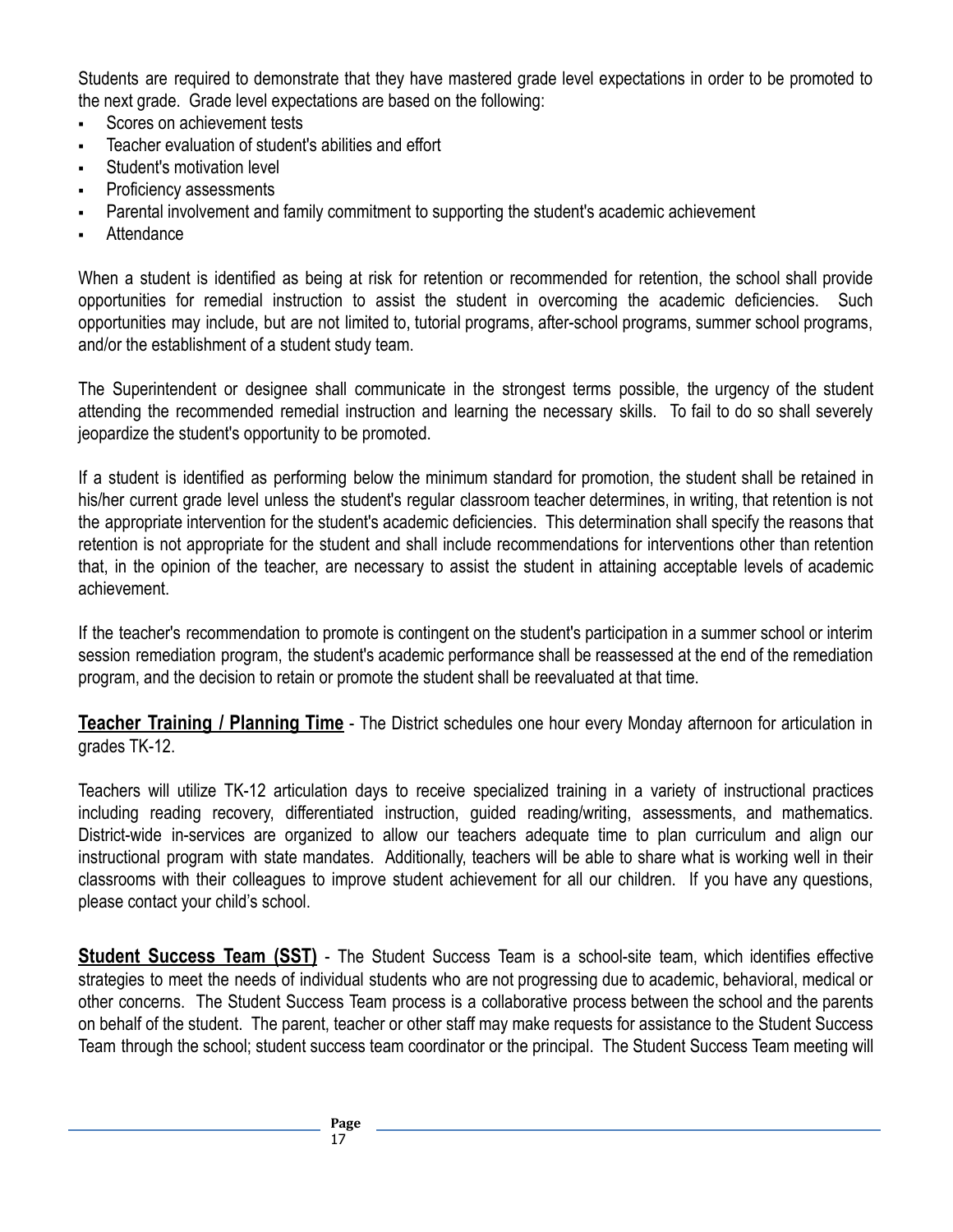include the parent, the student (if appropriate), the student's teacher, administrator, team coordinator, general education teachers and other support staff as needed.

**Special Resources** - A variety of special resources and programs are provided for students with unique needs. To qualify for programs, students need to be referred through a meeting of the Student Success Team or demonstrate unique needs on assessments. These programs include:

- 1. **Special Education:** The district strives to provide an educational program to meet the needs of all school-aged children within the district. The district provides special education services described in Education Code (56000-56001). A student shall be referred for special educational instruction only after the resources of the regular education program have been considered and/or modified. If a student is referred to special education, parents will receive a notification of rights and an explanation of proposed assessments. Following assessments, a report of findings will be written and an IEP team will meet with the parent to develop an Individualized Education Plan. This plan and the student's progress based on the plan will be reviewed with the parent/guardian at least annually. Special education programs include the Special Day Class, Resource Specialist Program, and speech and language services.
- 2. **Speech and Language:** The speech-language program in the Rocklin Unified School District serves students from three years of age through twelfth grade. Students may be referred to the speech-language pathologist at their school for a speech-language screening by their teacher, parent, and the student study team or other concerned individuals. Students who qualify for the speech-language program may be served in a variety of ways. Students may attend individual or small group sessions, or be served in the regular classroom.
- 3. **Psychologist:** Psychological services are available to the school as the need arises throughout the year. A psychologist is available on a limited basis for testing children and working with parents and teachers.
- 4. **English Language Development:** Students who are non-native English speakers are assessed to identify their level of fluency in English. Students who are not fully fluent in English participate in the English Language Development program to increase their English fluency and vocabulary. Teachers use specific instructional strategies to help students learn the curriculum while learning English.
- 5. **Intervention:** This program helps students who are below standard in core academic subject areas. Small group instruction may be provided as an extension to the regular school day or occur during the school day.

#### **Special Programs** -

1. **Visual and Performing Arts (VAPA):** RUSD provides a balanced curriculum, with arts as part of the core for all students, kindergarten through grade 12. Programs and curriculum incorporate the following four components in alignment with the California State Framework for Visual and Performing Arts: Dance, Music, Theater, and the Visual Arts. The components of the arts education are: (1) Artistic Perception, (2) Creative Expression, (3) Historical and Cultural Context, and (4) Aesthetic Valuing.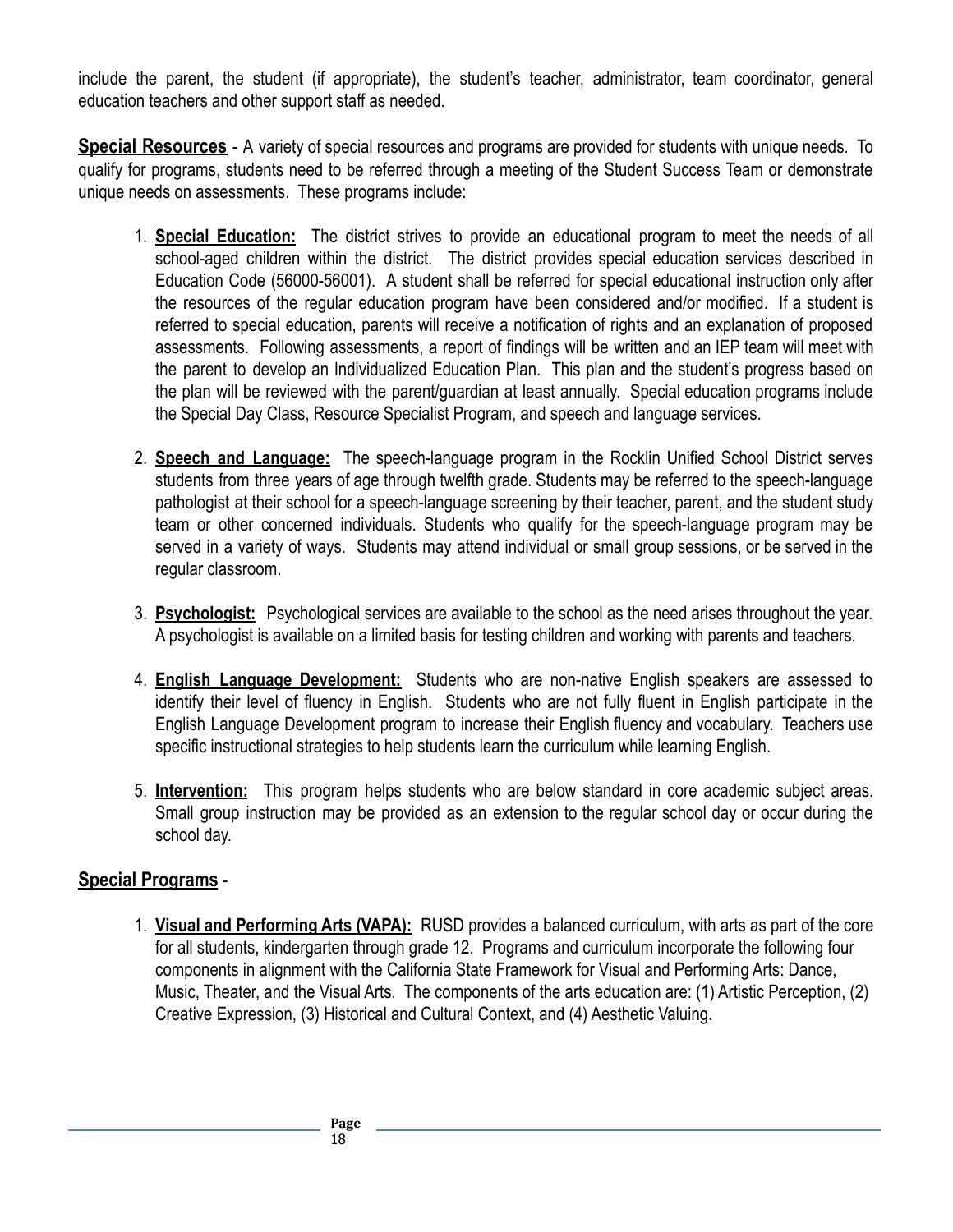- 2. **Art Docent:** The Art Docent Program has been an important part of visual arts education in Rocklin schools for over eighteen years. Adults (parents, grandparents, and friends) who wish to volunteer their time are provided training in September for the grade level they have requested to teach. They present an art lesson once every three weeks in which six to ten works of art are shared, along with a discussion of artist's lives, art forms, and techniques. The students often get a "hands-on" chance to create their own masterpieces. Being an Art Docent is a very rewarding way to share in your child's classroom experiences. You need not have any previous art or teaching experience, just enthusiasm and a passion for art!
- 3. **Instrumental Music:** Instruction in wind/percussion instruments begins in grade 5, two days per week.
- 4. **Gifted and Talented Education GATE:** (Reference Board Policy/Administrative Regulation 6172)

The mission of the Rocklin Unified School District's Gifted and Talented Education (GATE) Program is to identify gifted and high achieving students, including those from diverse racial, socio-economic, linguistic, and cultural backgrounds, and to provide high quality differentiated instructional opportunities for learning that meet the needs of these students' unique abilities and challenge them to enhance their learning in our schools.

If you wish to refer your student to the GATE Program, please submit a *Request for Student to be Tested for GATE* form which can be obtained from the school office or the GATE page of the RUSD website. Screening may be started at the Grade 1 level. Screening sessions are typically held in the fall for Grades 1-12. Make-up tests for all grade levels are held in the early winter. Please contact Bill MacDonald, 916-630-3187 for more information on this process or if you are interested in joining the GATE Advisory Committee.

Every school in the Rocklin Unified School District has a GATE program. Self-contained classrooms for GATE students in grades 2 through 6 are located at Rocklin Elementary School. All other elementary schools have GATE cluster classrooms within the general education classrooms in grades 2-6. Both middle schools have GATE Academies and both of our comprehensive high schools offer honor and AP classes (see the Academic Planning Guide on both Rocklin H.S. and Whitney H.S. websites for more information.)

5. **Physical Education:** Physical education is vital to the long-term health and well being of our students. It greatly contributes to the development of physically, mentally, socially, and academically balanced individuals.

Physical education is not interchangeable with recess. It is a sequentially taught, developmentally appropriate program which addresses areas such as body mechanics, social interactions, establishment of personal goals, good sportsmanship, safety, and enjoyment.

A quality physical education program at the elementary school level is essential for the introduction and development of movement skills necessary for successful participation in sport and fitness activities through teen and adult years. Eighty (80) minutes per week of specialized P.E.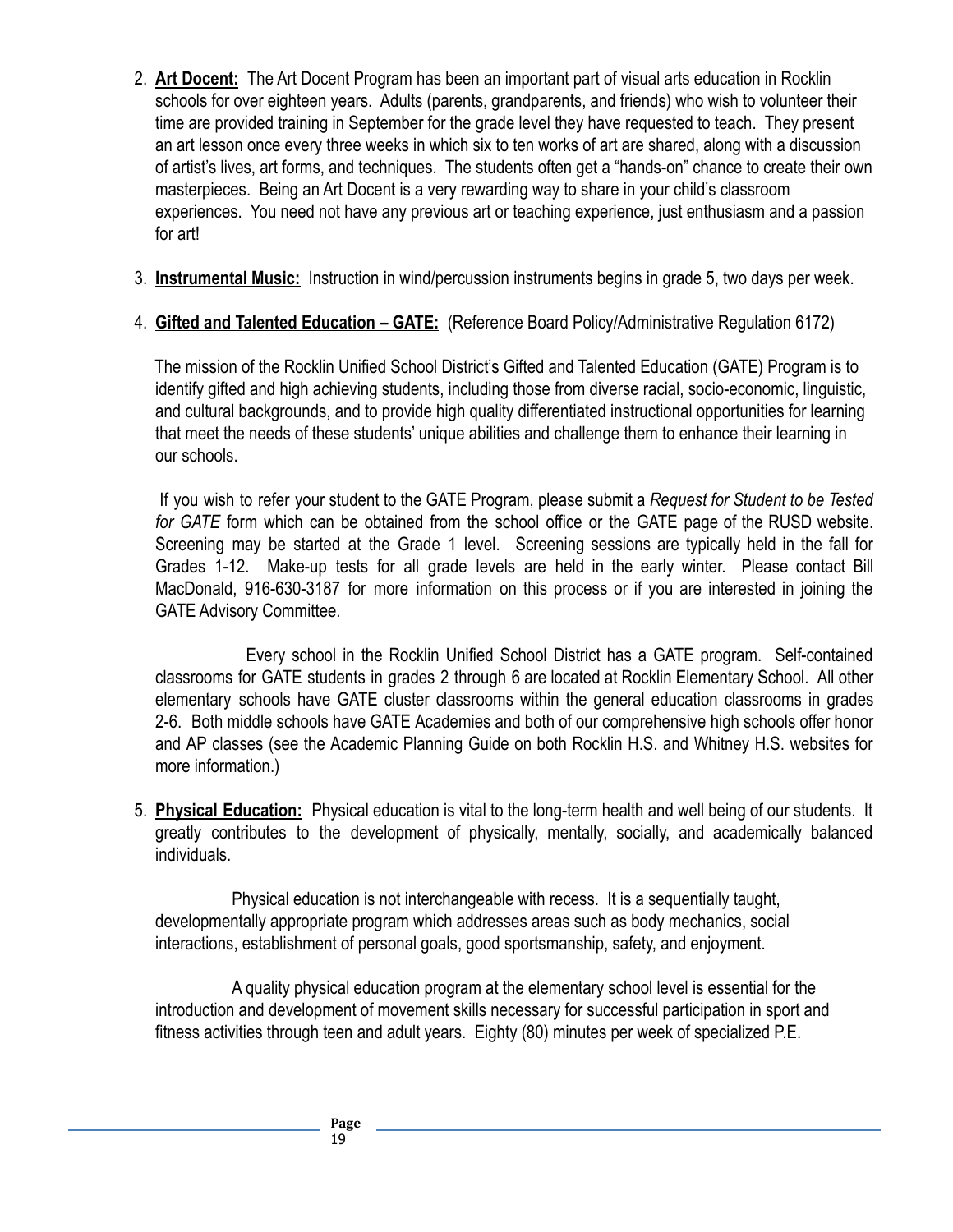instruction is provided to each student in grades K through six. Another 20 minutes of instruction is provided by the classroom teacher.

6. **School Sponsored Trips** (Reference Board Policy/Administrative Regulation 6153)

**Field Trips requiring Board of Trustees approval** include travel of students to any location outside of California and Washoe County, Nevada.

**Co-curricular Field Trips** are defined as activities that may be associated with the curriculum in a regular classroom. These are outgrowths of classroom activities and serve as valuable supplements to the regular classroom program. They are designed to encourage and/or reinforce classroom instruction and may be funded by the district. Class trips involving short distances by bus or walking are encouraged, whereas trips involving many miles of travel are discouraged.

**Extracurricular Field Trips** are activities which include, but are not limited to, athletic events, cheerleading, and the variety of events sponsored by school clubs and organizations as approved in writing by the Principal. These activities provide students with opportunities to participate in educational, social, and intellectual development of the students.

Students must have written parental permission in order to participate in trips requiring transportation (Education Code 35350). The district shall provide an alternative educational experience for students whose parents/guardians do not wish them to participate in a trip. Students who do not have written permission may not be allowed to participate in a particular field trip. Only students who are members of the class may attend the field trip activity.

All chaperones going on field trips must be fingerprinted (forms are available in school offices; school staff will provide instructions).

Parents who wish to accompany their own student on a field trip and are not a chaperone may do so, as long as tickets or space is available according to the location which is being visited, and as their policies allow. However, their student will be assigned to a group and a chaperone, and that parent will need to "buddy-up" with the chaperone assigned to their student. Parents who are not serving as chaperones will need to provide their own transportation on field trips.

# **STUDENT INFORMATION**

**Bicycles / Skateboards** - Bicycles may be ridden to and from school with the understanding that they will be maintained and operated in a safe manner. This includes:

- 1. Using the crosswalk
- 2. Locking your bicycle inside the designated bike area
- 3. After parking your bicycle and locking it, please stay out of the bicycle area
- 4. Walking your bike while on the playground or school sidewalks
- 5. Wearing a helmet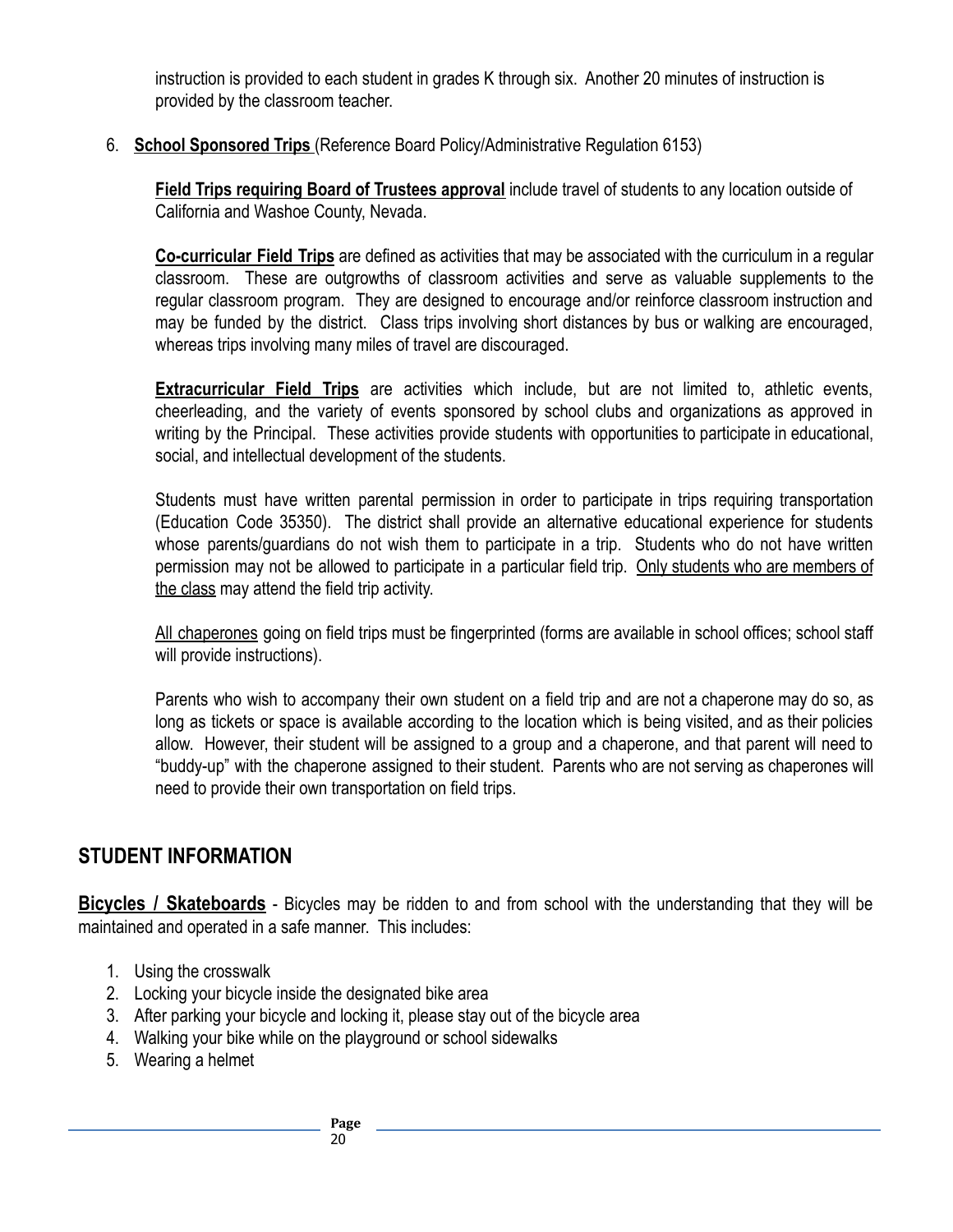- 6. Parents-make sure your child has capable riding skills and knows the rules of the road before allowing him/her to ride to school.
- 7. The school cannot be responsible for damaged or stolen bicycles

Skateboards are not allowed at school.

<span id="page-20-0"></span>**Big Buddies** - All classes are matched up with buddy classes. Upper grade students work with students in the primary grades as mentors. This helps provide academic and social support to younger children while reinforcing a leadership role for our older students. This program also helps foster a school-wide family feeling.

**Birthdays** - A child's birthday is a family celebration. We do not permit the use of instruction time to "celebrate" a child's birthday. Balloons, presents, etc., should be presented to your child at home. Cake, candy or cookies at school are discouraged. The sugar makes it difficult for our students to focus on learning. To avoid hurt feelings, please refrain from distributing birthday or party invitations at school unless the entire class is invited.

If you wish to prepare a **healthy snack** for your child's class during recess, please make arrangements with the teacher prior to bringing it in as some children have food allergies. As part of our efforts to promote healthy choices, we strongly encourage bringing in juice, fresh fruits, low sugar nutrition bars, berries and yogurt or other healthful fun snacks. Once again, we would prefer that cakes, cupcakes, cookies, and candy are **NOT** brought to school. We appreciate your support in giving our students healthy choices.

**Books and Materials** - Each student is issued a set of books and math tools at the beginning of the school year. It is recommended that books be covered with book covers. Students are expected to care for the books and materials and return them in June in a similar condition. Student will be charged for excess wear and tear on materials, or lost books and math tools. Report cards will be withheld pending payment.

**Cell Phones on Campus** (Reference Board Policy 5131) - Grades K-12 students are allowed to have cell phones and other electronic signaling devices in their possession while at school. However, cell phones and other electronic signaling devices must be off during school hours, shall not be visible and shall not be used during school hours. The cell phone may be used if it is for a supervised school activity.

**Gum** - Gum is not allowed at school.

**Lost and Found** - Parents are strongly encouraged to label jackets, sweaters, and lunch boxes with their owner's name. "Found" articles will be kept in the lost and found bins located in the Multipurpose Room. If items are not claimed, they will be donated to a charitable organization in December and June.

**Library Usage and Behavior** - Students may use the library any time during school hours under the supervision of an adult in charge. This may be a scheduled class visit, or an individual visit by permission of the teacher and the librarian for independent study. Students must have a pass to enter the library during school hours, including lunch, if not accompanied by a teacher or teacher assistant. NO STUDENT may be in the library unsupervised at any time.

While in the library, students will follow school rules and are expected to conduct themselves responsibly. Loud talking, running, eating, and drinking are not appropriate in the library. Students exhibiting these behaviors will be asked to leave.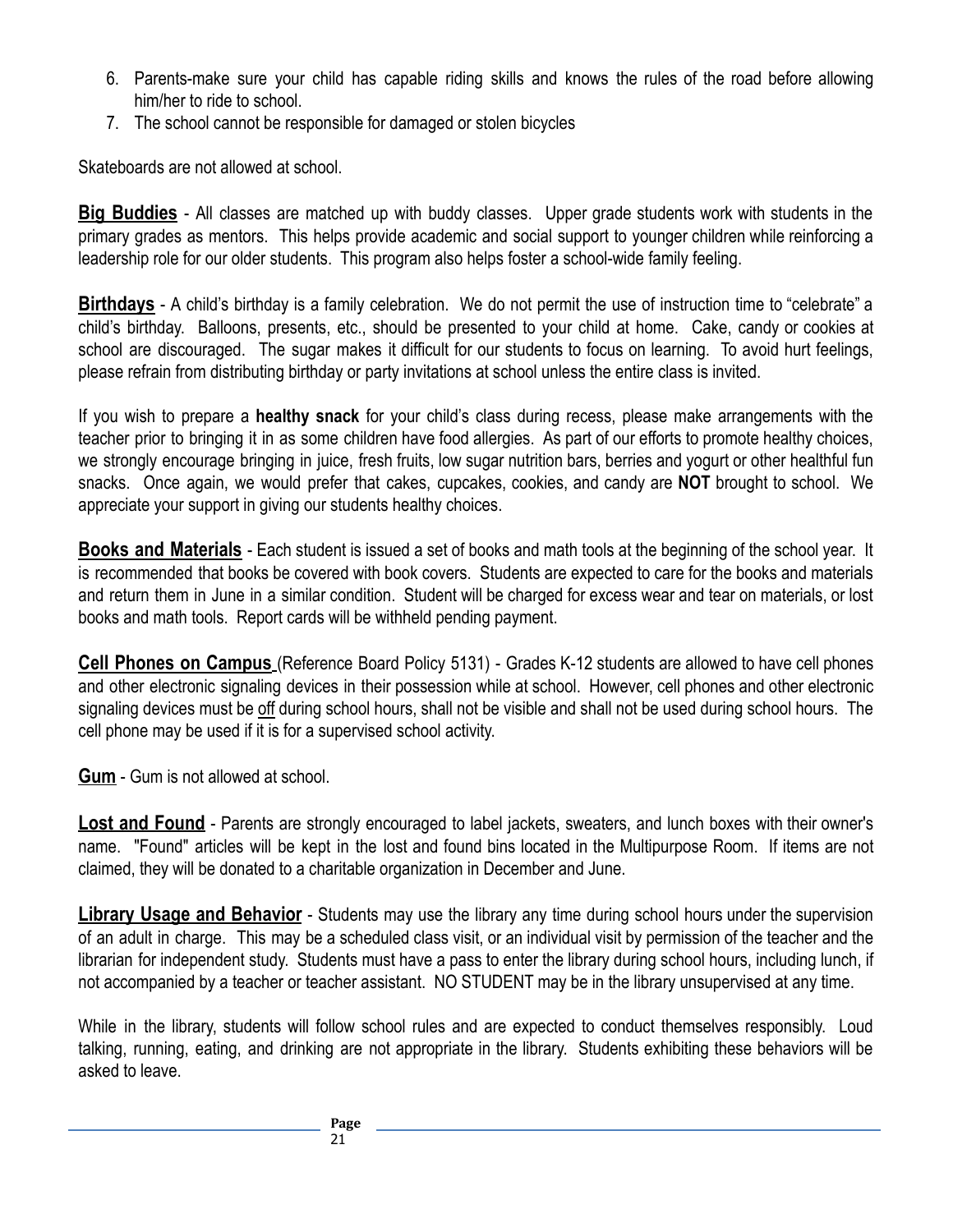Students may borrow books for a two week period of time. The number of books a student may have checked out at any one time is determined by grade level. If students have any overdue books, they will not be allowed to check out any more until the overdue has been cleared.

**Library Book Damage or Loss** - Students are expected to pay for excessive damage to library books or for the loss of books. The cost will be determined by the current replacement cost of the book(s). Students who do not meet those obligations lose further borrowing privileges and report cards will be withheld until such obligations have been met.

**Personal Property** - All students should mark personal belongings with first and last name before articles are brought to school. This includes lunch boxes, backpacks, coats, sweaters, umbrellas, gloves, binders, etc.

Valuables, expensive items, radios, iPods, iPads, eReaders, CD players, and other electronic items other than cell phones (see specifics about cell phones on page 21) should be kept at home and are also **not allowed on field trips**. All toys, including playground equipment such as basketballs, baseballs, bats, and gloves, etc. should be left at home. An item can be specifically approved to be at school by the teacher, but the school or district is not responsible for loss or damage to personal items. If an item is brought to school without permission, it will be confiscated and returned only to the parent.

Dangerous or illegal items are not allowed at school and in some cases suspension or expulsion of the student can occur if such items are brought to school.

**Student Clubs and Extracurricular Activities** - Each year the school strives to provide a variety of clubs and extracurricular experiences for students to extend their learning and explore other areas of interest. These vary from year to year. Please check with the school for current opportunities.

Student Council - Student Council representatives who meet the eligibility requirements are elected from each 4<sup>th</sup>, 5<sup>th</sup> and 6<sup>th</sup> grade classroom. Officers are elected by the class representatives and provide school leadership in a variety of ways. Past student council activities include . A teacher serves as an advisor and works with our student leaders.

**Student Dress and Appearance** ([Reference](https://drive.google.com/file/d/1CrbdcZaP-ezUoHdq-KmSt07fSgwvXERL/view?usp=sharing) Board Policy 5132 and [Administrative](https://drive.google.com/file/d/1m5_AgBgUZJ0zntB6APqMZBUPwvMZtbM_/view?usp=sharing) Regulation 5132 ) - The Board of Trustees believes that appropriate dress and grooming contribute to a productive learning environment. The Board expects students to give proper attention to personal cleanliness and to wear clothes that are suitable for the school activities in which they participate. Students' clothing must not present a health or safety hazard or a distraction which would interfere with the educational process. The major responsibility for dress and grooming is placed upon the student and the student's parents. The administration reserves the right to decide the appropriateness of the student's attire. Inappropriately dressed students will be expected to change clothing. The following guidelines are intended to define appropriate student attire and personal grooming and shall apply to all regular school activities:

#### **Elementary Dress Code**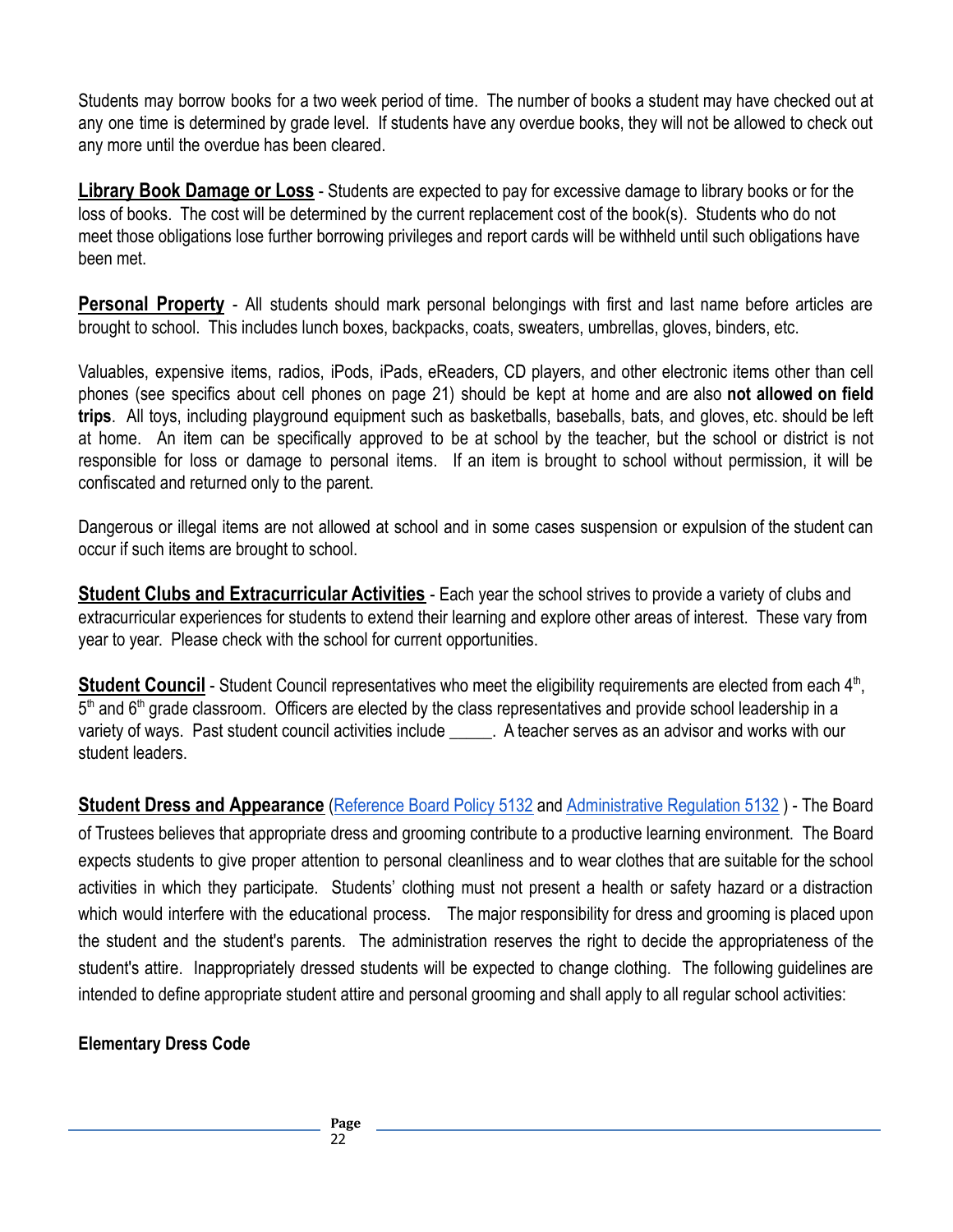In our dress code, we believe:

- Dress code policies will maximize educational opportunities and time spent learning. Clothing should not create barriers to learning.
- Reasons for conflict and inconsistent and/or inequitable discipline should be minimized whenever possible.
- School staff will be trained and be able to use student/body positive language to explain the dress code to address code violations.
- All students will be valued in their full identity and treated equitably; will be able to dress comfortably for school without fear of body shaming and unnecessary discipline; will understand student dress code expectations and that they are responsible for managing their own personal distractions while also honoring individual's clothing/self expression.

Students Must Wear:

- **Secured** clothing that protects and covers personal body parts.
- Shirt Must have strap(s) that connect over at least one shoulder or around the neck with fabric in the front, back and on the sides under the arms. The torso must be covered. Shirts must be able to stay up on their own.
- Bottoms (pants or the equivalent) that completely covers the buttocks.
- Footwear Must have soles and heel straps
- Clothing that maintains a safe learning environment in classes where protective or supportive clothing is needed, such as PE (athletic attire/close-toed shoes with heel strap).

Students May Wear:

● Hats/hoods - Hats/hoods are allowed on campus; Hats/hoods that do not interfere with learning are permitted in the classroom.

Students Cannot Wear:

- Visible underwear. (Visible waistbands, straps, or compression shorts worn under other clothing are not a violation.)
- Images or language depicting/suggesting drugs, alcohol, tobacco, vaping, or paraphernalia use (or any illegal item or activity)
- Images or language representing or implying hate speech, profanity, or prejudice
- Images, language, or articles of clothing that depict weapons or violence or gang affiliation
- Images depicted on clothing must be within RUSD dress code
- Clothing, jewelry, and personal items with lewd, obscene, or sexually explicit or implied messages or pictures are prohibited.
- Any object that obscures the face (except as religious observance or for health purposes)
- Accessories that could be considered dangerous or could be used as a weapon.
- Strong smelling personal care products such as lotions and body sprays (due to potential allergies).

**Textbook and Library Book Refund Information** - Any student, who pays for a lost textbook, a lost library book, or other school material and later finds the item, may return it to the school for a refund until September 30 of the following school year, as long as the item is in acceptable condition and is still being used by the school.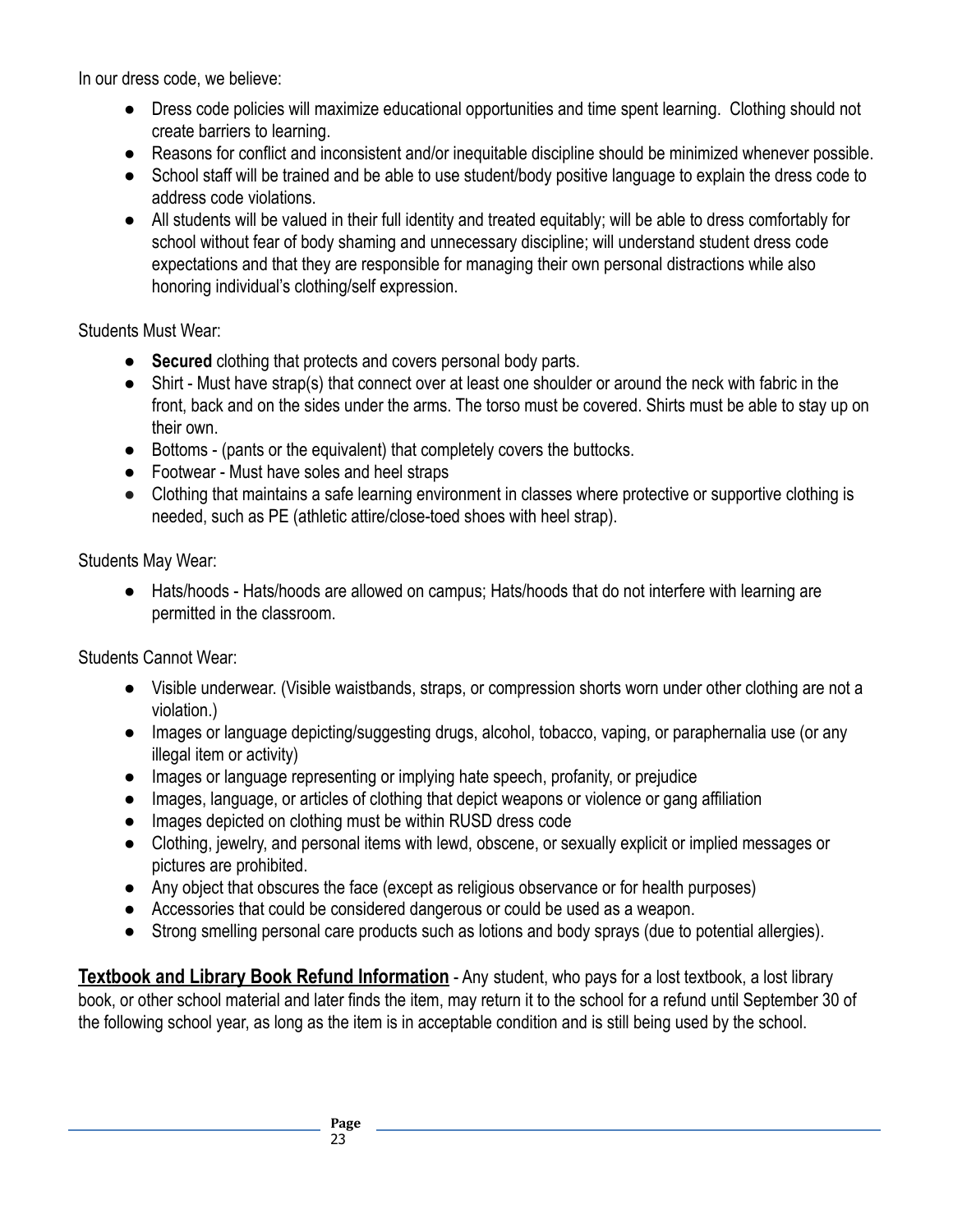# <span id="page-23-0"></span>**STUDENT CONDUCT**

[What is School Wide Positive Behavior Expectations and Supports \(SWPBIS\)?](https://youtu.be/URR7A33ArTY)

#### **STUDENT CONDUCT**

#### **Sunset Ranch Elementary School Positive Behavior Intervention Supports (PBIS)**

At Sunset Ranch, we believe that ALL Coyotes CAN be successful. Here is our school wide set of behavioral expectations.

|                     | <b>SUNSET RANCH SCHOOL-WIDE EXPECTATIONS - COYOTES CAN!</b>                                                                                                                                                    |                                                                                                                                                                                                                   |                                                                                                                                                             |
|---------------------|----------------------------------------------------------------------------------------------------------------------------------------------------------------------------------------------------------------|-------------------------------------------------------------------------------------------------------------------------------------------------------------------------------------------------------------------|-------------------------------------------------------------------------------------------------------------------------------------------------------------|
| <b>AREA/SETTING</b> | <b>COOPERATE</b>                                                                                                                                                                                               | <b>ARE SAFE</b>                                                                                                                                                                                                   | <b>NEVER GIVE UP</b>                                                                                                                                        |
| Playground          | Be fair.<br>$\bullet$<br>Be inclusive.<br>٠<br>Follow game expectations.<br>٠<br>Share and take turns.<br>$\bullet$<br>Follow yard supervision directions.<br>$\bullet$                                        | Stay in boundaries.<br>$\bullet$<br>Report injuries.<br>$\bullet$<br>Use hands, feet, and equipment<br>$\bullet$<br>appropriately.<br>Freeze when bell rings.<br>$\bullet$                                        | Eating in the snack zone.<br>$\bullet$<br>Keeping our school clean.<br>$\bullet$<br>Lining-up promptly when signaled.<br>Returning equipment to classrooms. |
| Cafeteria           | Listen to cafeteria staff and follow<br>directions.<br>Wait calmly and patiently in line for<br>hot lunch.<br>Respect others' food and personal<br>$\bullet$<br>space.<br>Use best table manners.<br>$\bullet$ | Enter quietly and walk to your<br>$\bullet$<br>assigned table or the hot lunch line.<br>Stay seated. If you need assistance<br>$\bullet$<br>raise your hand.<br>Walk out to recess or the lineup.<br>$\bullet$    | Clean your area completely.<br>Offer to help.                                                                                                               |
| <b>Hallways</b>     | Walk in single file line.<br>$\bullet$<br>Observe quiet zones.<br>$\bullet$<br>Greet others and always use your<br>$\bullet$<br>best manners.                                                                  | Use walking feet.<br>$\bullet$<br>Walk clear of dotted yellow door lines.<br>$\bullet$<br>Yield to others.<br>$\bullet$<br>Keep belongings up against the wall.<br>$\bullet$                                      | Respecting grass, plants, and trees.<br>$\bullet$<br>Keeping walkways clean.<br>Respecting others' property.<br>$\bullet$                                   |
| <b>Bathroom</b>     | Flush, wash, dry, exit.<br>$\bullet$<br>Respect privacy.<br>٠                                                                                                                                                  | Use walking feet.<br>$\bullet$<br>Keep water and soap in the sink.<br>$\bullet$                                                                                                                                   | Using restroom quickly and quietly.<br>$\bullet$<br>Telling an adult if there is a problem.<br>$\bullet$                                                    |
| <b>Assemblies</b>   | "CoyotesCAN" means quiet with<br>$\bullet$<br>eyes and ears on the speaker.<br>Respectfully and appropriately<br>interact.<br>Follow directions.<br>$\bullet$<br>Stay seated<br>$\bullet$                      | Enter and leave the assembly area<br>$\bullet$<br>quietly and efficiently.<br>Proceed to your designated class area<br>$\bullet$<br>and sit in a compact manner.<br>Keep hands and feet to yourself.<br>$\bullet$ | Knowing and embodying the Coyote<br>$\bullet$<br>pledge.<br>Respectfully and appropriately<br>interact.                                                     |
| Office              | Wait quietly<br>$\bullet$<br>State purpose of visit using kind<br>$\bullet$<br>words and manners.<br>Follow directions.                                                                                        | Use walking feet.<br>$\bullet$<br>Stay seated on the bench with feet on<br>$\bullet$<br>the floor.                                                                                                                | • Cleaning up the area before leaving<br>office                                                                                                             |
| <b>Classroom</b>    | Listen<br>$\bullet$<br><b>Follow directions</b><br>Do your job.<br>$\bullet$                                                                                                                                   | • Respect each other's work space and<br>right to learn.                                                                                                                                                          | • Work hard every day and overcome<br>challenges.                                                                                                           |

#### **Positive Behavioral Intervention Supports (PBIS)**

It is our intention to treat all students with firm, fair, and consistent discipline. All students are given ample opportunities to improve their behavior. All discipline will be handled privately and carefully with immediate parent involvement, if necessary. Misbehavior will be documented accurately in order to prevent any inadvertent reinforcement of negative behavior using a Behavior Referral Slip. A pupil may be suspended for serious infractions upon a first offense. (Board policy 5058) Along with consequences for misbehavior, students who have difficulty with others are given opportunities to develop skills in social problem solving whenever possible. This may be in the form of informal counseling, role playing, social skills small groups or class meetings. Students with discipline problems may be excluded from study trips away from campus, where exemplary behavior is essential. This decision is at the teacher's/administrator's discretion. Students who are excluded from the bus because of citations may also be excluded from the bus on a study trip.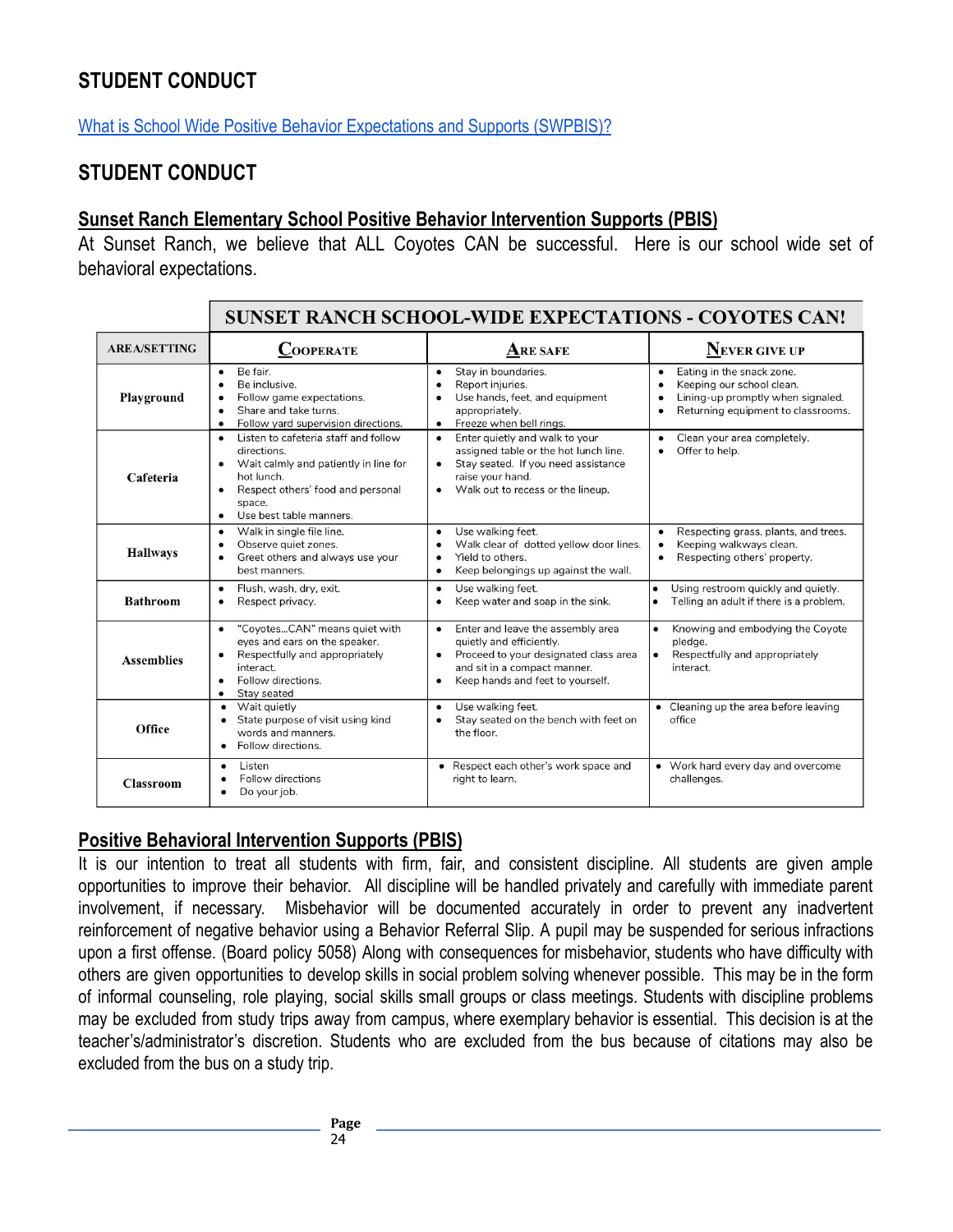#### **POSITIVE INCENTIVES**

- 1. Verbal praise
- 2. Telephone calls to parents for good behavior
- 3. Personal notes home
- 4. "PAWsitives" given to students for doing good deeds. These may be redeemed during the year for special events, prizes, and privileges.
- 5. Recognition at assemblies

# **Social Skills Development** - Sunset Ranch offers a social skills small group instruction/intervention for students  $\frac{1}{\text{calle}}$  Let's all work together to make this a wonderful school year For everyone and most importantly, for you and your child.

**DISCIPINIE <b>PROCEDURES** - Students are expected to know and follow all school rules as well as exercise good judgment in making decisions regarding their behavior. Central to this is the need for students to help create an environment in which everyone can learn and interact cooperatively. Safety, respect, and maintaining a positive atmosphere for learning is everyone's responsibility. When a student's behavior is such that these critical elements are jeopardized, disciplinary action is warranted.

Discipline at Sunset Ranch is focused on instructing students to learn from their mistakes, teaching students there are consequences for their behavior, and maintaining a positive learning environment. Behavior is best addressed immediately by the adult present when the problem has occurred. In most cases, behavioral concerns are handled by a teacher or by a yard duty supervisor. Repeated problems with behavior or those of a more serious nature may be referred to the school office. The principal or assistant principal will then work in conjunction with the student, parents and referring staff member to resolve the situation in a fair, timely and appropriate manner.

As we believe that the family is key to helping maintain high behavioral expectations, it is important that communication between home and school is emphasized. Parents who have questions regarding their child's behavior or a problem that has occurred at school are strongly encouraged to contact your child's teacher. If questions still remain regarding a situation, school administration may be involved. Similarly, school staff will contact a child's parents in addressing behavioral concerns when something arises beyond what one might normally encounter on a day to day basis.

Click here for our **[Behavior Management Flow Chart](https://docs.google.com/document/d/1Uz3SyO_l9Own_1iGohXvcbwa5EpKZ5HjVW7O-FFC7oU/edit)**

#### **Bully Prevention**

**Bullying is unwanted, aggressive behavior among school aged children that involves a real or perceived power imbalance. The behavior is repeated, or has the potential to be repeated, over time. Both kids who are bullied and who bully others may have serious, lasting problems.**

In order to be considered bullying, the behavior must be aggressive and include:

• An Imbalance of Power: Kids who bully use their power—such as physical strength, access to embarrassing information, or popularity—to control or harm others. Power imbalances can change over time and in different situations, even if they involve the same people.

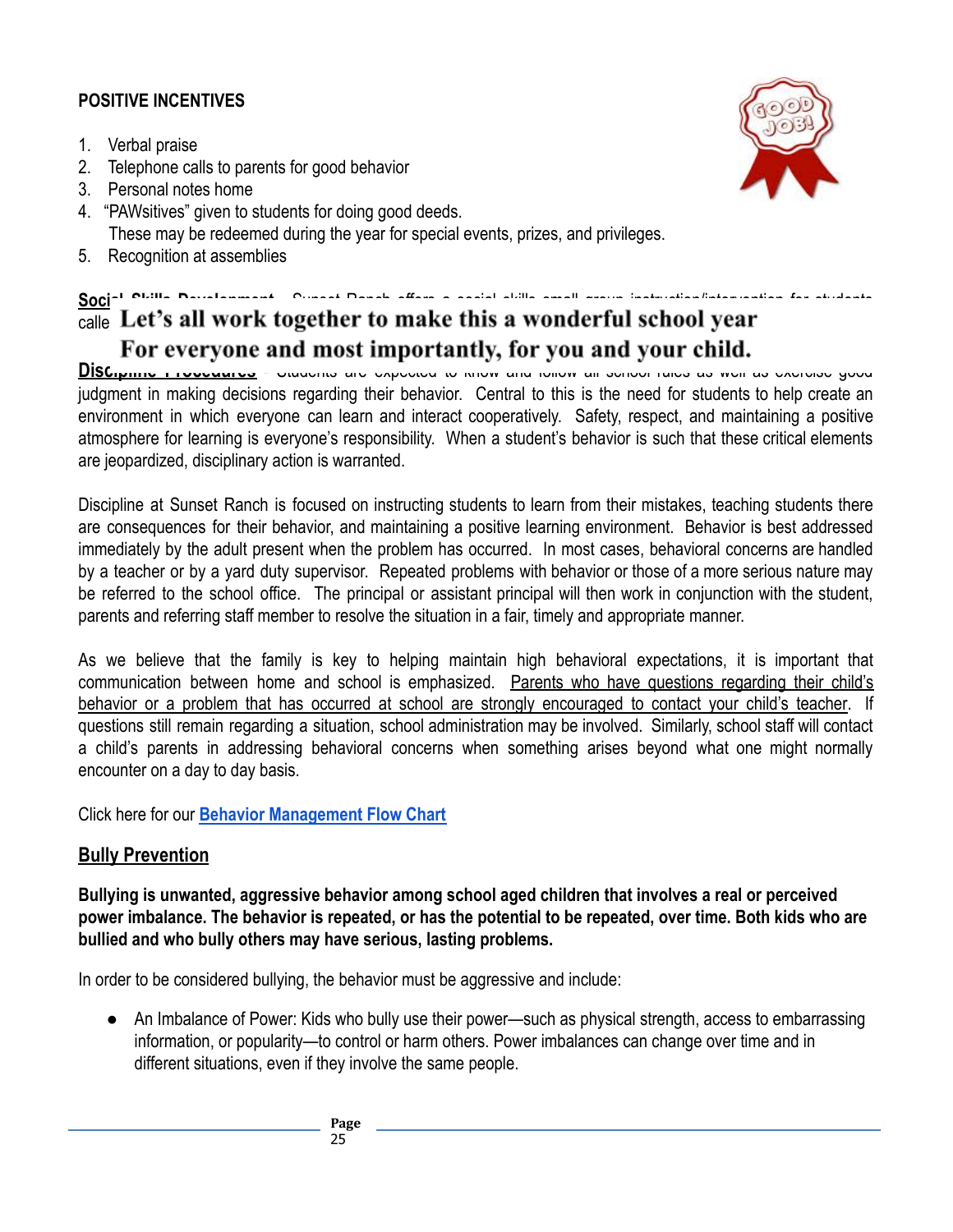● Repetition: Bullying behaviors happen more than once or have the potential to happen more than once.

The RUSD Board of Trustees recognizes the harmful effects of bullying on student learning and school attendance and desires to provide safe school environments that protect students from physical and emotional harm. District employees shall establish student safety as a high priority and shall not tolerate bullying of any student.

No individual or group shall, through physical, written, verbal, or other means, harass, sexually harass, threaten, intimidate, retaliate, cyberbully, cause bodily injury to, or commit hate violence against any student or school personnel.

Any student, parent/guardian, or other individual who believes that a student has been subjected to bullying or who has witnessed bullying may report the incident to a teacher, the principal, a compliance officer, or any other available school employee. Within one business day of receiving such a report, a staff member shall notify the principal of the report, whether or not a uniform complaint is filed. In addition, any school employee who observes an incident of bullying involving a student shall, within one business day, report his/her observation to the principal or a district compliance officer, whether or not the alleged victim files a complaint.

[SWPBIS Bully Prevention Curriculum](https://drive.google.com/file/d/1EX4XbDJ1oI8UlFfhrwNO2cJ-H3CYXEnx/view?usp=sharing) (Implemented at all RUSD Elementary Schools)

Learn more at [stopybullying.gov.](https://www.stopbullying.gov/what-is-bullying/index.html)

### **Internet Safety / Social Networking**

Cyberbullying or Harassment Using Social Media – The use of information and communication technologies like social media to send text or images intended to hurt or embarrass others is not allowed.

Cyberslander – Social media defamation or cyberslander, the act of making untrue statements whether by libel (printed or broadcast) or slander (oral), about another person using internet-based applications is not allowed.

Under the California Education Code, students who engage in bullying or cyberbullying face possible suspension and expulsion even if the bullying is happening outside school and/or sent from a computer at home.

Students should:

- Recognize the danger in using personal name, address, phone number, picture, or other personal information online.
- Understand why logon information and passwords should not be shared.
- Understand why not to click on pop-ups and advertisements.
- Know the differences between ethical and unethical use of technology.
- Comply with copyright law when copying and pasting from websites.
- Demonstrate respect for opinions of others posted online.
- Recognize and report cyberbullying.

<span id="page-25-1"></span><span id="page-25-0"></span>**Sexual Harassment** – Students in grades 4-12 can be suspended from school for sexually harassing another student. Sexual harassment of a student "as a joke" is also a suspendable offense. (Refer to Board Policy/Administrative Regulation 5145.7 online or in the Parents' Rights and Responsibilities document.)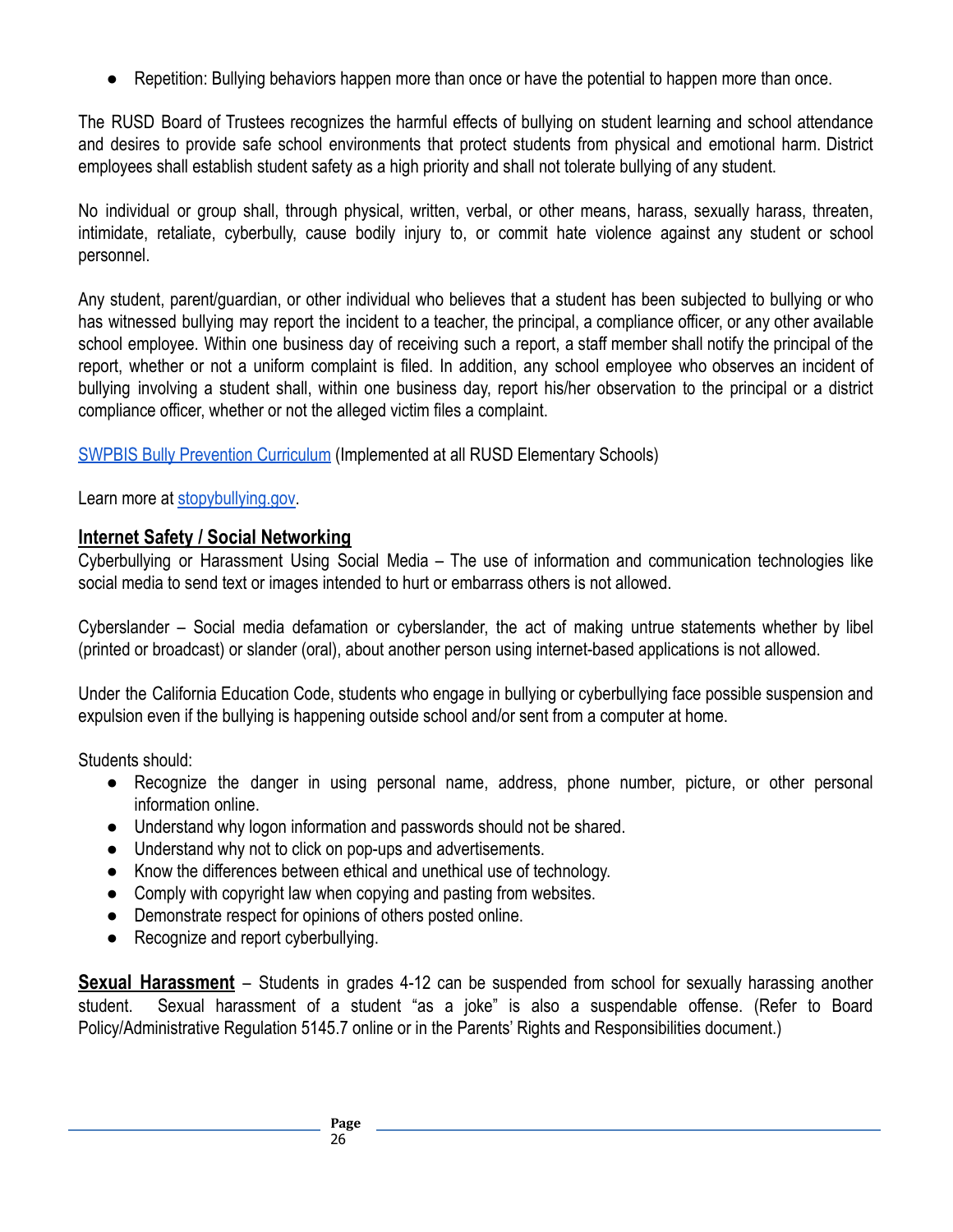**Suspension and Expulsion** – (Refer to Board Policy/Administrative Regulation 5144.1 in the Appendix or on the RUSD website.)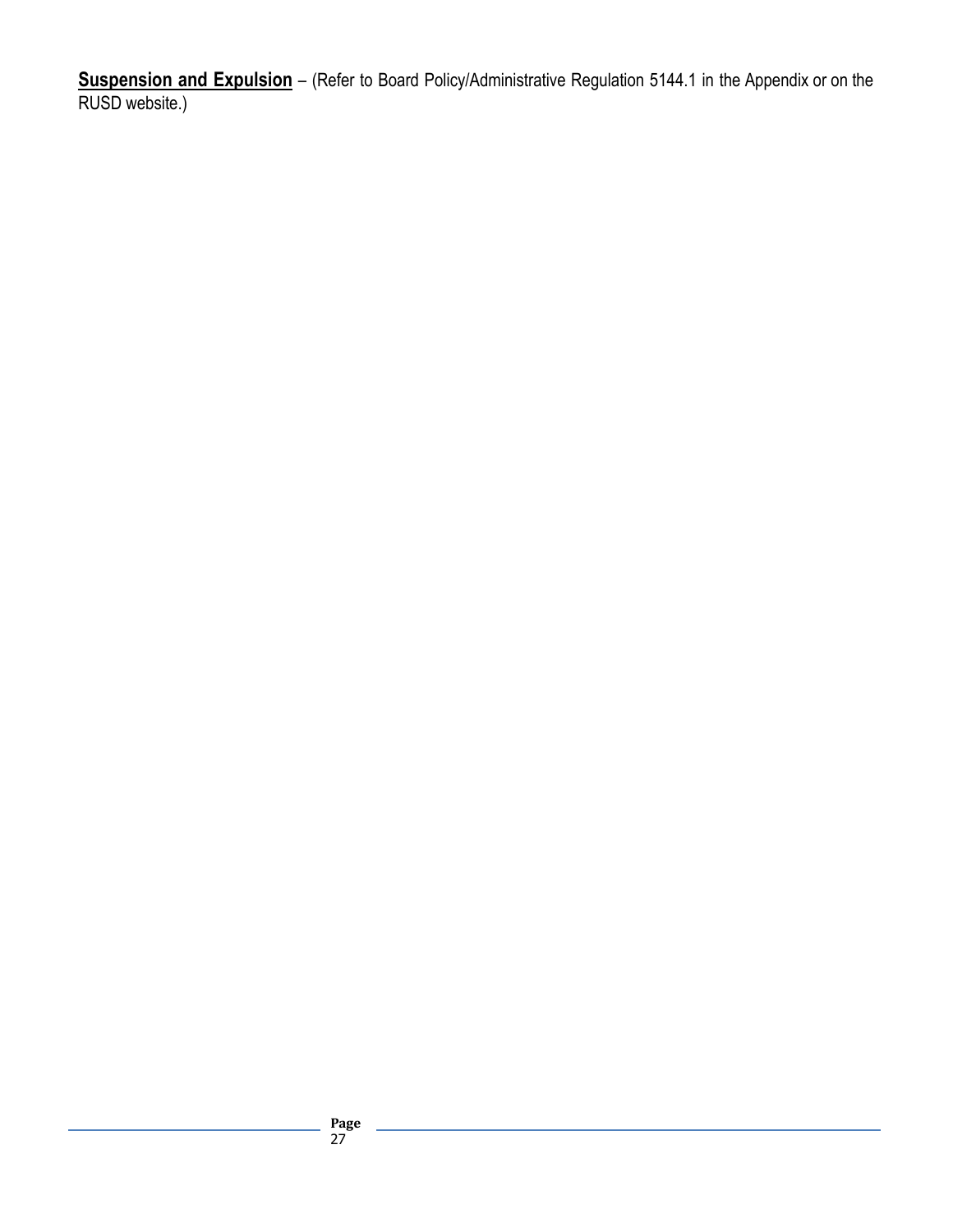# <span id="page-27-0"></span>**COMMUNITY ORGANIZATIONS**

| <b>Boy Scouts/Cub Scouts</b>                   | www.scouting.org                                                    |
|------------------------------------------------|---------------------------------------------------------------------|
| <b>Girl Scouts/Brownies</b>                    | www.girlscouts.org                                                  |
| <b>Camp Fire USA</b>                           | www.campfireusa.org                                                 |
| <b>Five Cities Softball</b>                    | www.5citiessoftball.org                                             |
| Loomis Basin Dolphin Swim Team                 | www.loomisdolphins.org                                              |
| <b>Rocklin Girls Fast Pitch Softball</b>       | www.rocklingirlssoftball.org                                        |
| Rocklin Jr. Thunder Football &<br><b>Cheer</b> | www.jrthunder.com                                                   |
| <b>Rocklin Library</b>                         | www.placer.ca.gov/departments/library                               |
| <b>Rocklin Little League</b>                   | www.rocklinllb.com                                                  |
| <b>Rocklin Recreation Dept.</b>                | www.rocklin.ca.us/parks<br>www.rocklin.ca.us/classes-and-programs   |
| <b>Rocklin Wave Swim Team</b>                  | www.teamunify.com/Home.jsp?team=recnslr<br>$\underline{\mathsf{w}}$ |
| <b>Rocklin Youth Soccer Club</b>               | www.rocklinsoccer.org                                               |
| <b>Tri-City Little League</b>                  | www.tricitylittleleague.com                                         |
| <b>Whitney Jr. Wildcats &amp; Cheer</b>        | www.teamsideline.com/whitneyjrwildcats                              |

# **BEFORE AND AFTER SCHOOL CARE – CATALYST KIDS**

#### **Catalyst Kids**

A before and after school child care program is available on our campus. The Rocklin Educational Excellence Foundation (REEF) manages "Catalyst Kids."

For registration information, call 916-778-3086 or visit the website [Catalyst Kids](https://www.rocklinusd.org/Schools/Catalyst-Kids/index.html)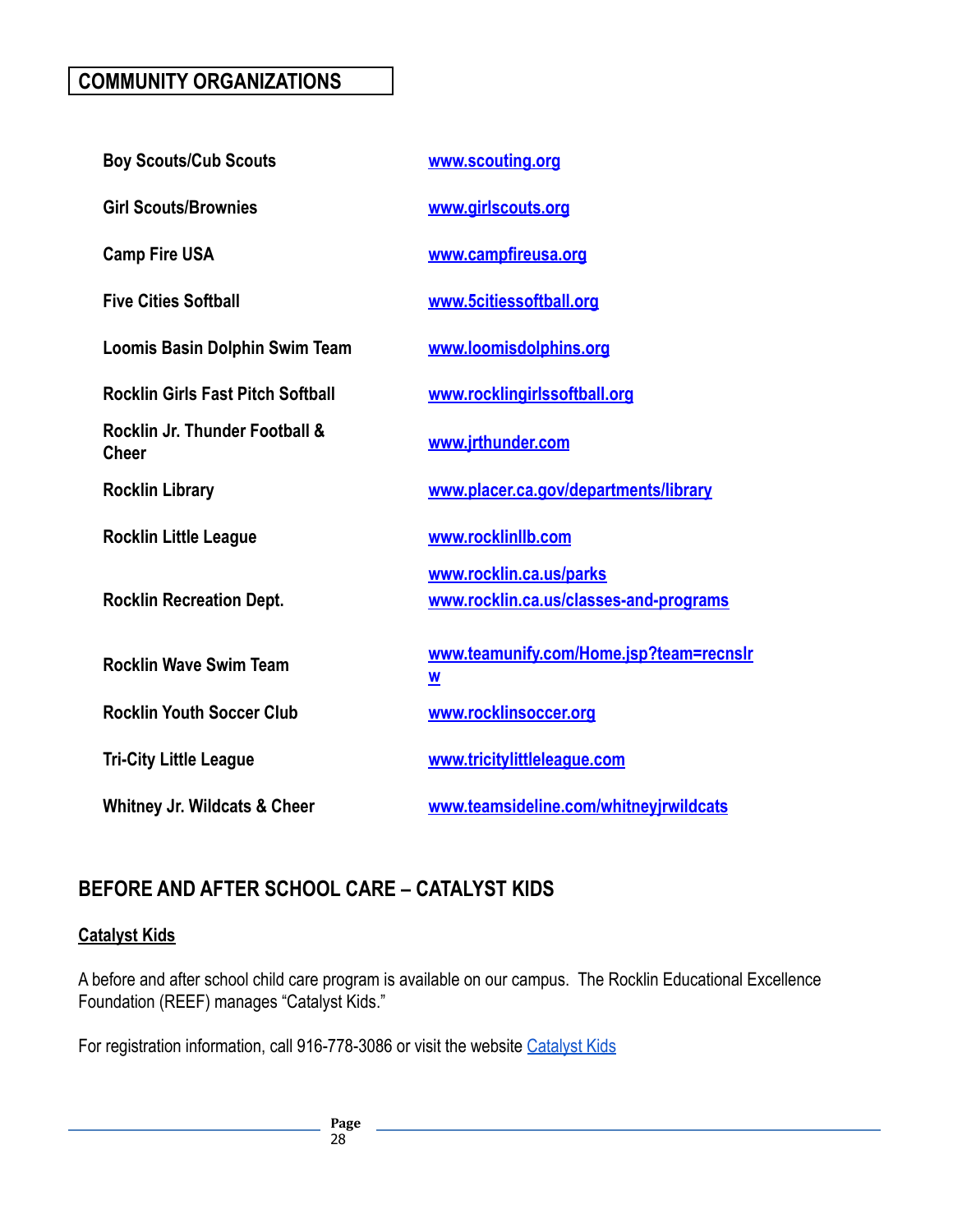#### **APPENDIX**

- **1. USE OF VOLUNTEER SERVICES (Board Policy/Administrative Regulation 1240)**
- **2. SCHOOL VISITATIONS (Board Policy/Administrative Regulation 1250)**
- **3. STUDENT CLASS ASSIGNMENTS (Board Policy/Administrative Regulation 6152)**
- **4. GROUNDS FOR SUSPENSION AND EXPULSION (Board Policy/Administrative Regulation 5144.1)**
- **5. UNIFORM COMPLAINT PROCEDURES**

#### **Please note:**

Policies indicated with an \* below have been omitted, as they are already included in the *Annual Parents' Rights and Responsibilities*, which is distributed to all students at the beginning of each school year.

*\*Sexual Harassment (Board Policy/Administrative Regulation 5145.7)*

*\*Open Enrollment/Intradistrict (Board Policy/Administrative Regulation 5116.1)*

*All RUSD Board Policies and Administration Regulations can also be accessed online at:*

<http://www.rocklinusd.org/school-board/board-policies/index.html>

(username: public / password: rocklin)

#### <span id="page-28-0"></span>**1. VOLUNTEER ASSISTANCE (Board Policy/Administrative Regulation 1240)**

#### **Duties of Volunteers**

Volunteers may assist certificated personnel in the performance of their duties, in the supervision of students, and in instructional tasks which, in the judgment of the certificated personnel to which the volunteer is assigned, may be performed by a person not licensed as a classroom teacher. These duties shall not include assignment of grades to students (Education Code [45343,](http://www.gamutonline.net/displayPolicy/131918/1) [45344](http://www.gamutonline.net/displayPolicy/131919/1), [45349](http://www.gamutonline.net/displayPolicy/131925/1)) (cf. [4222](http://www.gamutonline.net/displayPolicy/232620/1) - Teacher Aides/Paraprofessionals), (cf. 5148 – Child Care and Development), (cf. 5148.2 – Before/After School Programs).

Volunteers may supervise students during lunch, breakfast, or other nutritional periods or may serve as nonteaching aides under the immediate supervision and direction of certificated personnel to perform non instructional work which assists certificated personnel in the performance of teaching and administrative responsibilities (Education Code [35021](http://www.gamutonline.net/displayPolicy/131352/1), [44814,](http://www.gamutonline.net/displayPolicy/130929/1) [44815\)](http://www.gamutonline.net/displayPolicy/130930/1).

Volunteers may work on short-term facilities projects pursuant to Board policy and the section below entitled "Volunteer Facilities Projects."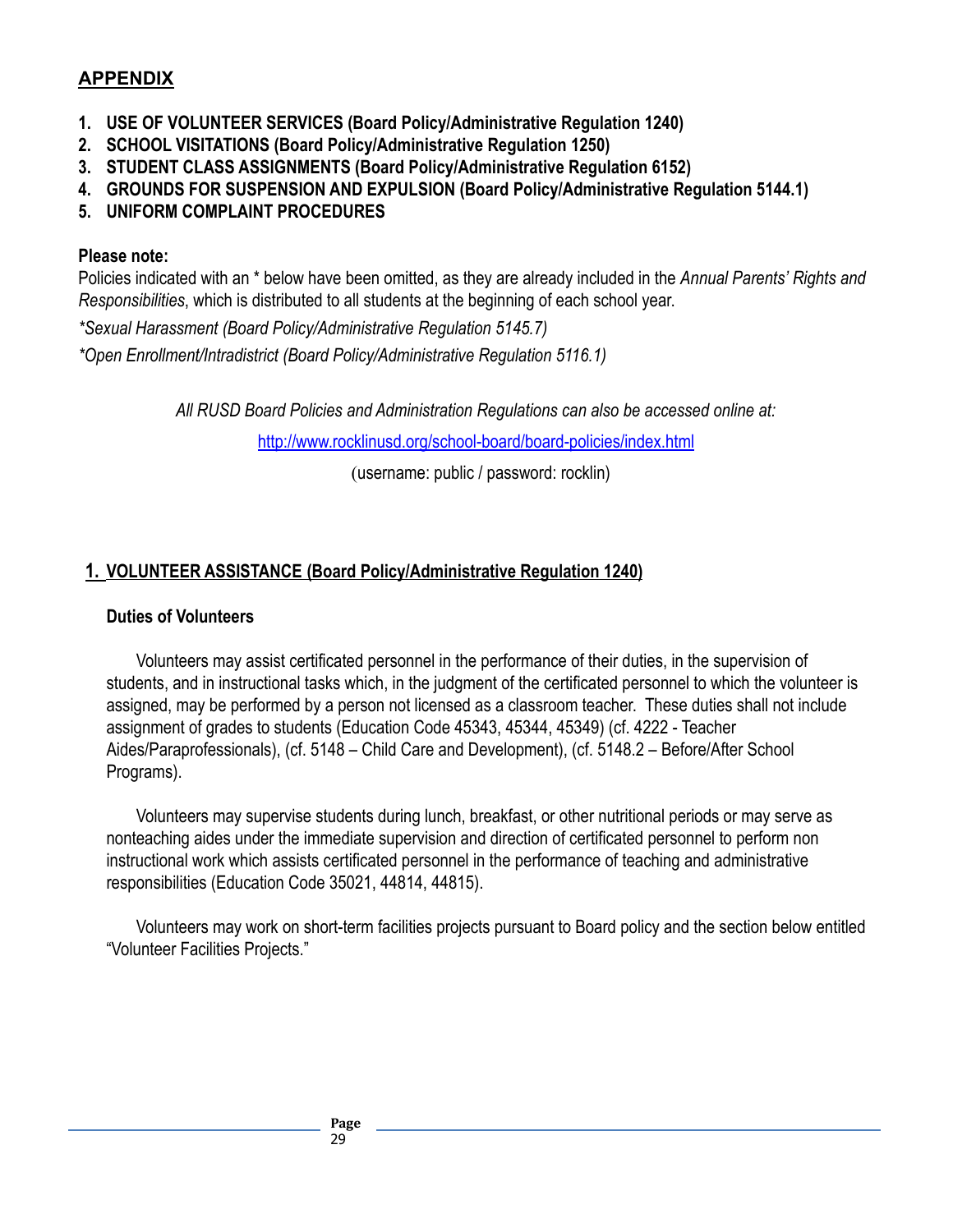#### **Qualifications**

Volunteers providing supervision or instruction of students pursuant to Education Code 45349 shall give evidence of basic skills proficiency (Education Code 45344.5, 45349) (cf. 4212 Appointment and Conditions of Employment).

Any volunteer working with students in a district-sponsored student activity program shall obtain an Activity Supervisor Clearance Certificate or criminal background check in accordance with Board policy. The Superintendent or designee shall determine which volunteer positions in the district are subject to this requirement (cf. 4212.5 – Criminal Background Check).

"Student activity programs'' include, but are not limited to, scholastic programs, interscholastic programs, and extracurricular activities sponsored by the district or a school booster club, such as cheer team, drill team, dance team, and marching band. This requirement shall not apply to volunteer supervisors for breakfast, lunch, or other nutritional periods or to volunteer non teaching aides under the immediate supervision and direction of certificated personnel pursuant to Education Code 35021, including parents/guardians volunteering in a classroom or on a field trip or community members providing non instructional services (Education Code 49024), (cf. 4127/4227/4327 – Temporary Athletic Team Coaches),( cf.6145 - Extracurricular and Cocurricular Activities).

The Superintendent or designee shall not assign any person required to register as a sex offender pursuant to Penal Code 290 as a volunteer who assists certificated personnel in the performance of their duties; supervises students during lunch, breakfast, or other nutritional period; or serves as a nonteaching aide to perform noninstructional tasks. In addition, a person who is required to register as a sex offender because of a conviction for a crime where the victim was a minor under age 16 shall not serve as a volunteer in any capacity in which he/she would be working directly and in an unaccompanied setting with minors on more than an incidental and occasional basis or have supervision or disciplinary power over minors. (Education Code 35021, 45349; Penal Code 290.95), cf.3515.5 – Sex Offender Notification).

The superintendent or designee may require all volunteers to disclose their status as a registered sex offender and/or provide the district with sufficient information in order to allow verification of this status on the Department of Justice's Megan's Law web site.

No volunteer shall be assigned to supervise or instruct students unless he/she has submitted evidence of an examination within the past 60 days to determine that he/she is free of active tuberculosis. Volunteers who test negative shall thereafter be required to take a tuberculosis test every four years in accordance with Education Code 49406. (Education Code 45106, 45347, 45349, 49406), (cf. 4112.4/4212.4/4312.4 – Health Examinations).

The Superintendent or designee may exempt from tuberculosis testing requirements those volunteers who serve less than a school year and whose functions do not require frequent or prolonged contact with students. (Education Code 49406)

#### **Volunteer Facilities Projects**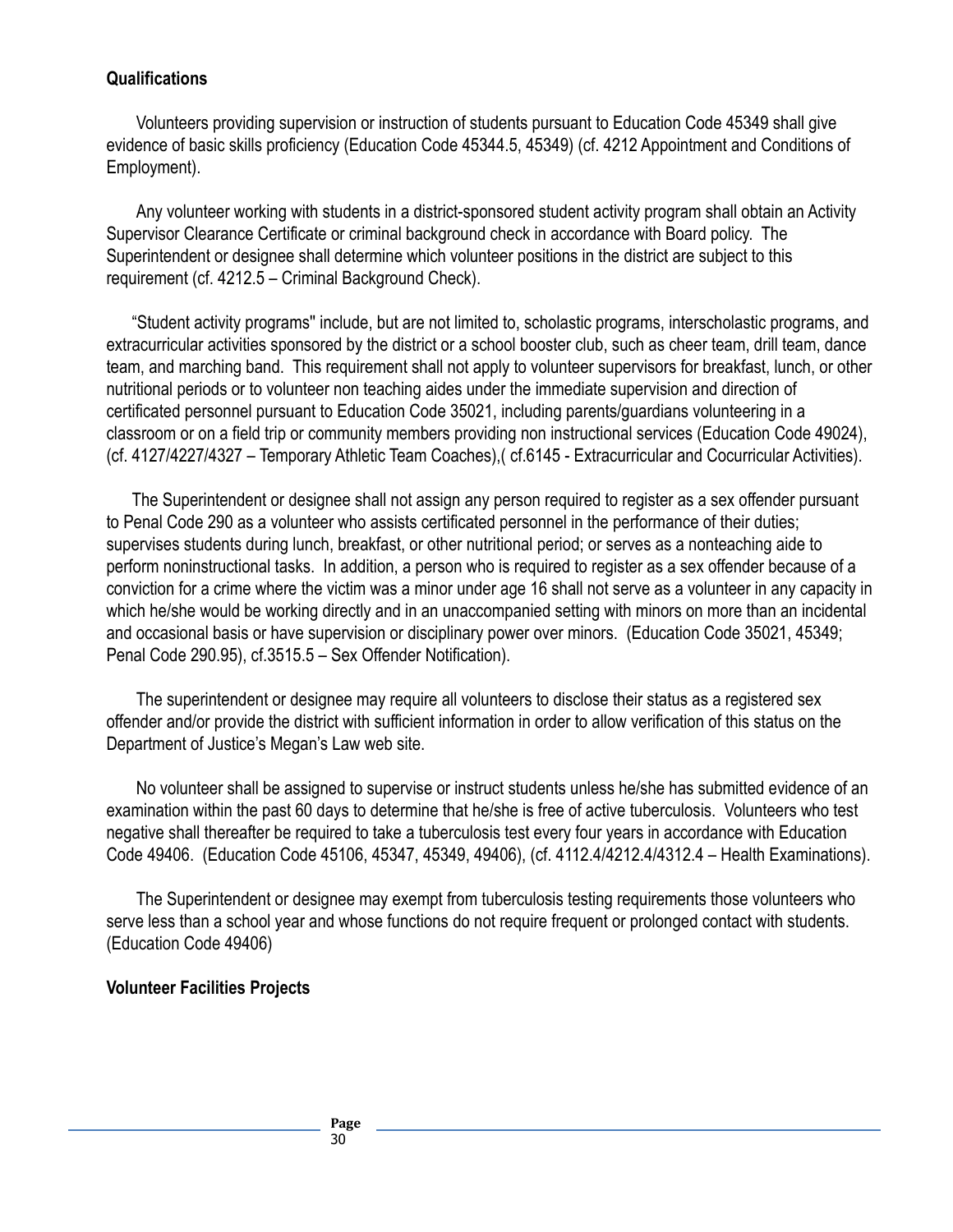All volunteer facilities projects shall have approximate start and completion dates and shall be approved by the principal in advance. Projects also shall be approved in advance by the superintendent or designee if they involve the following types of work:

- 1. Alterations, additions, or repairs to buildings and grounds
- 2. Construction involving wall or roof penetration drilling or nailing
- 3. Structural modifications
- 4. Electrical, electronic, plumbing, or heating and cooling work
- 5. Painting
- 6. Installation of carpet, playground equipment, benches, sprinkler systems, marquees or signs
- 7. Paving
- 8. Tree planting, pruning, or removal

The Superintendent or designee shall ensure that volunteers possess the appropriate license and/or have sufficient expertise appropriate to the project. He/she shall also ensure that such projects comply with building and safety codes and other applicable laws and collective bargaining agreements. The district shall provide on-site assistance and supervision for such projects as necessary. Projects shall be inspected upon completion to ensure that the work was done satisfactorily. (cf.3514 – Environmental Safety), (cf.3514.1 – Hazardous Substances), (cf.7140 – Architectural and Engineering Services)

#### <span id="page-30-0"></span>**2. SCHOOL VISITOR REGISTRATION (Board Policy/Administrative Regulation 1250)**

Parent/Guardian: Each parent/guardian desiring to schedule a parent/teacher conference is required under normal circumstances to give a 24 hour notice and report to an area designated by the school principal to sign a register before meeting with the teacher for such conference. A parent/guardian wanting to visit the classroom or view his/her student's participation in a presentation, demonstration, or performance is required to report to a designated area and register before attending the above mentioned activity. In either case, if the request is approved, the visitor will be announced to the teacher by the office personnel, and the visitation will be coordinated by a school representative. When a parent/guardian comes to the school to attend a prescheduled conference, e.g., week of parent/conferences, such meeting/conference is not considered a school visitation and the parent/guardian is not required to register. The Superintendent or designees shall post at every entrance to each school and school grounds a notice setting forth visitor registration requirements, hours during which registration is required, the registration location, the route to take to that location, and the penalties for violation of registration requirements. (Penal Code 627.6) Unless otherwise directed by the principal or designee, a staff member shall accompany visitors while they are on school grounds.

Any person other than the following is considered a visitor and required to register upon entering school premises during school hours: (Penal Code 627.1, 627.2, Evidence Code 1070)

- A student of the school, unless currently under suspension.
- A Governing Board Member or District employee who is required to be on school grounds, or any authorized person who is on school grounds at the district's/school's request. Board members who visit schools of their own volition have no more authority than any other citizen. Board members have authority only in regularly called meetings of the Board, or when delegated specific tasks by Board actions.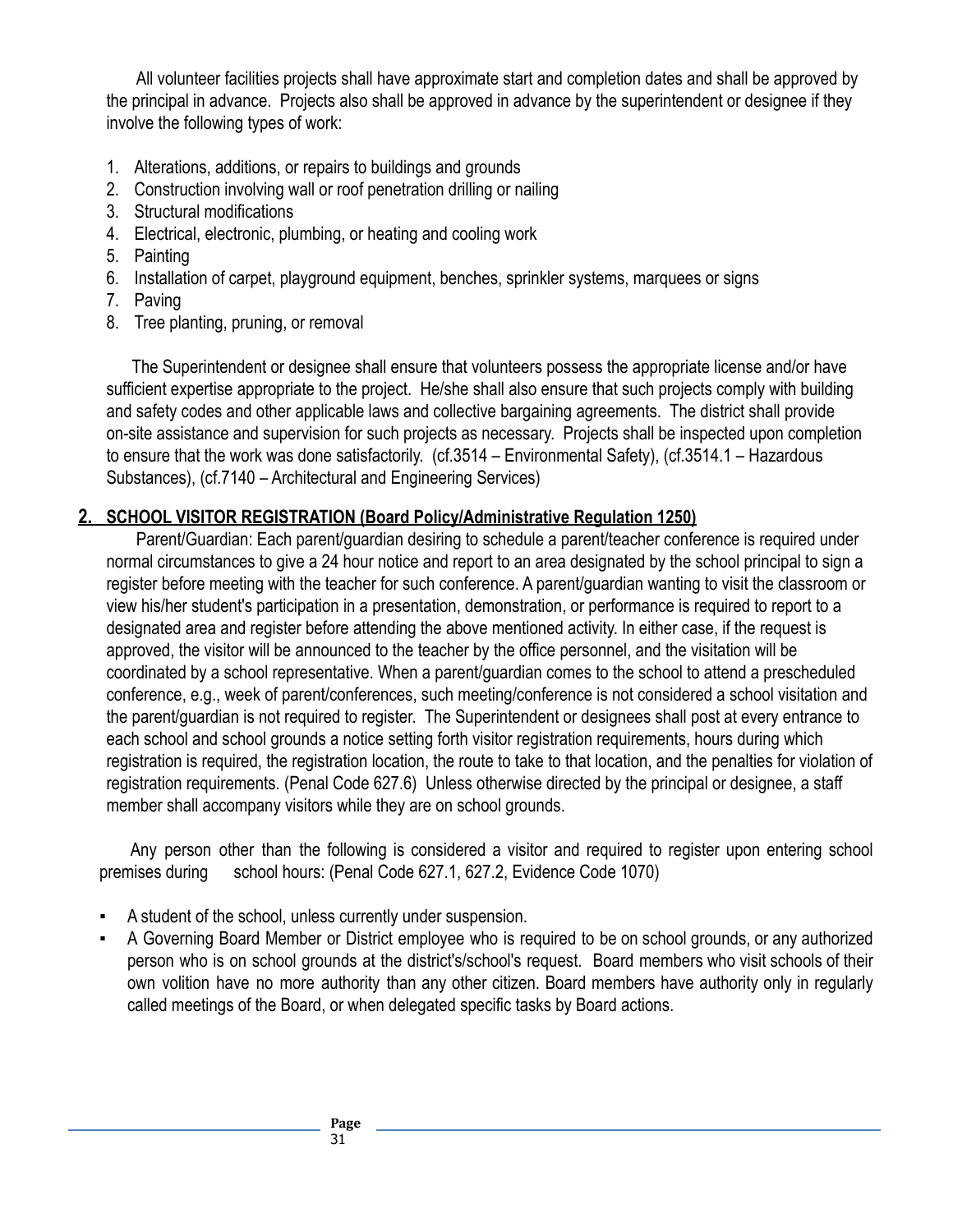#### **REGISTRATION PROCEDURE**

In order to register, visitors shall, upon request, furnish the principal or designee with the following information: (Penal Code 627.3)

- His/her name, address and occupation.
- His/her age, if less than 21.
- His/her purpose for entering school grounds.
- Proof of identity.
- Other information consistent with the provisions of law.

#### **LOITERING/TRESPASSING ON SCHOOL GROUNDS**

Loitering on school grounds in the District is prohibited. Any individual who is present on a school ground in the District who has no apparent lawful purpose to pursue will be directed to leave the school grounds immediately as per California Penal Code requirements.

#### **DENIAL OF REGISTRATION**

The following provisions of law shall apply to visitors:

- The principal or designee may refuse to register any visitor if he/she reasonably concludes that the visitor's presence or acts would disrupt the school, students, or employees; would result in damage to property; or would result in the distribution or use of a controlled substance. The principal or designee or school security officer may revoke a visitor's registration if he/she has a reasonable basis for concluding that the visitor's presence on school grounds would interfere or is interfering with the peaceful conduct of school activities or would disrupt or is disrupting the school, students or staff. (Penal Code 627.4)
- The principal or designee may request that a visitor who has failed to register, or whose registration privileges have been denied or revoked, promptly leave school grounds and not return within 48 hours (Ed.Code 32211). When a visitor is directed to leave, the principal or designee shall inform the visitor that if he/she reenters the school within seven (7) days, he/she will be guilty of a misdemeanor subject to a fine and/or imprisonment. (Penal Code 627.7)

#### **APPEAL PROCEDURE**

Any person who is denied registration or whose registration is revoked may appeal to the Superintendent or designee by submitting within five (5) days a District complaint form and by following the District's complaint procedure (Administrative Policy 1312). The final segment in the appeal process is for the Board of Trustees to consider the appeal.

*A complete copy of Board Policy and Administrative Regulation 1250 is available in the school office.*

#### **3. STUDENT CLASS ASSIGNMENTS (Board Policy/Administrative Regulation 6152)**

When assigning students to specific classrooms, the Superintendent or designee shall strive to provide the best possible learning environment for each student. Insofar as possible, consideration shall be given to:

- Recommendations of the current classroom teacher.
- Gender and ethnic balance.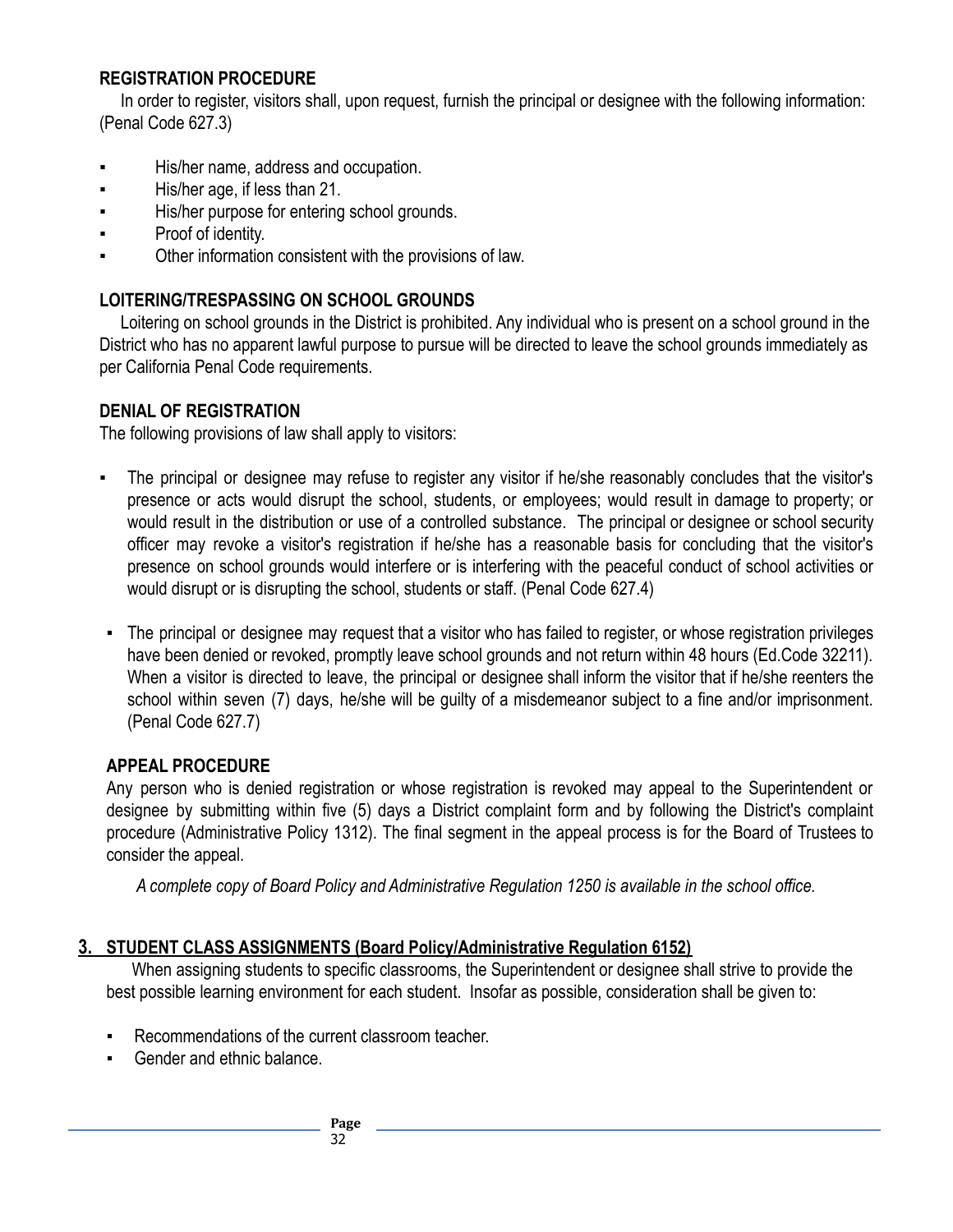- Academic balance of high, medium and low achievers.
- Balance of students with social or emotional problems.
- Strengths of individual teachers.
- Student's interests, readiness, behavior and motivation.
- Student/teacher ratios and, if relevant, class size reduction considerations.

The Superintendent or designee may accept from parents/guardians any information which would be helpful in making placement decisions. However, parents/guardians who provide such information shall be informed that requests for a specific teacher shall be used as only one of many determining factors which must be taken into account. During the school year, the Superintendent or designee may make any adjustments in class placement which he/she considers beneficial to the student or the educational program.

Class lists will be viewable in the Parent Portal prior to the first day of school for the convenience of students and parents.

If parents have a concern regarding their student's placement, the following procedures must be followed:

- Allow two weeks for student adjustment to class.
- Conference with the teacher following the end of the second week of placement.
- Submit the concern(s) in writing to the principal.
- Meet with the principal to discuss the concern(s).
- The principal will make the final decision as to what course of action will be in the best interest of all concerned.

#### **4. GROUNDS FOR SUSPENSION AND EXPULSION (Board Policy/Administrative Regulation 5144.1)**

A student may be subject to suspension or expulsion when it is determined that he/she:

1. Caused, attempted to cause, or threatened to cause physical injury to another person or willfully used force or violence upon the person, except in self-defense. (Education Code 48900(a))

A student who aids or abets the infliction or attempted infliction of physical injury on another person, as defined in Penal Code 31, may be suspended, but not expelled. However, a student may be suspended or expelled pursuant to Education Code 48900(a) once he/she has been adjudged by a juvenile court to have committed, as an aider or abettor, a crime of physical violence in which the victim suffered great or serious bodily injury. (Education Code 48900(t))

2. Possessed, sold, or otherwise furnished any firearm, knife, explosive, or other dangerous object unless, in the case of possession of any object of this type, the student had obtained written permission to possess the item from a certificated school employee, with the principal or designee's concurrence. (Education Code 48900(b))

3. Unlawfully possessed, used, sold, or otherwise furnished, or was under the influence of, any controlled substance as defined in Health and Safety Code 11053-11058, alcoholic beverage, or intoxicant of any kind. (Education Code 48900(c))

4. Unlawfully offered, arranged, or negotiated to sell any controlled substance as defined in Health and Safety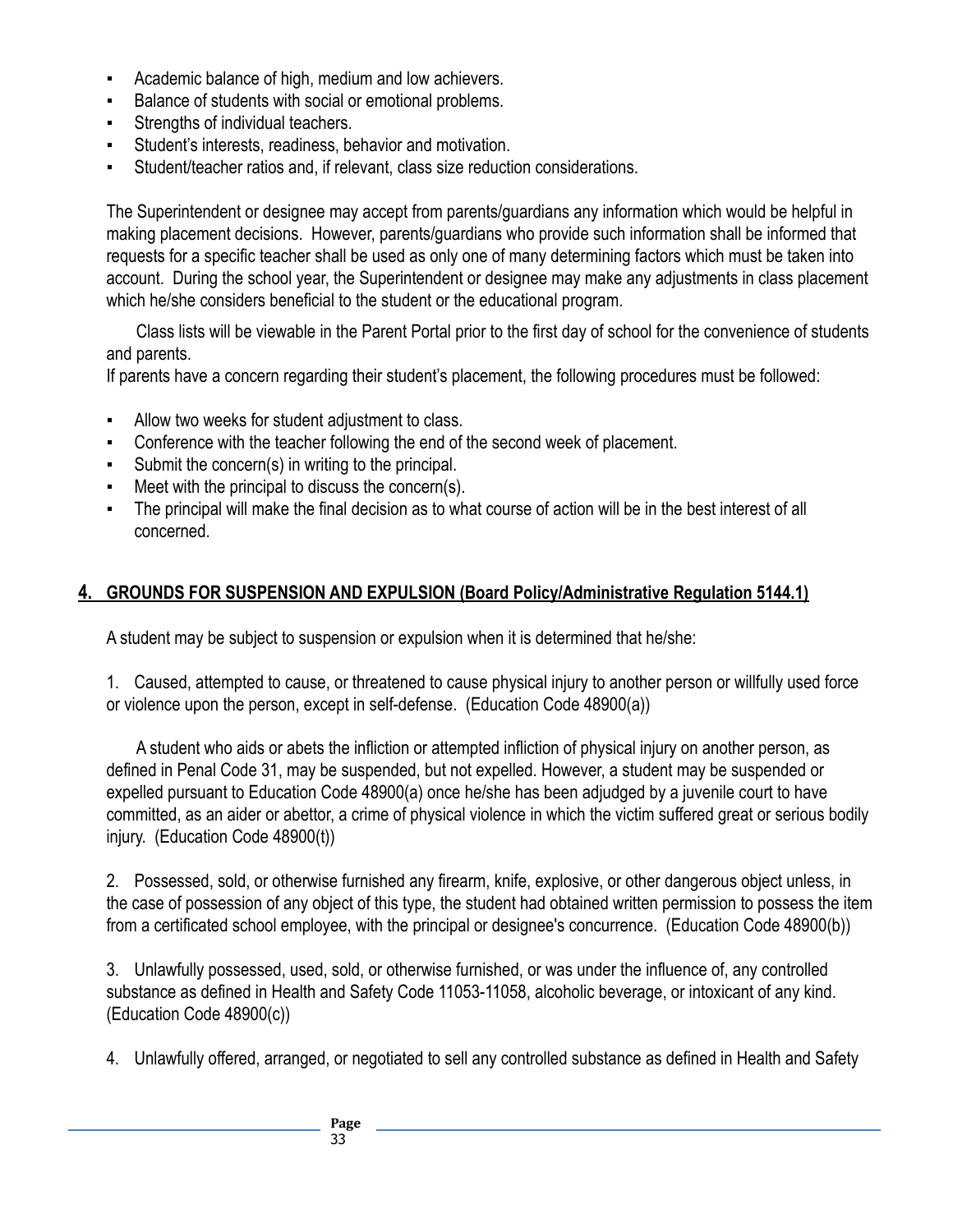Code 11053-11058, alcoholic beverage or intoxicant of any kind, and then sold, delivered or otherwise furnished to any person another liquid, substance or material and represented same as controlled substance, alcohol beverage, or intoxicant. (Education Code 48900(d))

5. Committed or attempted to commit robbery or extortion. (Education Code 48900(e))

6. Caused or attempted to cause damage to school property or private property. (Education Code 48900(f))

7. Stole or attempted to steal school property or private property. (Education Code 48900(g))

8. Possessed or used tobacco or any products containing tobacco or nicotine products, including but not limited to cigars, cigarettes, miniature cigars, clove cigarettes, smokeless tobacco, snuff, chew packets, and betel. This restriction shall not prohibit a student from using or possessing his/her own prescription products. (Education Code 48900(h))

9. Committed an obscene act or engaged in habitual profanity or vulgarity. (Education Code 48900(i))

10. Unlawfully possessed or unlawfully offered, arranged, or negotiated to sell any drug paraphernalia, as defined in Health and Safety Code 11014.5. (Education Code 48900(j))

11. Disrupted school activities or otherwise willfully defied the valid authority of supervisors, teachers, administrators, other school officials, or other school personnel engaged in the performance of their duties. (Education Code 48900(k))

12. Knowingly received stolen school property or private property. (Education Code 48900(l))

13. Possessed an imitation firearm. (Education Code 48900(m))

Imitation firearm means a replica of a firearm that is so substantially similar in physical properties to an existing firearm as to lead a reasonable person to conclude that the replica is a firearm. (Education Code 48900(m))

14. Committed or attempted to commit a sexual assault as defined in Penal Code 261, 266c, 286, 288, 288a or 289, or committed a sexual battery as defined in Penal Code 243.4. (Education Code 48900(n))

15. Harassed, threatened, or intimidated a student who is a complaining witness or witness in a school disciplinary proceeding for the purpose of preventing that student from being a witness and/or retaliating against that student for being a witness. (Education Code 48900(o))

16. Unlawfully offered, arranged to sell, negotiated to sell, or sold the prescription drug Soma. (Education Code 48900(p))

17. Engaged in, or attempted to engage in, hazing. (Education Code 48900(q))

Hazing means a method of initiation or preinitiation into a student organization or body, whether or not the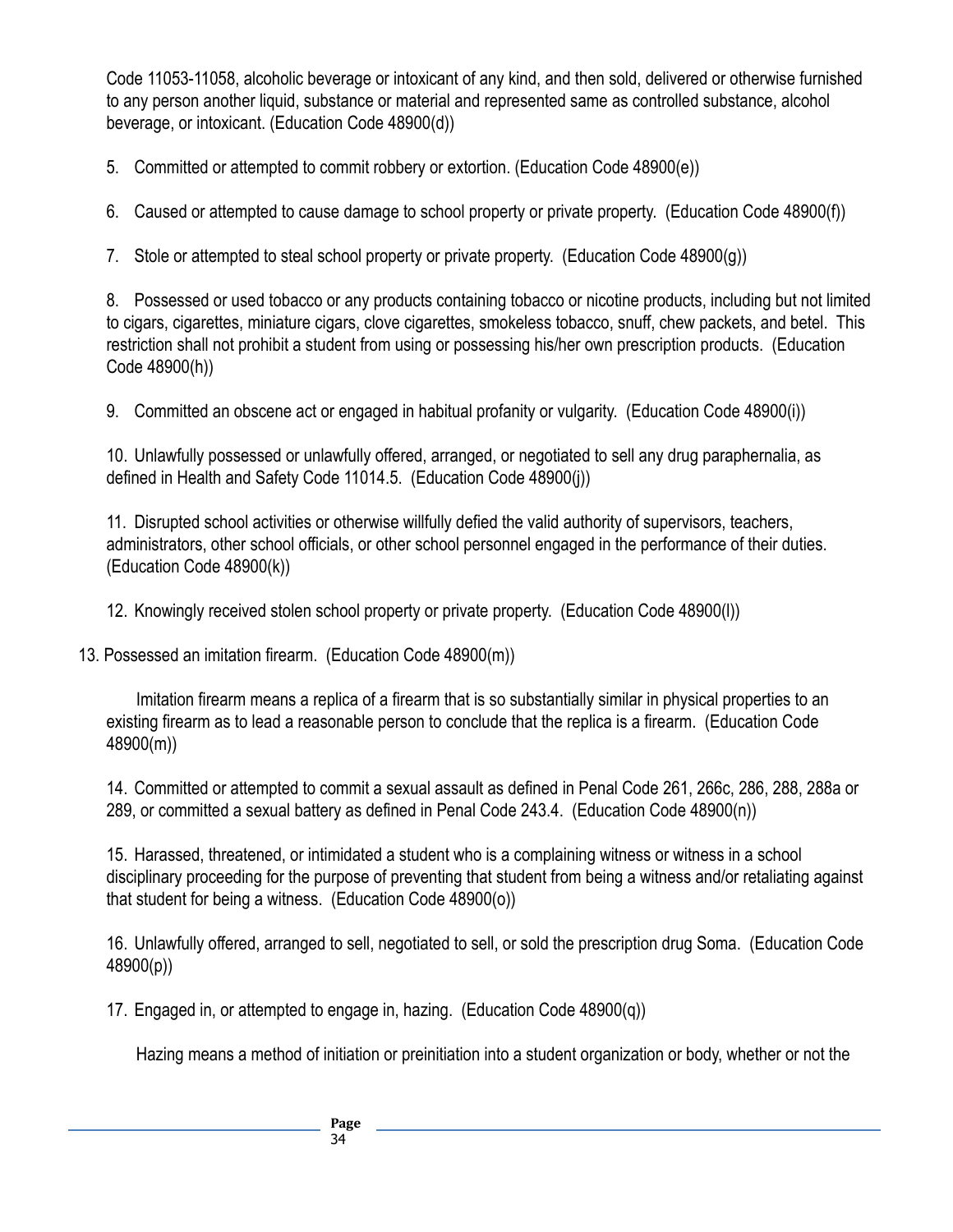organization or body is officially recognized by an educational institution, which is likely to cause serious bodily injury or personal degradation or disgrace resulting in physical or mental harm to a former, current, or prospective student. Hazing does not include athletic events or school-sanctioned events. (Education Code 48900(q))

18. Made terrorist threats against school officials and/or school property. (Education Code 48900.7)

A terrorist threat includes any written or oral statement by a person who willfully threatens to commit a crime which will result in death or great bodily injury to another person, or property damage in excess of \$1,000, with the specific intent that the statement is to be taken as a threat, even if there is no intent of actually carrying it out. (Education Code 48900.7)

A student in grades 4-12 is also subject to suspension or recommendation for expulsion when it is determined that he/she:

19. Committed sexual harassment as defined in Education Code 212.5. (Education Code 48900.2)

Sexual harassment means that conduct, when considered from the perspective of a reasonable person of the same gender as the victim, is sufficiently severe or pervasive as to have a negative impact upon the victim's academic performance or to create an intimidating, hostile, or offensive educational environment. (Education Code 212.5, 48900.2)

20. Caused, attempted to cause, threatened to cause, or participated in an act of hate violence as defined in Education Code 233. (Education Code 48900.3)

Hate violence means any act punishable under Penal Code 422.6, 422.7, or 422.75. Such acts include injuring or intimidating another person, interfering with the exercise of a person's civil rights, or damaging a person's property because of the person's race, color, religion, ancestry, national origin, disability, gender, or sexual orientation. (Education Code 233; Penal Code 422.55)

21. Intentionally engaged in harassment, threats or intimidation against district personnel or students that is sufficiently severe or pervasive to have the actual and reasonably expected effect of materially disrupting classwork, creating substantial disorder, and invading the rights of school personnel or students by creating an intimidating or hostile educational environment. (Education Code 48900.4)

22. Engaged in an act of bullying, including, but not limited to, bullying by means of an electronic act, directed toward a student or school personnel. (Education Code 48900(r))

The Superintendent or principal shall immediately suspend any student found at school or at a school activity to be: (Education Code 48915)

1. Possessing, as verified by a district employee, or selling, or otherwise furnishing a firearm, unless the student had obtained prior written permission to possess the item from a certificated school employee, with the principal or designee's concurrence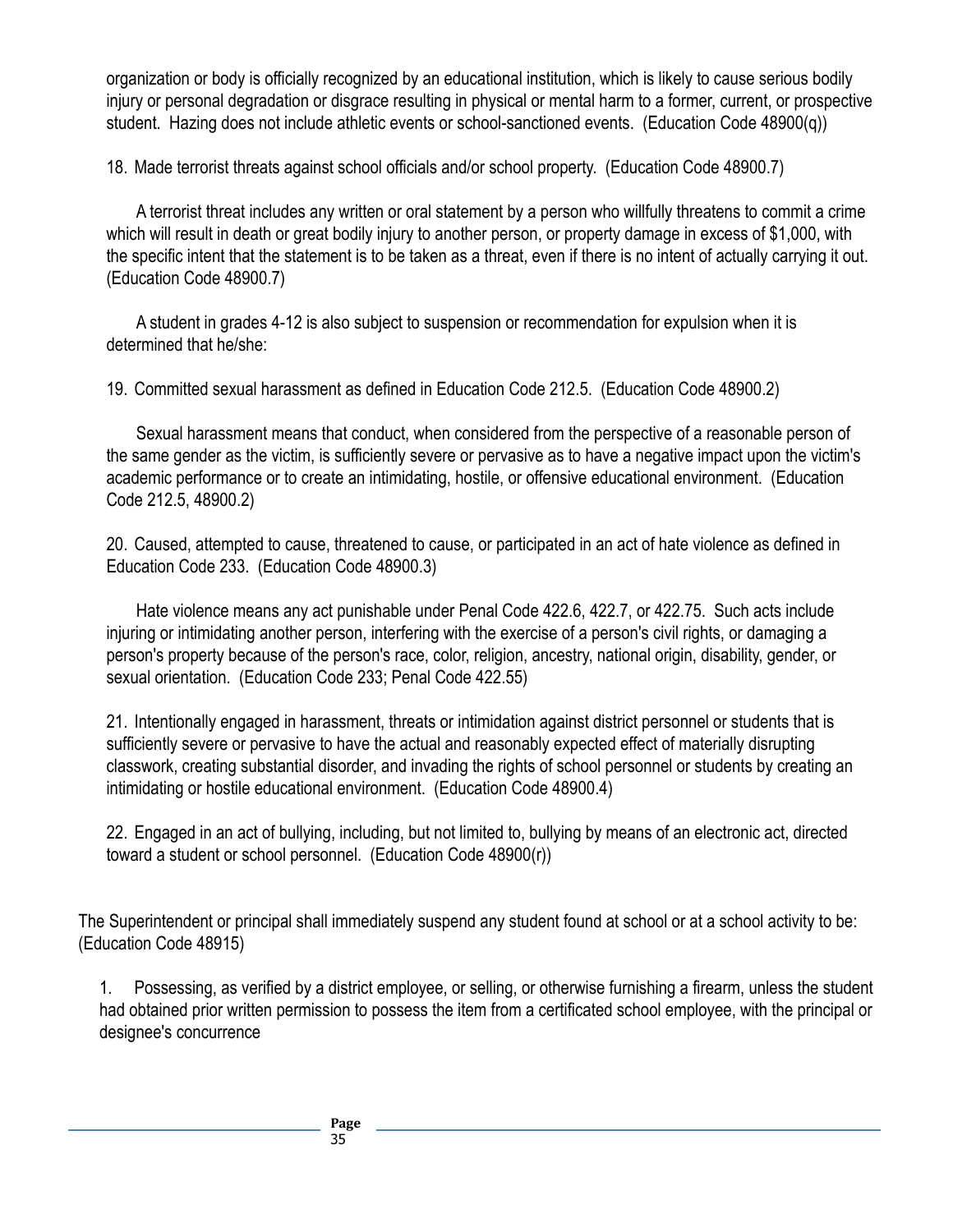- 2. Brandishing a knife, as defined in Education Code 48915(g), at another person
- 3. Unlawfully selling a controlled substance listed in Health and Safety Code 11053-11058

4. Committing or attempting to commit a sexual assault or committing a sexual battery as defined in item #14 under "Grounds for Suspension and Expulsion" above

5. Possession of an explosive as defined in 18 USC 921 (US Code Title 18 – 921)

*A complete copy of Board Policy and Administrative Regulation 5144.1 is available in the school office.*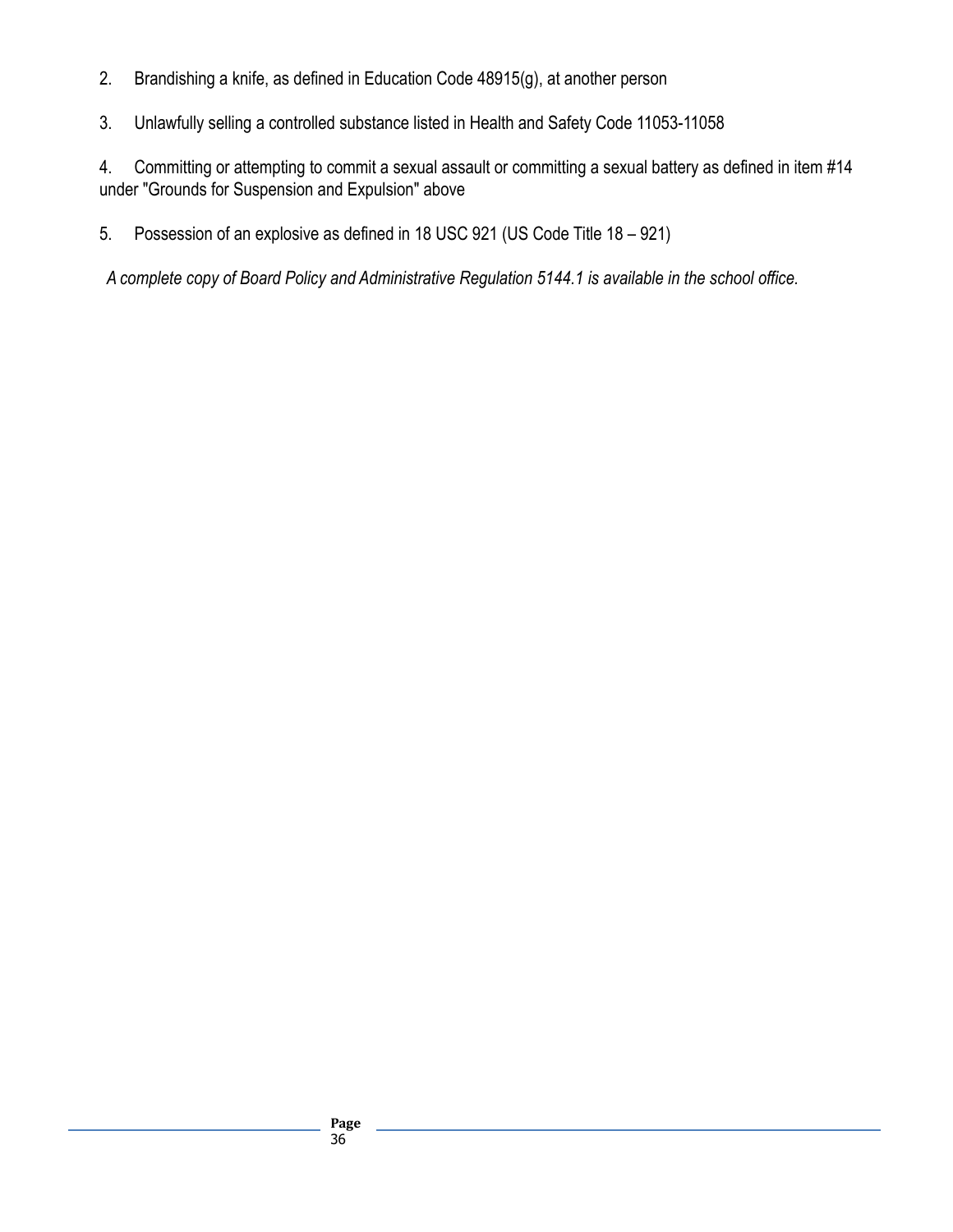# **5. UNIFORM COMPLAINT PROCEDURES (UCP)**

#### **Rocklin Unified School District Annual Notice for 2022-2023**

The Rocklin Unified School District annually notifies its students, employees, parents/guardians of its students, the district advisory committee, school advisory committees, appropriate private school officials, and other interested parties of the Uniform Complaint Procedures (UCP) process.

The Rocklin Unified School District is primarily responsible for compliance with federal and state laws and regulations, including those related to unlawful discrimination, harassment, intimidation or bullying against any protected group, and all programs and activities that are subject to the UCP.

The district will investigate all allegations of unlawful discrimination, harassment, intimidation or bullying against any protected group as identified in Education Code sections 200 and 220, and Government Code section11135, including any actual or perceived characteristics as set forth in Penal Code section 422.55, or on the basis of a person's association with a person or group with one or more of these actual or perceived characteristics in any program or activity conducted by the agency, which is funded directly by, or that receives or benefits from any state financial assistance.

The UCP process shall also be used when addressing complaints alleging failure to comply with state and/or federal laws in:

- Adult Education
- After School Education and Safety
- Agricultural Vocational Education
- American Indian Education Centers and Early Childhood Education Program Assessments
- Bilingual Education
- California Peer Assistance and Review Programs for Teachers
- Career Technical and Technical Education; Career Technical; Technical Training
- **Career Technical Education**
- Child Care and Development
- Child Nutrition
- **•** Compensatory Education
- Consolidated Categorical Aid
- Course Periods without Educational Content (for grades nine through twelve)
- Economic Impact Aid
- Education of Pupils in Foster Care, Pupils who are Homeless, and former Juvenile Court Pupils now enrolled in a school district
- **English Learner Programs**
- Every Student Succeeds Act / No Child Left Behind (Titles I–VII)
- Local Control and Accountability Plans (LCAP)
- **Migrant Education**
- Physical Education Instructional Minutes (for grades one through six)
- Pupil Fees
- Reasonable Accommodations to a Lactating Pupil
- Regional Occupational Centers and Programs
- School Safety Plans
- Special Education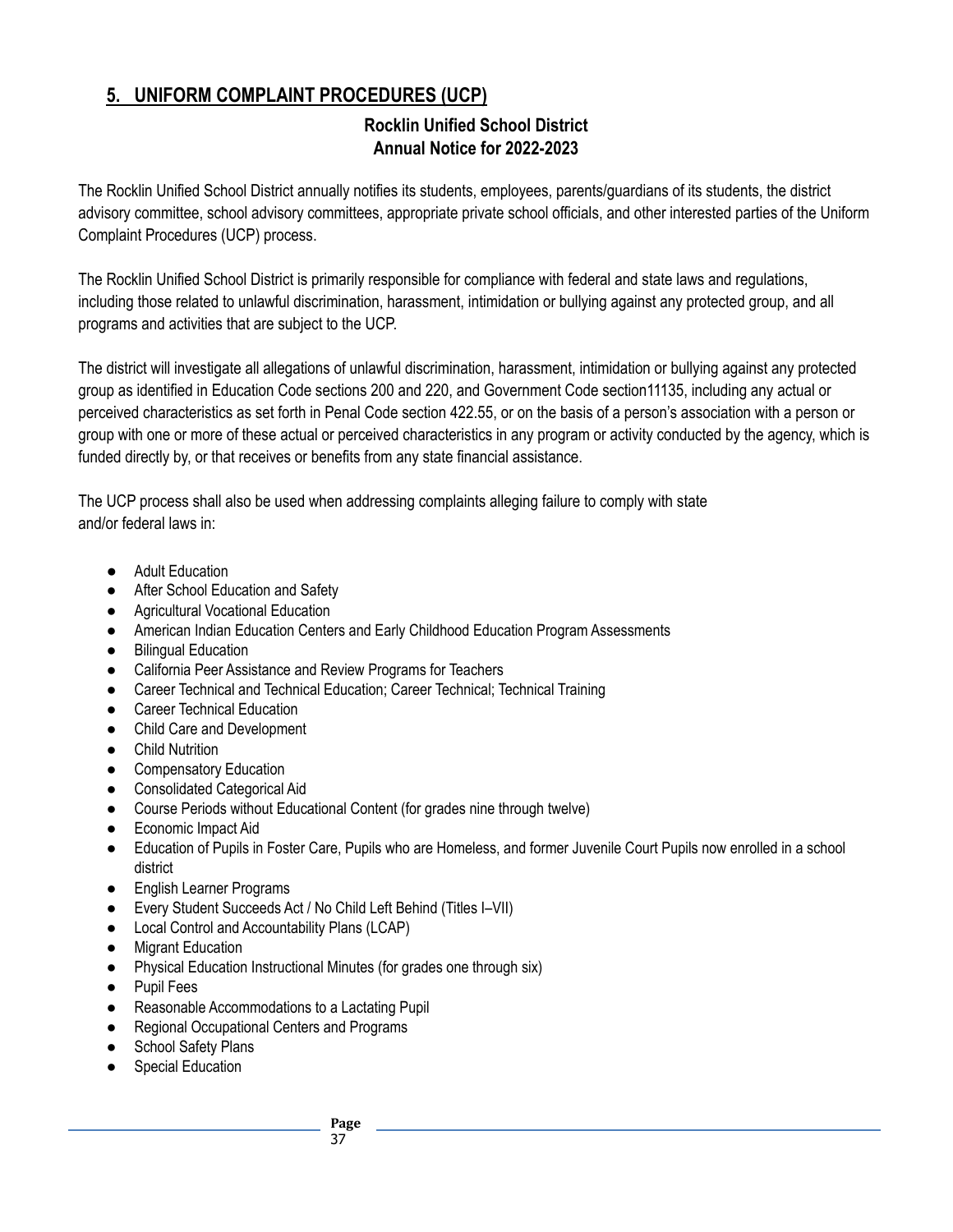- **State Preschool**
- **Tobacco-Use Prevention Education**

#### **Pupil Fees**

A pupil fee includes, but is not limited to, all of the following:

- 1. A fee charged to a pupil as a condition for registering for school or classes, or as a condition for participation in a class or an extracurricular activity, regardless of whether the class or activity is elective or compulsory, or is for credit.
- 2. A security deposit, or other payment, that a pupil is required to make to obtain a lock, locker, book, class apparatus, musical instrument, clothes, or other materials or equipment.
- 3. A purchase that a pupil is required to make to obtain materials, supplies, equipment, or clothes associated with an educational activity.

A pupil fees complaint may be filed with the principal of a school or our superintendent or his or her designee. A pupil fees and/or an LCAP complaint may be filed anonymously, however, the complainant must provide evidence or information leading to evidence to support the complaint.

A pupil enrolled in a school in our district shall not be required to pay a pupil fee for participation in an educational activity.

A pupil fee complaint shall be filed no later than one year from the date the alleged violation occurred.

#### **Additional Information**

We shall post a standardized notice of the educational rights of pupils in foster care, pupils who are homeless, and former juvenile court pupils now enrolled in a school district as specified in EC Sections 48853, 48853.5, 49069.5, 51225.1, and 51225.2. This notice shall include complaint process information, as applicable.

#### **Contact Information**

The individual responsible for receiving UCP complaints in our agency in our agency is:

Office of the Associate Superintendent of Elementary Programs and Education Services Rocklin Unified School District 2615 Sierra Meadows Drive Rocklin, CA 95677 (916) 624-2428

#### **Procedures**

Complaints will be investigated and a written report with a Decision will be sent to the complainant within sixty (60) days from the receipt of the complaint. This time period may be extended by written agreement of the complainant. The person responsible for investigating the complaint shall conduct and complete the investigation in accordance with our UCP policies and procedures.

The complainant has a right to appeal our Decision of complaints regarding specific programs and activities subject to the UCP, pupil fees and the LCAP to the California Department of Education (CDE) by filing a written appeal within 15 days of receiving our Decision. The appeal must be accompanied by a copy of the originally-filed complaint and a copy of our Decision.

Complainants who file a complaint UCP complaint are advised that civil law remedies, including, but not limited to, injunctions, restraining orders, or other remedies or orders, may be available under state or federal discrimination, harassment, intimidation or bullying laws, if applicable.

Copies of our Uniform Complaint Procedures process shall be available free of charge.